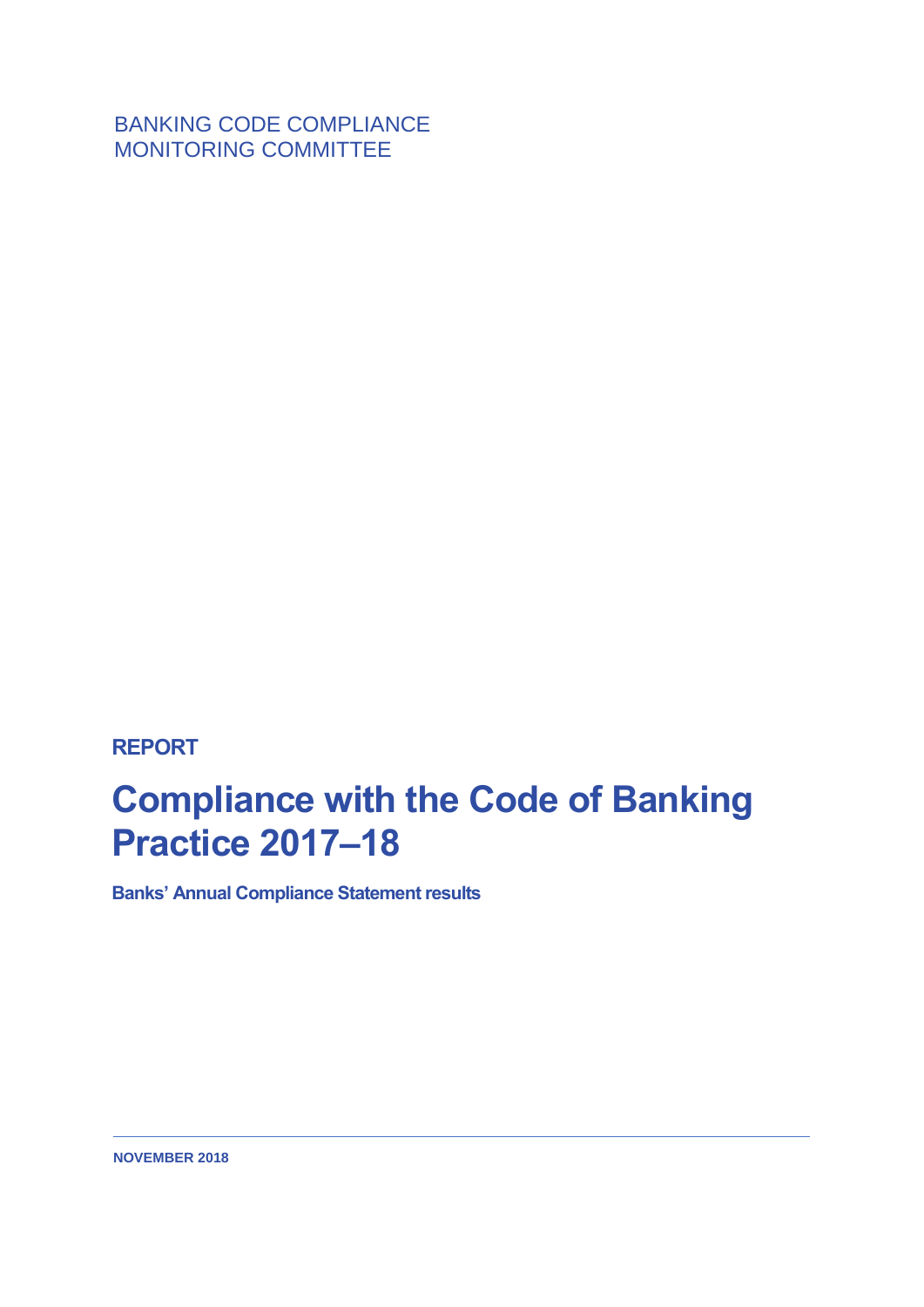## **Contents**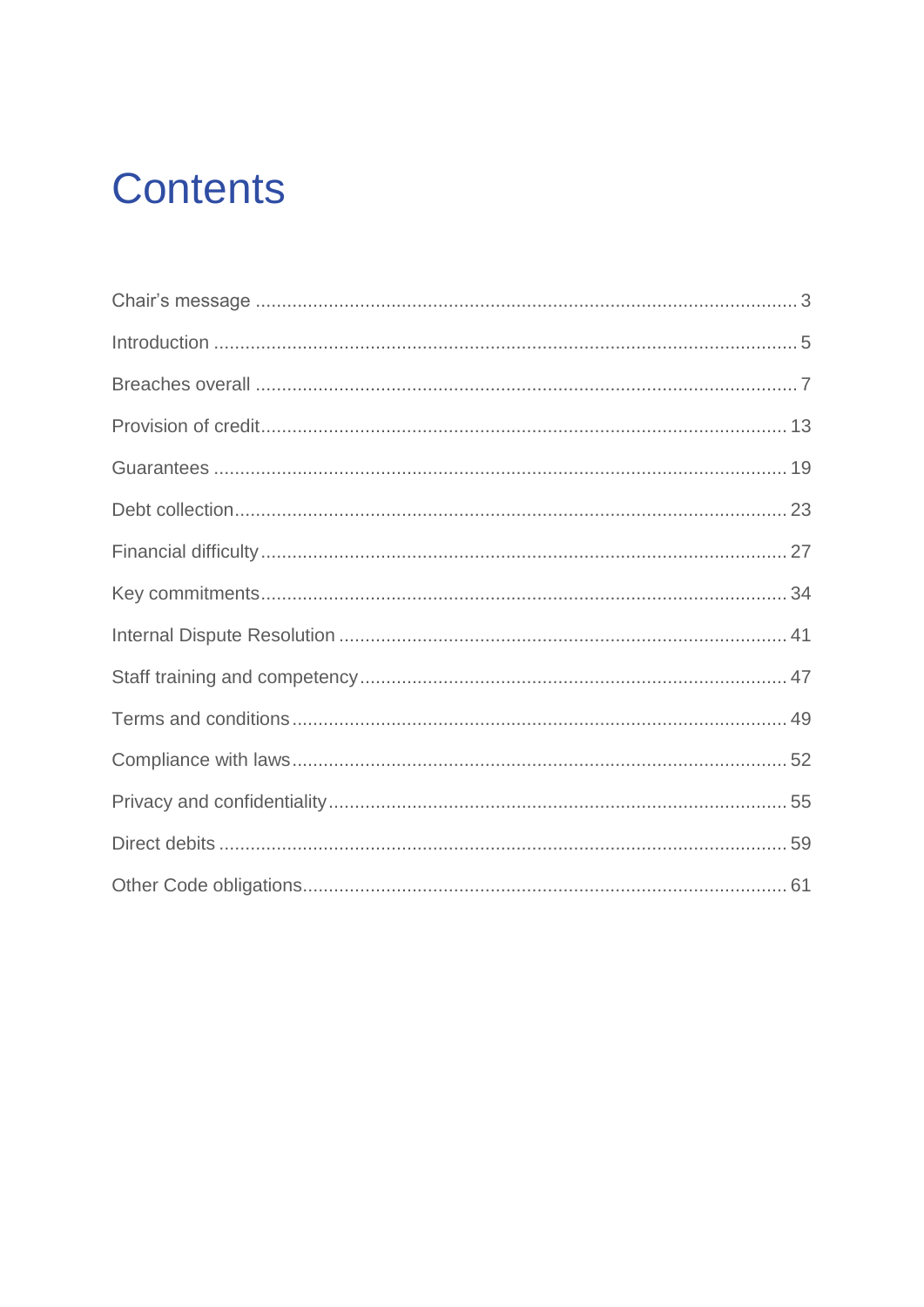## <span id="page-2-0"></span>**Chair's message**

As the Independent Chair of the Banking Code Compliance Monitoring Committee (CCMC), I am pleased to present this report on banks' compliance with the Code of Banking Practice (the Code) in 2017–18. This report sets out the findings from our analysis of banks' responses to the Annual Compliance Statement (ACS), supplemented with information from our subsequent discussions with banks about their responses, held during October 2018.

The report is one outcome of the CCMC's strong focus on enhancing our data collection tools and analysis. The driver for this work was our desire to increase banks' accountability for their compliance with the Code. We want banks to be transparent with the community about the times they let customers down, and about how they identify and address these mistakes.

## **Monitoring of the Code**

This year, banks reported 10,123 Code breaches, a 9.5% reduction on the previous reporting period. The impact of banks' non-compliance with the Code was widespread, affecting at least 3.4 million people at a financial cost of more than \$95 million.

In the long term, the CCMC would like to see breaches driven down by improved compliance. At this stage, however, we are not convinced that the decrease in reported breaches reflects improved compliance with the Code.

Rather, we remain concerned about the quality of banks' compliance frameworks and their ability to identify, record and report Code breaches. Lending, collecting debt and resolving customer complaints are core areas of banking activity yet this year, several banks reported zero breaches of the Code's obligations in these areas. Five banks reported zero breaches of the Code's provision of credit and internal dispute resolution obligations, while six banks reported no breaches of their debt collection obligations. This is unlikely to accurately reflect the true situation on the ground.

Some banks continued to report low breach numbers but could not demonstrate compliant processes or robust compliance monitoring processes. These banks gave a range of explanations for low breach numbers. One said that its breaches were immaterial and did not warrant reporting; another acknowledged that while breaches had probably occurred, it could not explain why these had not been reported in its ACS. Such explanations are unacceptable to the CCMC. Where we have concerns about an individual bank's breach reporting, we have begun investigations, examining that bank's conduct and compliance frameworks in more detail.

We also have concerns about the comprehensiveness of banks' Code breach monitoring and reporting. For several years, the data has suggested that banks' compliance efforts are concentrated on those Code provisions that mirror legislative obligations in areas such as provision of credit, internal dispute resolution, debt collection and privacy. Few banks, however, report on breaches of the Code's more nuanced requirements.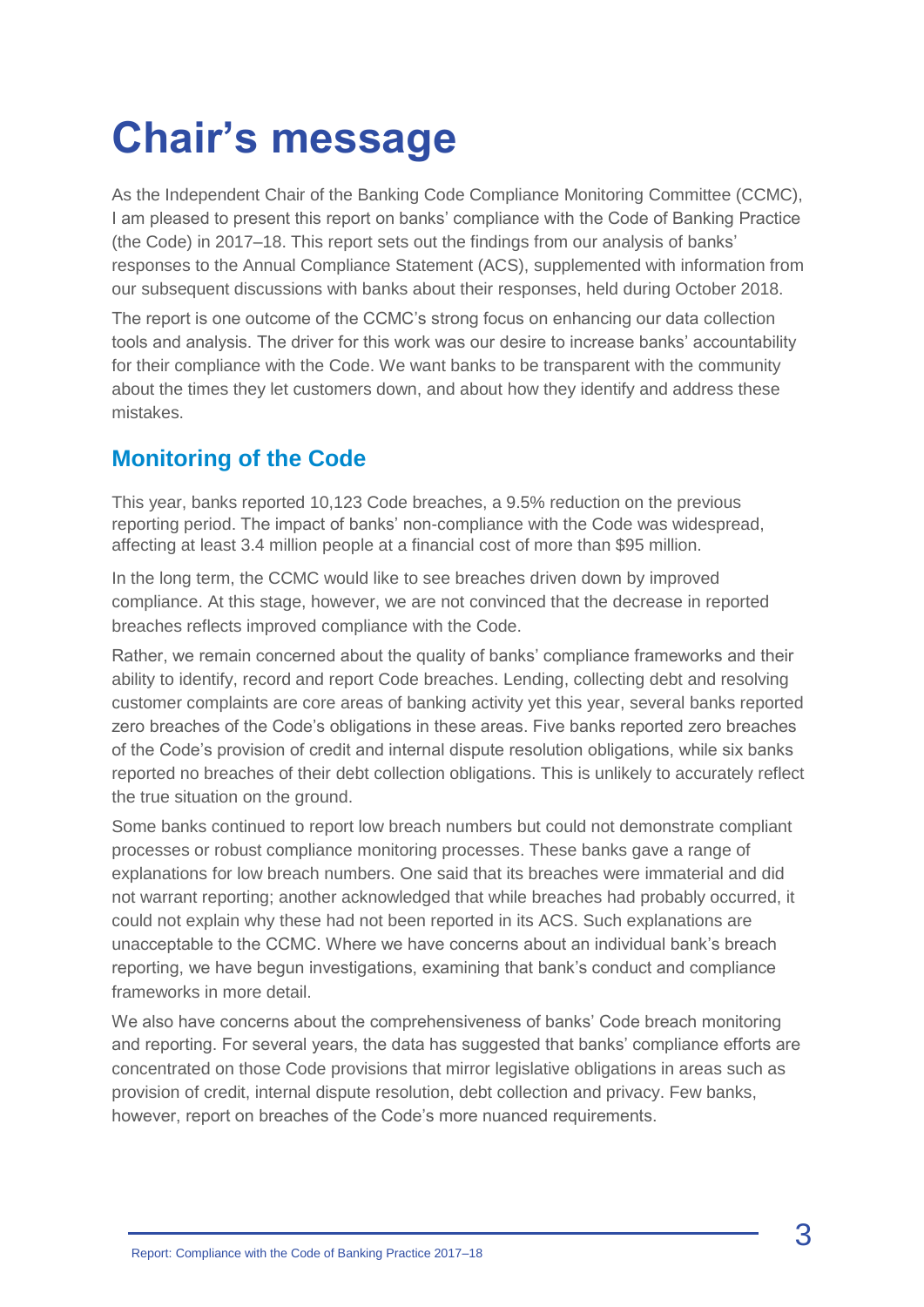### **Correcting mistakes**

We previously highlighted concerns about how banks report corrective actions in our Code breach reporting inquiry. Unfortunately, the 2017–18 ACS highlights the same problem: banks too often fail to report not just on what they have done to stop the breach recurring, but also on how they have remediated those customers affected by the breach.

In some areas, such as the provision of credit, the CCMC is concerned that banks' approach to remediating breaches is not proactive enough. Too often, rather than taking initiative to address an issue, banks rely on account monitoring to identify customers having difficulty repaying. For the most part, compensation is provided to customers only following a directive from the Australian Securities and Investments Commission or an external dispute resolution scheme.

Banks need to do better; they must not rely on individual customers to know and assert their rights. Banks must take steps to understand the extent and impact of the breach and to proactively remediate and compensate customers where it is appropriate.

In June 2018 the CCMC made a clear statement to Code subscribers: when banks do the wrong thing, we expect them to correct their mistakes. This position remains unchanged.

As we move towards implementation of the new Banking Code of Practice, in July 2019, the CCMC will challenge banks to take a more proactive approach to remediating breaches, and to place affected customers at the centre of these efforts.

#### **Looking ahead**

The CCMC has much to do as we move towards implementation of the new Code and towards our transition to the Banking Code Compliance Committee. Our preparations for the new Code will begin with a series of roundtable discussions in which we will work with banks to iron out breach reporting inconsistencies and establish a common understanding of the CCMC's expectations of banks under the new Code. Throughout the year, we will also investigate specific compliance issues, and continue our efforts to improve data collection by providing guidance on breach reporting requirements. We will also be following up with banks to track and, where necessary, report publicly on the actions they have taken to address breaches, remediate customers and improve Code compliance.

Royald

Prof. Christopher Doogan AM FIML FAICD Independent Chairperson Banking Code Compliance Monitoring Committee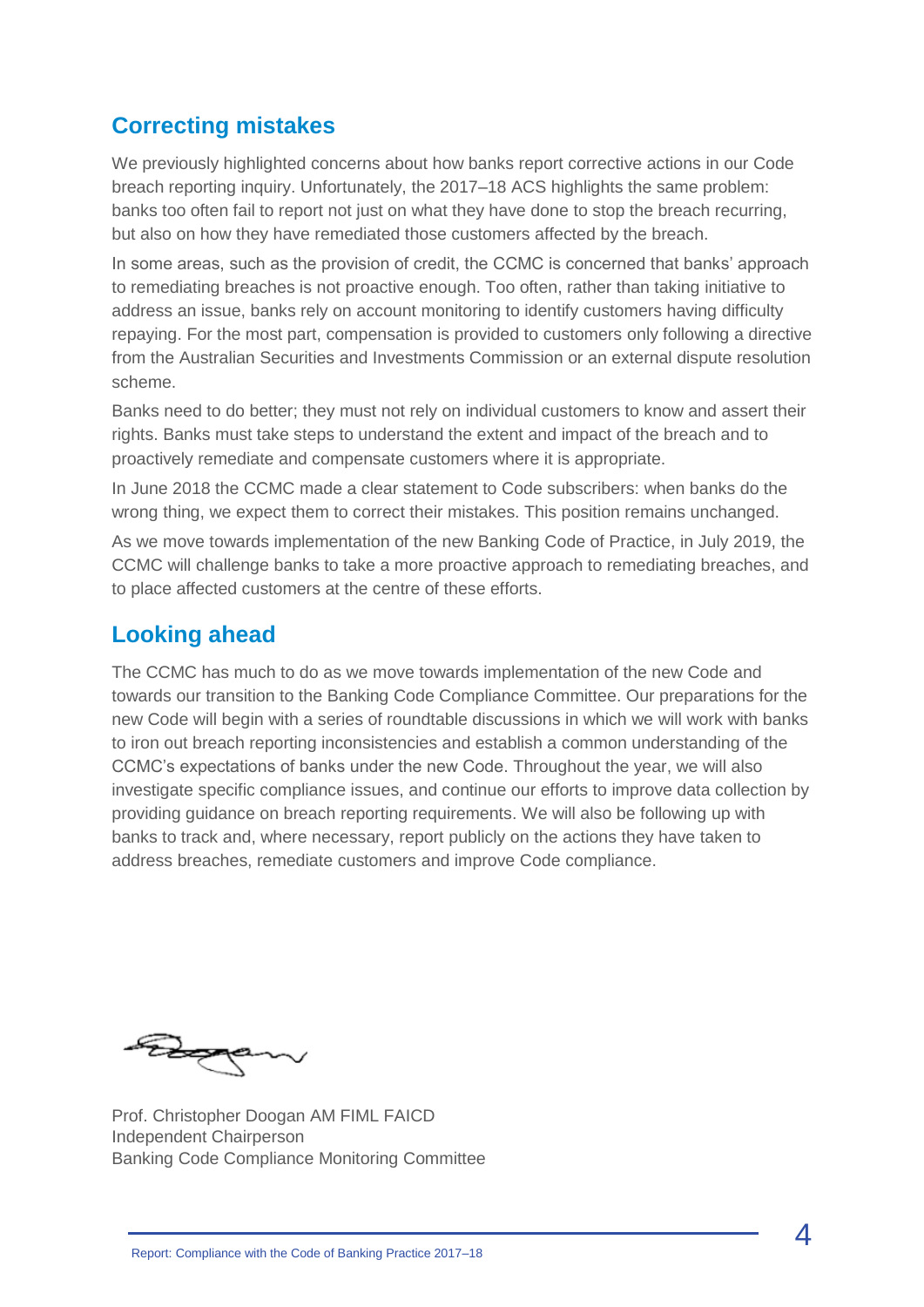## <span id="page-4-0"></span>**Introduction**

This report summarises banks' compliance with the Code of Banking Practice (the Code) in 2017–18. It is based on results from the Annual Compliance Statement (ACS), the main Code compliance monitoring activity conducted each year by the CCMC. The ACS enables the CCMC to benchmark banks' compliance with the Code, report on current and emerging compliance issues, and identify priority areas for future monitoring.

## **The CCMC**

The CCMC is an independent compliance monitoring body established under clause 36 of the Code. The CCMC's purpose is to monitor and drive best practice Code compliance, working collaboratively with the banking sector and other key stakeholders. To achieve this, the CCMC:

- examines banks' practices
- identifies current and emerging industry-wide problems
- recommends improvements to bank practices
- consults with stakeholders and the public and keeps them informed.

## **The ACS**

The ACS seeks information from banks about their compliance with the Code (2013 version) and is the CCMC's major data collection activity. The ACS program is conducted in accordance with clauses 5.1(e) and 5.2 of the CCMC Mandate.

#### *Data collection*

This year, the CCMC made major improvements to the ACS, substantially revising the type and breadth of breach data collected. With the 2017–18 ACS, the CCMC has taken an approach similar to that used in the CCMC's recent Breach Reporting Own Motion Inquiry.<sup>1</sup> As a result, this year's ACS is distinctly different to the ACS in previous reporting periods.

For 2017–18, the CCMC asked each Code-subscribing bank to report the total number of Code breaches it identified during the reporting period. Banks were asked to provide further detail about breaches meeting any of the following criteria:

- the bank or any other forum considered the breach of the Code to be significant, systemic or serious
- the breach had an impact on more than one customer
- the breach had a financial impact of more than \$1,000 on a customer
- the nature, cause and outcome of more than one breach is the same.

<sup>1</sup> CCMC, June 2018, *[Own Motion Inquiry: Breach Reporting](http://www.ccmc.org.au/cms/wp-content/uploads/2018/06/CCMC-Inquiry-Report-Breach-Reporting-June-2018.pdf)*.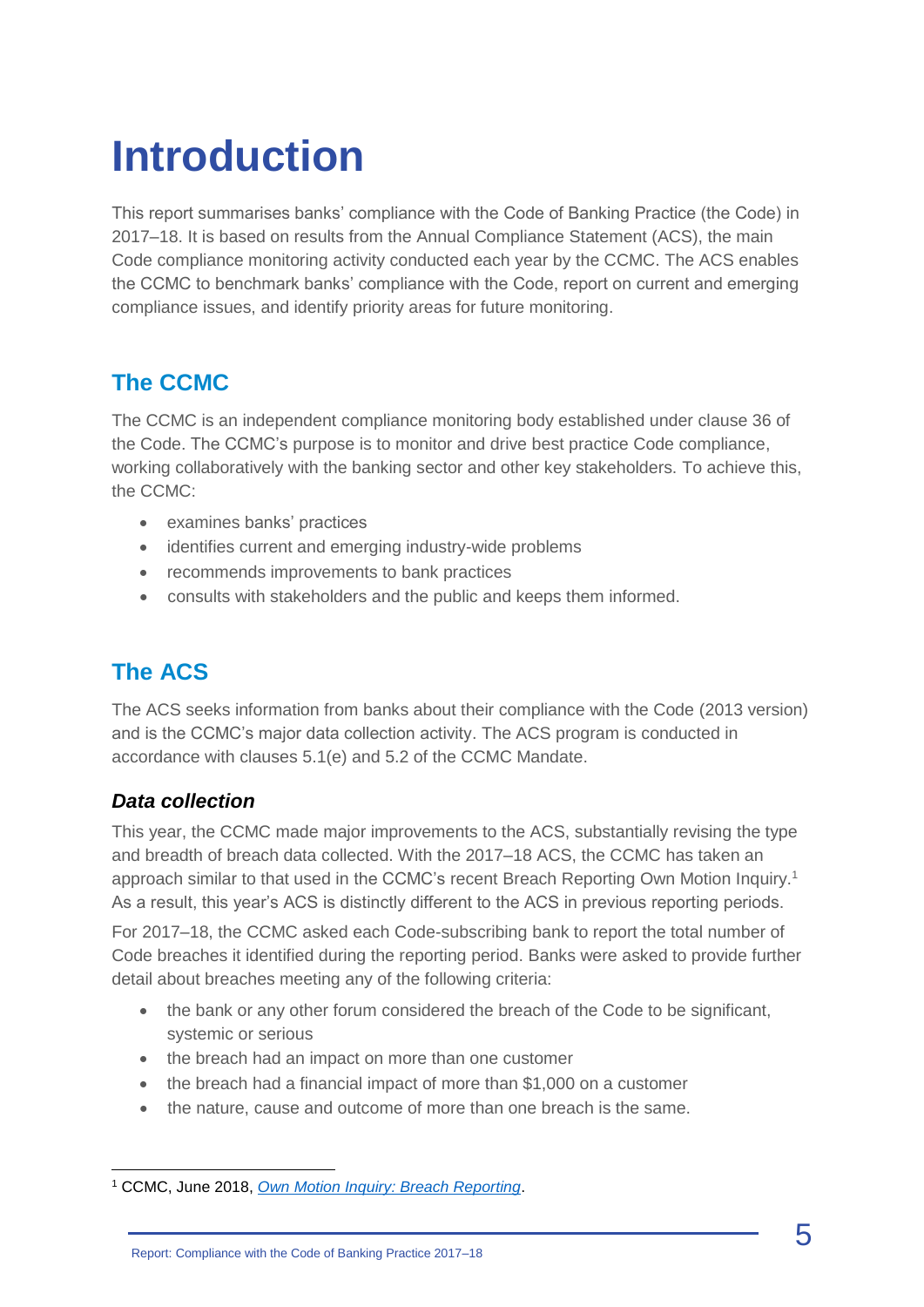In addition, the CCMC asked banks to report details for a random sample of 5% of the remaining breaches of each Code clause. Since significant breaches are included in the new data collection framework, this year the CCMC did not request separate significant breach reports.

#### *Analysis and discussion*

After analysing the ACS data, the CCMC provided each bank with a data report benchmarking it against the industry as a whole. In late October 2018, the CCMC met with each bank to discuss this report and the outcomes of the 2017–18 ACS.

### **The Report**

The data in this report is provided on a de-identified basis and banks are not given a consistent label throughout. For example, Bank A in one chart may not be Bank A in another. 'Big 4' is one of the four major banks and other banks are listed as A to J where relevant.

As noted above, banks provided details of a sample of the total number of breaches. As a result, the total figures for some aspects of the data do not match the total number of breaches reported.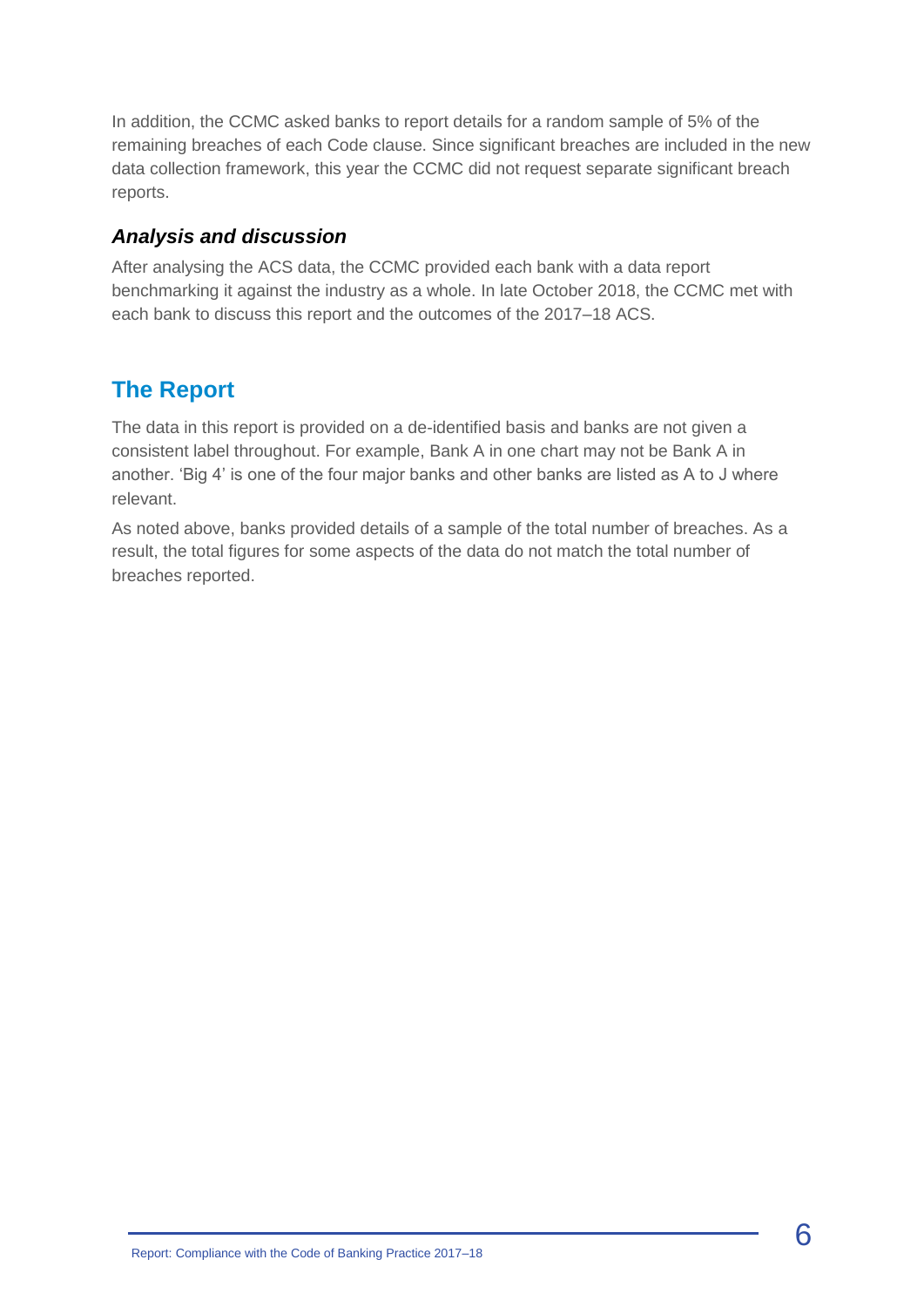## <span id="page-6-0"></span>**Breaches overall**

## **Breach trends**

Banks reported 10,123 breaches in 2017–18, a 9.54% decrease from 11,191 in 2016–17 (**Chart 1**).



#### **Chart 1. Code breaches, 2013–14 to 2017–18**

The Code clauses that are most commonly breached have remained largely similar over the past five years (**Figure 1**).

| $2013 - 14$                                    | $2014 - 15$                                         | $2015 - 16$                                    | $2016 - 17$                                    | $2017 - 18$                                         |
|------------------------------------------------|-----------------------------------------------------|------------------------------------------------|------------------------------------------------|-----------------------------------------------------|
| 24 - Privacy and<br>confidentiality<br>(1,745) | 24 - Privacy and<br>confidentiality<br>(1,795)      | 27 - Provision of<br>credit (2,328)            | 27 - Provision of<br>credit (4,178)            | 24 - Privacy and<br>confidentiality<br>(4, 464)     |
| 04 - Compliance<br>with Laws (757)             | 27 - Provision of<br>credit (1,318)                 | 24 - Privacy and<br>confidentiality<br>(2,108) | 24 - Privacy and<br>confidentiality<br>(2,743) | 27 - Provision of<br>credit (2,489)                 |
| 03 - Key<br>Commitments<br>(739)               | 04 - Compliance<br>with Laws (1,126)                | 04 - Compliance<br>with Laws $(1, 114)$        | $32 - Debt$<br>collection (2,061)              | $32 - \text{Debt}$<br>collection (725)              |
| 27 - Provision of<br>credit $(573)$            | 32 - Debt<br>collection (589)                       | 32 - Debt<br>collection (796)                  | 04 - Compliance<br>with Laws (632)             | 04 - Compliance<br>with Laws (594)                  |
| $32 - Debt$<br>collection (408)                | 37 - Internal<br><b>Dispute</b><br>Resolution (538) | 03 - Key<br>Commitments<br>(555)               | 03 - Key<br>Commitments<br>(472)               | 37 - Internal<br><b>Dispute</b><br>Resolution (419) |

|  |  | Figure 1. Top five Code breach categories, 2013-14 to 2017-18 |  |
|--|--|---------------------------------------------------------------|--|
|  |  |                                                               |  |
|  |  |                                                               |  |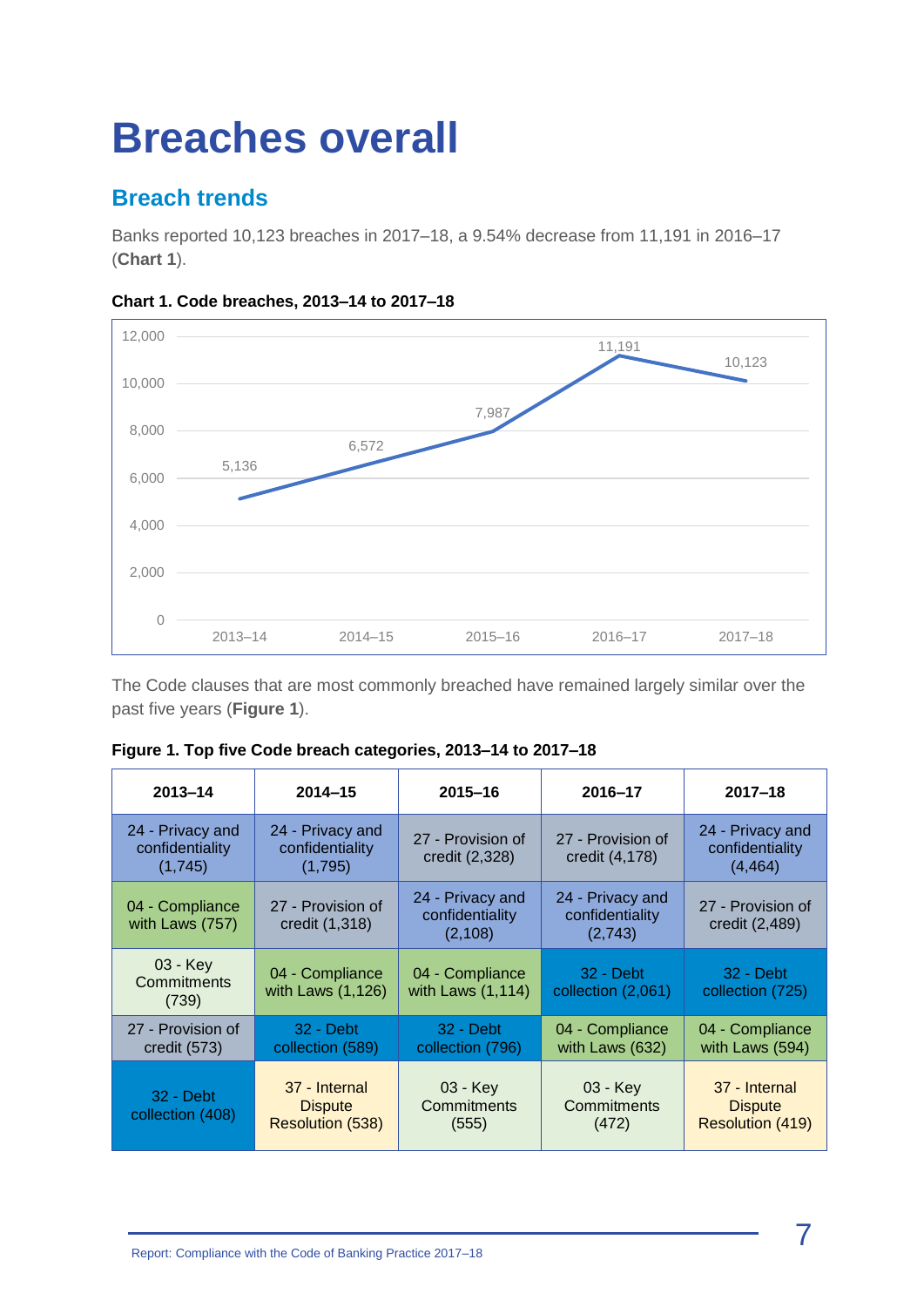There continues to be wide variation in the number of breaches self-reported by different banks (**Table 1**). Most banks reported an increase in breaches between 2016–17 and 2017– 18. However, a large drop in the number of breaches reported by one Big 4 bank led to an overall decrease.

|               | $2013 - 14$ | $2014 - 15$ | $2015 - 16$ | 2016-17 | $2017 - 18$    | <b>Change</b><br>2017-18 |
|---------------|-------------|-------------|-------------|---------|----------------|--------------------------|
| Big 4         | 2,512       | 3,592       | 4,832       | 8,064   | 5,848          | $-27%$                   |
| Big 4         | 503         | 309         | 210         | 320     | 1,060          | 231%                     |
| Bank A        | 672         | 1,095       | 975         | 649     | 873            | 35%                      |
| Big 4         | 515         | 365         | 912         | 800     | 718            | $-10%$                   |
| Big 4         | 227         | 390         | 450         | 420     | 455            | 8%                       |
| Bank B        | 33          | 21          | 152         | 168     | 447            | 166%                     |
| <b>Bank C</b> | 21          | 31          | 82          | 240     | 283            | 18%                      |
| Bank D        | 37          | 465         | 100         | 146     | 151            | 3%                       |
| <b>Bank E</b> | 28          | 131         | 177         | 258     | 145            | $-44%$                   |
| Bank F        | 578         | 147         | 41          | 62      | 58             | $-6%$                    |
| Bank G        |             | 17          | 24          | 31      | 44             | 42%                      |
| Bank H        | 10          | 9           | 31          | 30      | 39             | 30%                      |
| Bank I        |             | -           |             | -       | $\overline{2}$ |                          |
| Bank J        |             |             | 1           | 3       |                |                          |
| <b>Total</b>  | 5,136       | 6,572       | 7,987       | 11,191  | 10,121         | $-10%$                   |

**Table 1. Code breaches, by bank, 2013–14 to 2017–18**

**Chart 2** displays banks benchmarked by the number of breaches reported per \$1 billion of household deposits<sup>2</sup> for 2016–17 and 2017–18.



**Chart 2. Code breaches per \$1 billion of household deposits, by bank, 2016–17 and 2017– 18**

<sup>2</sup> APRA Monthly Banking Statistics for June 2017 and 2018 [\(www.apra.gov.au\)](http://www.apra.gov.au/)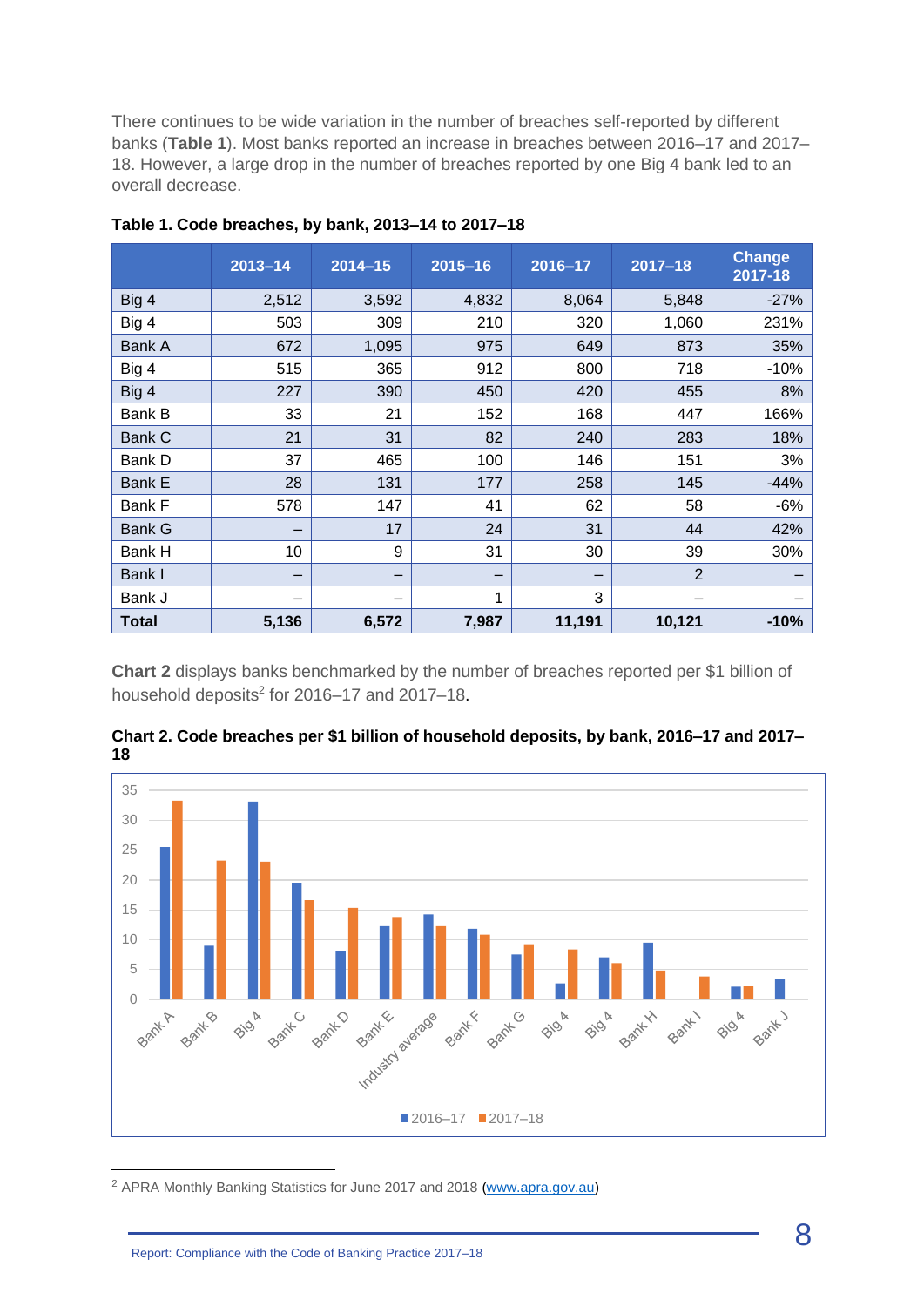Following the CCMC's reporting instructions (see p. 5), banks provided further information about the nature, cause, impact and correction of 7,477 breaches – 74% of the total reported. The rest of this chapter refers only to this subset of breaches.

#### **What caused the breaches**

Asked to comment on the cause of selected breaches, banks reported that the vast majority of breaches (97%) had a single cause. Just 2.4% of breaches had multiple causes. In addition, no cause was reported for 3 breaches, and 35 were still being investigated.

Where a cause or causes were reported:

- 93% involved human error
- 5% involved a control, training or resourcing failure, including process deficiencies
- 2% involved a system error
- 28 breaches involved staff misconduct or fraud.

#### **How the breaches were identified**

Almost two-thirds of breaches (65%) were identified through Line 1 quality assurance activities including call monitoring. The other main methods of breach identification were:

- review by the second line of defence (14%)
- customer complaint (9%)
- self-reporting by bank staff (5%)
- internal review (3%).

However, the proportion of breaches identified by a particular method varies enormously across different banks. For example, Line 1 quality assurance accounted for between 1.6% and 77% of identified breaches at different banks. Similarly, complaints led to the identification of as little as 0.3% and as many as 70% of identified breaches. One bank had no breaches self-reported by staff, while staff self-report accounted for some 64% of another bank's breaches.

#### **The impact of the breaches**

Banks reported that 7,477 Code breaches in 2017–18 impacted more than three million customers, with a total financial impact of around \$95 million (**Table 2**). <sup>3</sup> As banks have not finished investigating all breaches, however, the actual impact may be greater.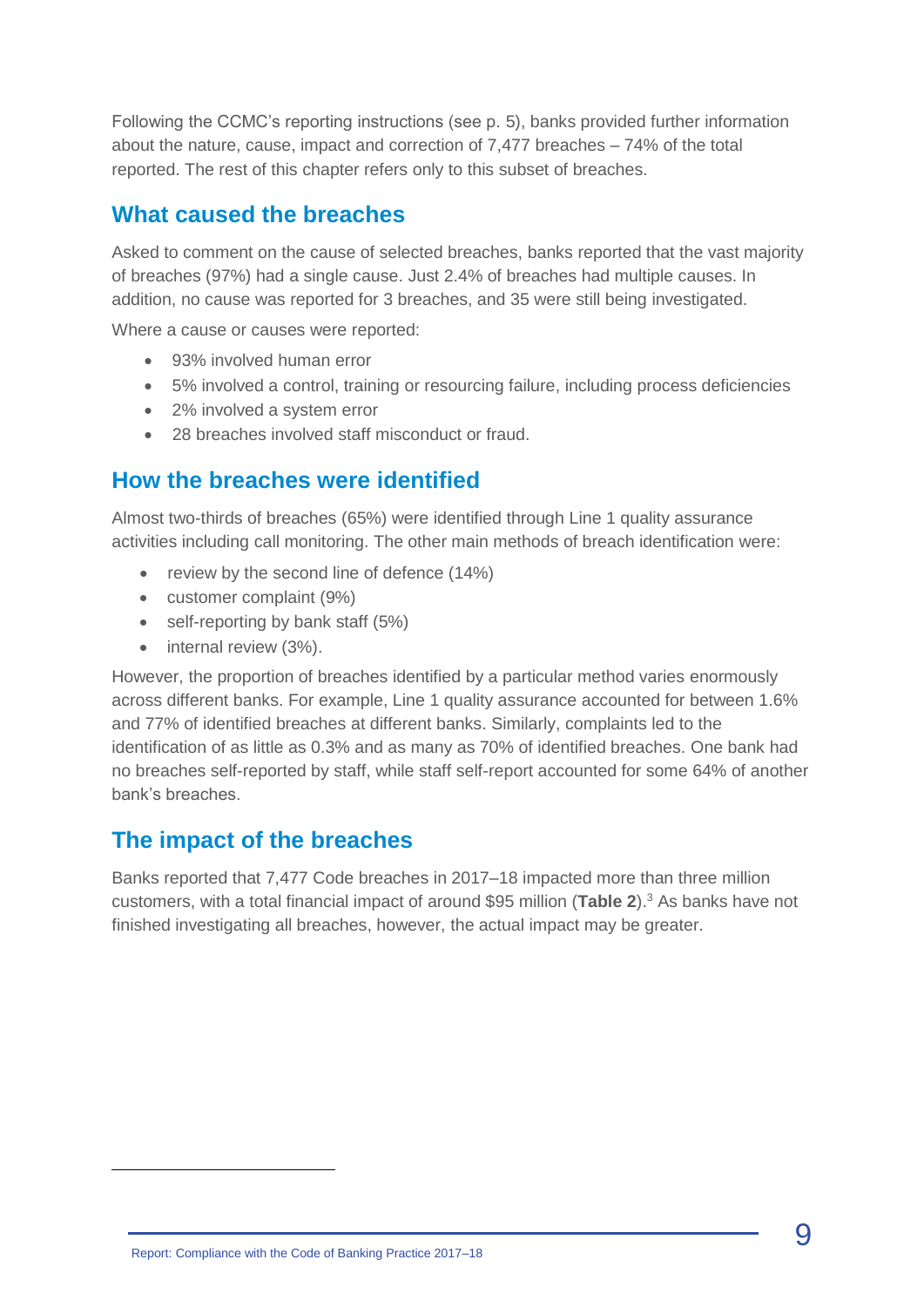| <b>Bank</b>   | <b>Breaches</b> | <b>Customers impacted</b> | <b>Financial impact</b> |
|---------------|-----------------|---------------------------|-------------------------|
| Big 4         | 4,874           | 532,169                   | \$<br>362,480           |
| Bank A        | 813             | 190,196                   | \$<br>959,628           |
| Big 4         | 571             | 717,789                   | \$<br>71,890,106        |
| Big 4         | 420             | 483,142                   | \$<br>1,847,567         |
| Big 4         | 277             | 479,559                   | \$<br>11,341,989        |
| Bank B        | 180             | 443,946                   | \$<br>31,195            |
| Bank C        | 151             | 47,622                    | \$<br>338,125           |
| Bank D        | 63              | 472,410                   | \$<br>6,592,590         |
| <b>Bank E</b> | 44              | 7,610                     | \$<br>521,498           |
| <b>Bank F</b> | 43              | 2,302                     | \$<br>1,251,390         |
| <b>Bank G</b> | 30              | 57,061                    | \$<br>624,743           |
| Bank H        | 9               | 12                        | \$                      |
| Bank I        | $\overline{2}$  | 23                        | \$<br>2,900             |
| Bank J        |                 | –                         |                         |
| <b>Total</b>  | 7,477           | 3,433,841                 | \$<br>95,764,211        |

#### **Table 2. Impact of Code breaches, by bank, 2017–18**

Certain types of Code breach are associated with a larger customer impact. For example, although banks reported relatively few breaches of the Code's key commitments obligations, these 243 breaches had the largest impact both in terms of the number of customers affected and the financial impact (**Table 3**).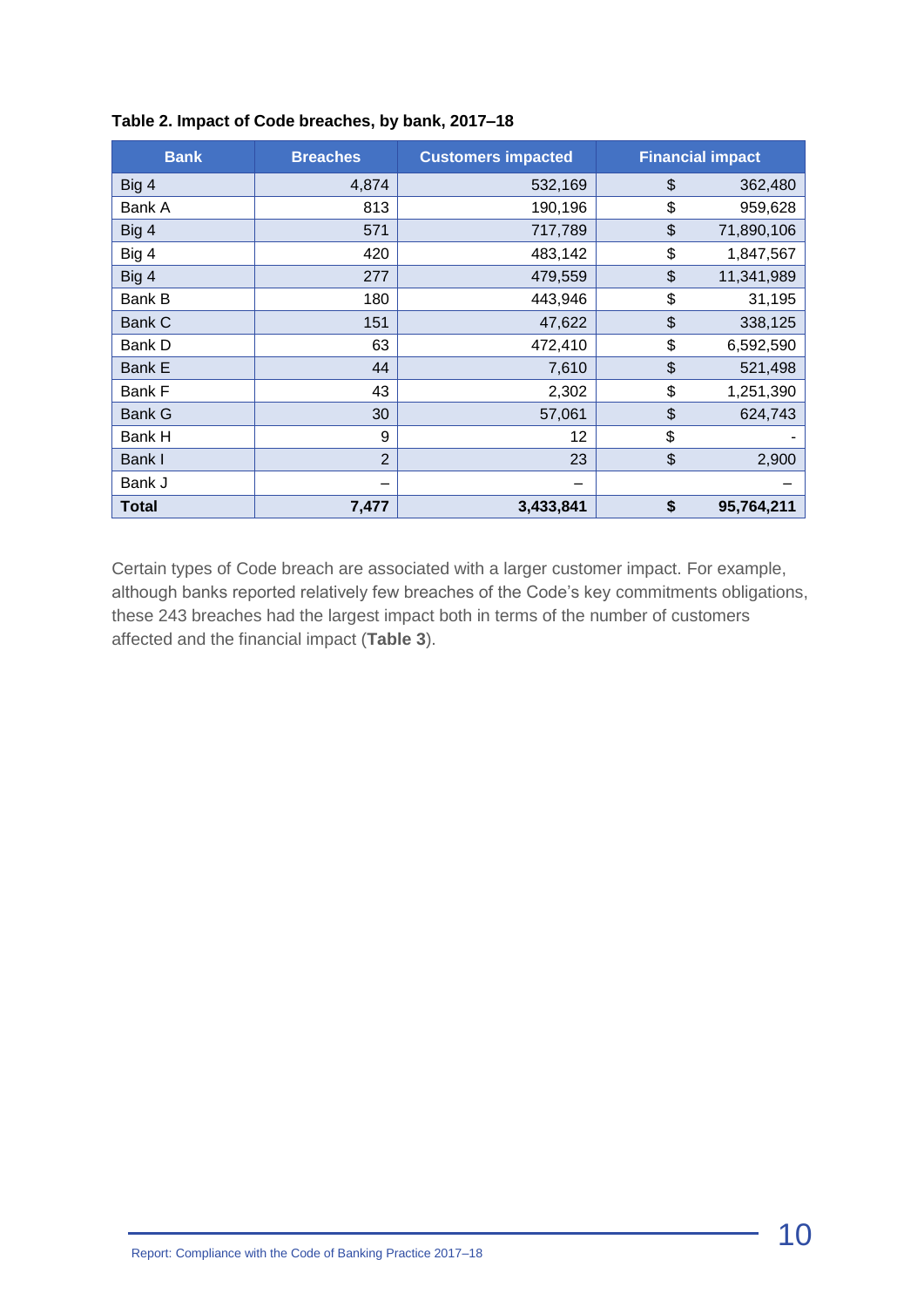| <b>Code obligation</b>                                          | <b>Breaches</b> | <b>Customers</b><br>impacted | <b>Financial impact</b> |
|-----------------------------------------------------------------|-----------------|------------------------------|-------------------------|
| Privacy and confidentiality                                     | 2,876           | 465,166                      | \$<br>678,656           |
| Provision of credit                                             | 1,928           | 12,649                       | \$<br>8,436,790         |
| Debt collection                                                 | 665             | 18,214                       | \$<br>141,550           |
| Compliance with Laws                                            | 538             | 733,148                      | \$<br>9,434,113         |
| <b>Internal Dispute Resolution</b><br>(IDR)                     | 406             | 1,203                        | \$<br>39,300            |
| <b>Key Commitments</b>                                          | 243             | 1,503,839                    | \$<br>74,869,697        |
| <b>Terms and Conditions</b>                                     | 170             | 128,446                      | \$<br>603,629           |
| Guarantees                                                      | 167             | 3,718                        | \$<br>819,331           |
| <b>Financial Difficulty</b>                                     | 110             | 782                          | \$<br>69,607            |
| Pre-contractual and new<br>account information                  | 106             | 621                          | \$<br>9,826             |
| Staff training and competency                                   | 53              | 106                          | \$<br>60,882            |
| Direct debits                                                   | 50              | 52                           | \$<br>12,235            |
| Availability of copies of the Code                              | 35              | 0                            | \$                      |
| Electronic communications                                       | 30              | 42,660                       | \$                      |
| Statement of account                                            | 19              | 494,853                      | \$<br>147,207           |
| Chargebacks                                                     | 14              | 12                           | \$<br>11,773            |
| Closure of accounts in credit                                   | 13              | 750                          | \$<br>2,864             |
| Cost of credit                                                  | 10              | 618                          | \$<br>5,500             |
| Operation of accounts                                           | 10              | 11                           | \$                      |
| Changes to terms and<br>conditions                              | $\overline{7}$  | 17,122                       | \$<br>48,542            |
| Information relating to foreign<br>exchange services            | 5               | 5                            | \$<br>118               |
| Copies of documents                                             | 4               | 3                            | \$<br>500               |
| Joint debtors                                                   | 3               | 122                          | \$<br>1,500             |
| Account suitability                                             | 3               | 3                            | \$<br>2,143             |
| Branch closure protocol                                         | $\overline{2}$  | 8,800                        | \$                      |
| Payment and instruments                                         | $\overline{2}$  | 2                            | \$<br>215,715           |
| Joint accounts and subsidiary<br>cards                          | $\overline{2}$  | $\overline{2}$               | \$<br>6,021             |
| Bank cheques and inter-bank<br>transfers                        | $\overline{2}$  | 1                            | \$<br>7,712             |
| <b>External Dispute Resolution</b>                              | 1               | 865                          | \$                      |
| Account combination                                             | 1               | 65                           | \$                      |
| Customers with special needs                                    | 1               | $\overline{2}$               | \$<br>139,000           |
| Availability of information about<br>dispute resolution process | 1               | 1                            | \$                      |
| <b>Total</b>                                                    | 7,477           | 3,433,841                    | \$<br>95,764,211        |

#### **Table 3. Impact of Code breaches, by Code obligation, 2017–18**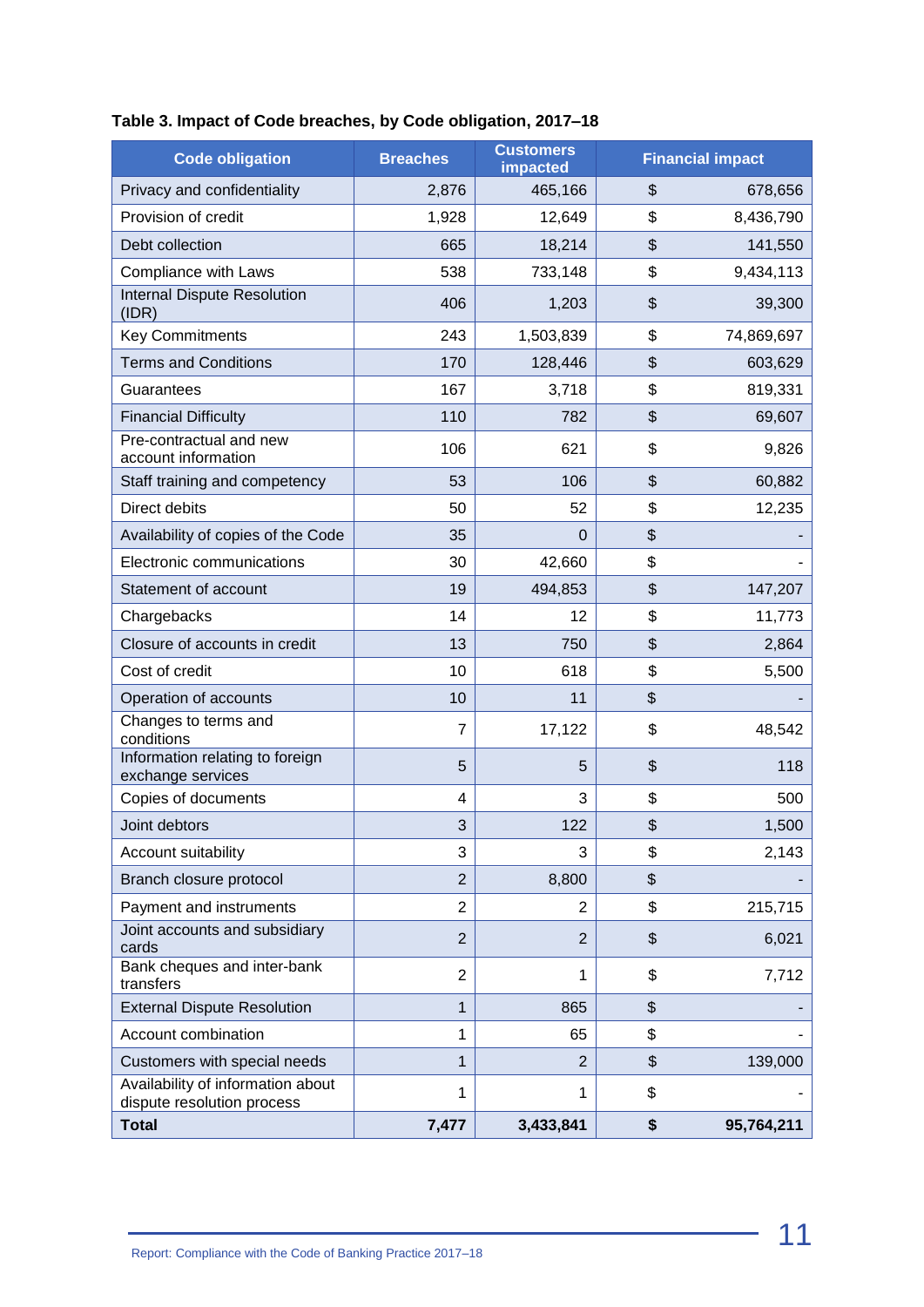#### **How the breaches were corrected**

Last year, the CCMC observed that when correcting a breach, banks tended to focus on preventing recurrence – for example, with staff training or coaching – rather than addressing the breach's impact on a particular customer. Similarly, in 2017–18, banks reported that they had taken preventive action for 76% of breaches, but had addressed the individual customer impact for only 39% of breaches (**Table 4**).

| <b>Bank</b>  | <b>Both</b> | <b>Remediating</b><br>customer | <b>Investigations ongoing</b> | <b>Preventing</b><br><b>recurrence</b> |
|--------------|-------------|--------------------------------|-------------------------------|----------------------------------------|
| Bank A       | 45 (71%)    | 3(5%)                          | 8 (13%)                       | 7(11%)                                 |
| Bank B       | 21 (70%)    | 1(3%)                          | 3(10%)                        | 5 (17%)                                |
| Bank C       | 5(56%)      | $1(11\%)$                      | $0(0\%)$                      | 3(33%)                                 |
| Bank D       | 77 (51%)    | 31 (21%)                       | $1(1\%)$                      | 42 (28%)                               |
| Big 4        | 127 (46%)   | 38 (14%)                       | 59 (21%)                      | 53 (19%)                               |
| Big 4        | 253 (44%)   | 74 (13%)                       | 17 (3%)                       | 227 (40%)                              |
| Bank E       | 332 (41%)   | 128 (16%)                      | 14 (2%)                       | 339 (42%)                              |
| Bank F       | 17 (39%)    | 4(9%)                          | 10 (23%)                      | 13 (30%)                               |
| Big 4        | 1,480 (30%) | 22 (0%)                        | 1,108 (23%)                   | 2,264 (46%)                            |
| Bank G       | 10 (23%)    | 19 (44%)                       | 4(9%)                         | 10 (23%)                               |
| Big 4        | 73 (17%)    | 16 (4%)                        | 78 (19%)                      | 253 (60%)                              |
| Bank H       | 15 (8%)     | 93 (52%)                       | 52 (29%)                      | 20 (11%)                               |
| Bank I       | $0(0\%)$    | 1(50%)                         | $0(0\%)$                      | 1(50%)                                 |
| <b>Total</b> | 2,455 (33%) | 431 (6%)                       | 1,354 (18%)                   | 3,237 (43%)                            |

**Table 4. Type of corrective action, by bank, 2017–18, by breach and as a percentage of reported breaches**

To prevent breaches from recurring, banks had:

- provided staff training, coaching or feedback (5,326 breaches)
- reviewed staff performance or taken disciplinary action (1,992)
- reviewed or improved processes (271)
- enhanced monitoring or controls (243)
- implemented a system fix (92).

To address breach impacts on individual customers, banks reported that they had:

- corrected the issue (1,622)
- corrected details (562)
- apologised to the customer (668)
- provided a refund or goodwill payment (304)
- communicated or corresponded with the customer (201)
- requested that information be destroyed, deleted or returned (186)
- logged, managed or resolved a complaint (32)
- released a guarantor or discharged a mortgage (4).

Banks also reported that investigations were ongoing for 1,354 breaches, and that 15 breaches had been referred to the statutory regulator.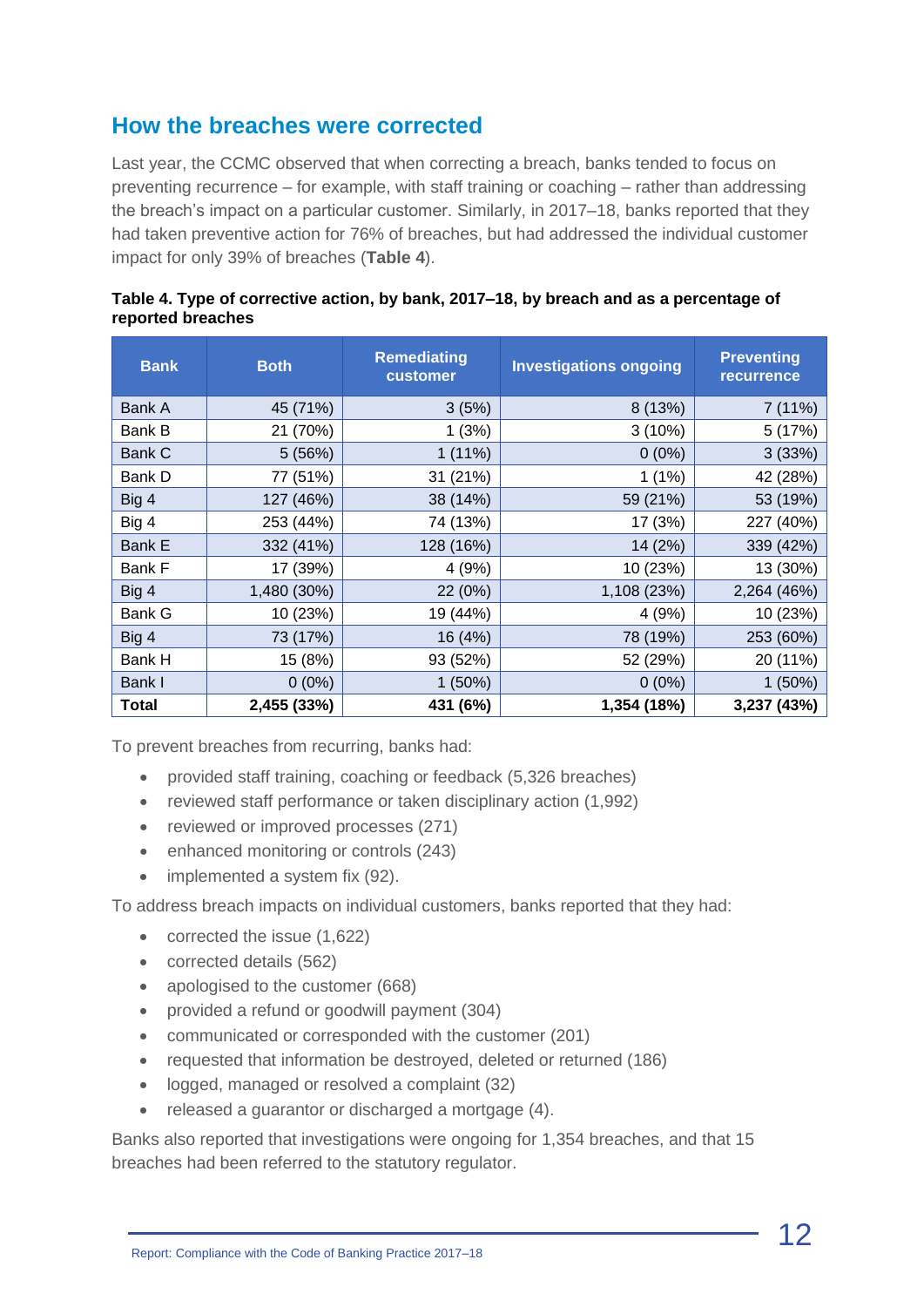## <span id="page-12-0"></span>**Provision of credit**

Banks must exercise the care and skill of a diligent and prudent banker when forming an opinion on a customer's ability to repay a credit facility. These obligations are set out in clause 27 of the Code.

## **Breach trends**

Banks reported 2,489 provision of credit breaches in 2017–18. As in previous years, one outlier bank reported most of these breaches – 1,981 breaches or 80% of the total. Five banks did not report any provision of credit breaches for 2017–18, while three banks each reported only 1 or 2 breaches.

Provision of credit breaches decreased by 40% in 2017–18, falling from a total of 4,178 breaches in 2016–17. The overall decrease this reporting period was largely the result of a 49% drop in breaches reported by one major bank. Bank B (**Chart 3**) that reported a 29% breach decrease, attributed this to renewed compliance efforts, including a focus on ongoing training for lenders; improvements to capacity to repay calculators; and clearer procedures on the information to be used assessing customer loans.

**Chart 3** displays banks benchmarked by the number of provision of credit breaches reported per \$1 billion of household credit<sup>4</sup> for 2016–17 and 2017–18. It excludes banks that reported two or fewer provision of credit breaches in 2017–18.



**Chart 3. Provision of credit breaches per \$1 billion of household credit, by bank, 2016–17 and 2017–18**

<sup>4</sup> APRA Monthly Banking Statistics for June 2017 and 2018 [\(www.apra.gov.au\)](http://www.apra.gov.au/)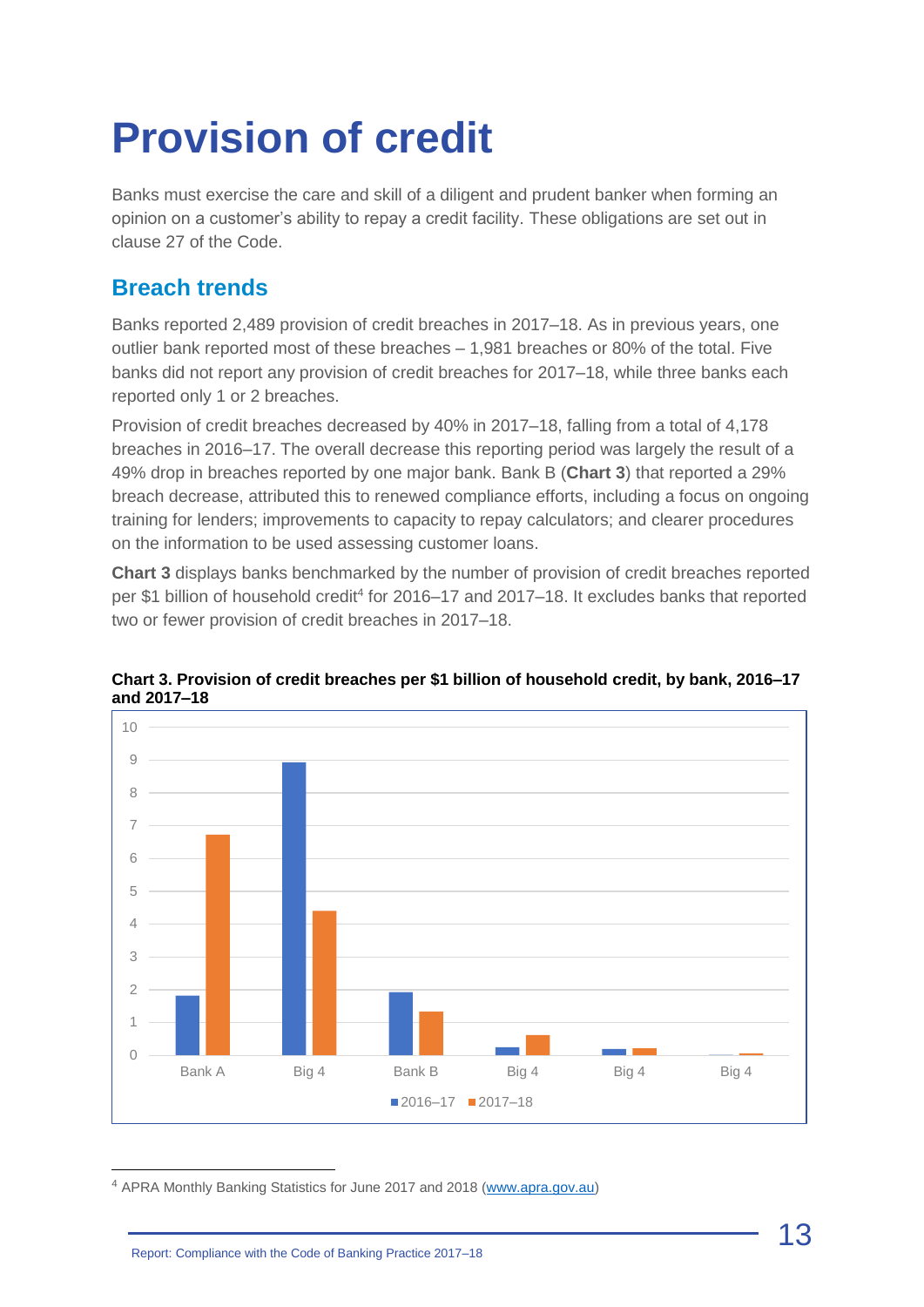Against the overall downwards trend, four banks reported an increase in provision of credit breaches in 2017–18 (**Table 5**). Two of these attributed the increases to improvements in monitoring and identification, rather than an actual increase in breaches. Bank A explained that branch managers were now providing in-branch reviews of active and funded loan files, while a dedicated team was performing hindsight reviews of settled loans. The Big 4 bank that saw a 154% increase, said that it had begun capturing and recording breaches identified in monthly assurance reviews at a more granular level.

| <b>Bank</b> | 2016-17 | $2017 - 18$ | <b>Increase 2017-18</b> |
|-------------|---------|-------------|-------------------------|
| Bank A      | 50      | 185         | 270%                    |
| Big 4       | 69      | 175         | 154%                    |
| Big 4       | 52      | 58          | 12%                     |
| Big 4       | 9       | 29          | 222%                    |

| Table 5. Increase in provision of credit breaches, by bank, 2016–17 to 2017–18 |  |  |  |  |  |
|--------------------------------------------------------------------------------|--|--|--|--|--|
|--------------------------------------------------------------------------------|--|--|--|--|--|

Following the CCMC's reporting instructions (see p. 5), banks provided further information about the nature, cause, impact and correction of 1,928 provision of credit breaches – 77% of the total provision of credit breaches reported. The rest of this report chapter refers only to this subset of 1,928 breaches.

#### **The nature of the breaches**

Most provision of credit breaches reflected three specific issues unique to the Big 4 bank that reported the majority of breaches: supporting documents, telephone information requests and debt consolidation discussions. Together, these three issues account for 1,714 or 69% of the 2017–18 provision of credit breaches. Similar issues also made up most provision of credit breaches in 2016–17.<sup>5</sup>

#### *Supporting documents*

The most common issue, accounting for 1,046 breaches in 2017–18, occurred where supporting documents did not match or support some elements of the credit application – most commonly an application for a home loan (762 breaches) or personal loan (204 breaches). The bank also reported 859 breaches of this type in 2016–17.

The bank's credit quality assurance team identified the breaches, which were caused by human error when staff failed to follow the bank's process. Staff were given coaching and performance management and files were placed on a watchlist for 12 months. The CCMC will discuss this matter with the bank and follow up on the impact of the 2016–17 breaches, which have now completed their 12-month watchlist period.

<sup>5</sup> CCMC, June 2018, *[Own Motion Inquiry: Breach Reporting](http://www.ccmc.org.au/cms/wp-content/uploads/2018/06/CCMC-Inquiry-Report-Breach-Reporting-June-2018.pdf)*.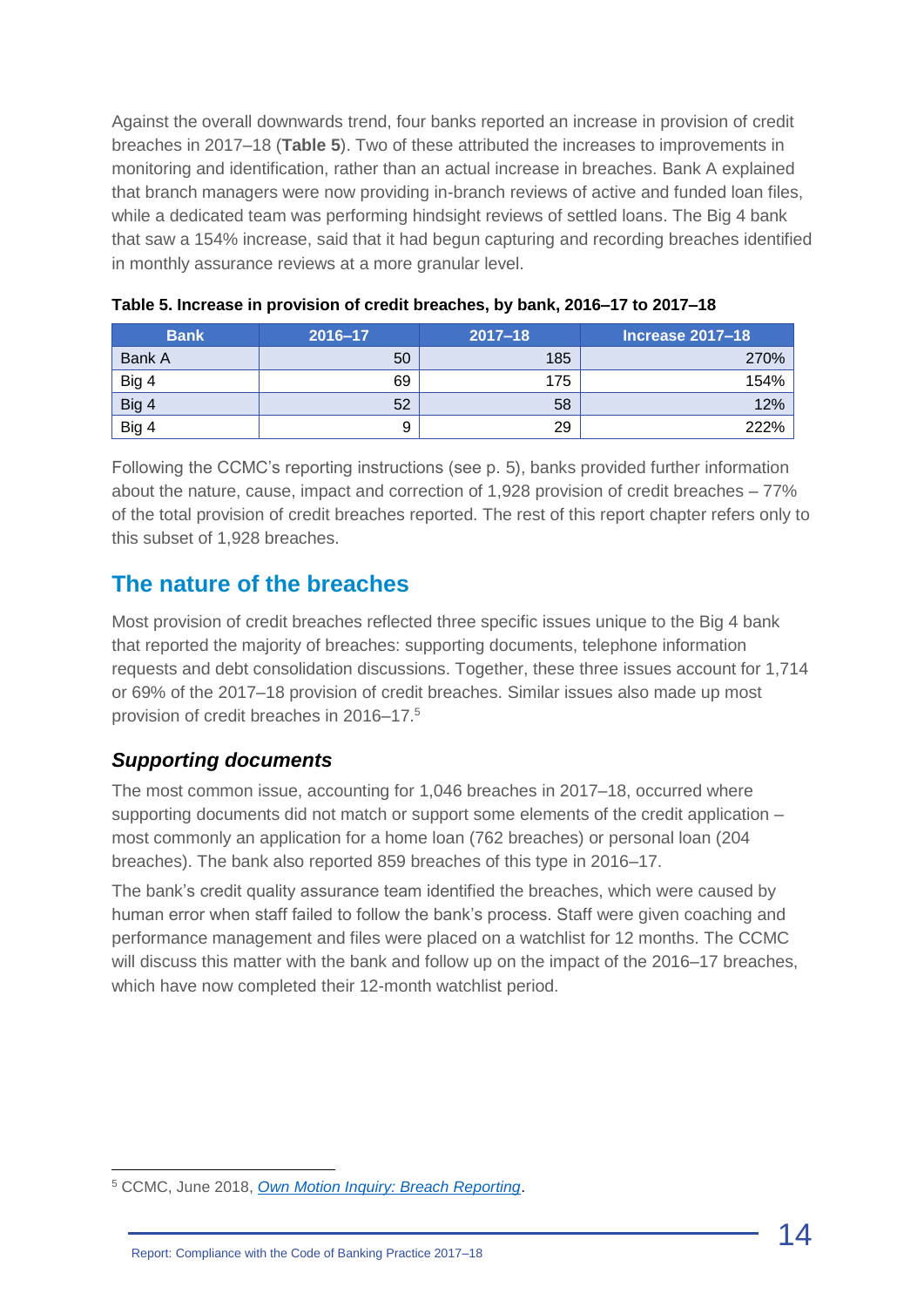#### *Telephone information requests*

Another 492 provision of credit breaches occurred where a staff member failed to collect all required information about the customer during the telephone credit application process. The bank explained that its credit application scripts for frontline staff are designed to comply with responsible lending obligations, Code requirements and the bank's internal credit policy. The bank's call monitoring program identifies deviations from the script and, taking a conservative approach, the bank has recorded these as breaches.

In 2016–17, the bank reported more than five times as many breaches of this type (2,577). In 2017, the bank began contacting customers promptly after the identification of a potential issue and before credit was provided. By obtaining any missing information and, where required, reassessing the application, the bank rectified many potential issues. This led to the dramatic drop in breaches of this type this year, and explains most of the overall decrease in banks' provision of credit breaches for 2017–18.

#### *Debt consolidation discussions*

Finally, the failure to conduct debt consolidation discussions correctly caused 176 breaches, down from 415 in 2016–17. Both the telephone information request and debt consolidation discussion breaches were caused by human error, when staff failed to follow the process. The breaches were identified through call monitoring and corrected with staff coaching and performance management.

The bank reported, as it did in 2016–17, that these breaches did not have any financial impact on customers. However, the CCMC continues to be concerned by this broad assessment and will follow up with the bank to ensure that any impacts on individual customers has been fully investigated.

#### *Other issues*

A range of other issues accounted for the 214 remaining provision of credit breaches for which banks provided additional information. In 191 cases, the lending decision was inappropriate, incorrect or 'not responsible' for one or more of the following reasons:

- the customer's financial situation was incorrectly calculated or recorded (73 breaches)
- the customer could not afford the credit repayments (64)
- the credit application or assessment process was not followed correctly (32)
- the information provided by the customer was not verified or not verified correctly (22)
- a credit check was not completed or completed incorrectly (18)
- a customer was provided with a business loan when it should have been a consumer loan (15)
- the bank used incorrect or incomplete information in its lending decision (9)
- the customer's situation was inappropriate for the credit provided, including for reasons related to age, health or financial situation (7)
- the bank did not make sufficient enquiries about the customer's needs or financial situation (7)
- the credit application was submitted without the customer's permission (2).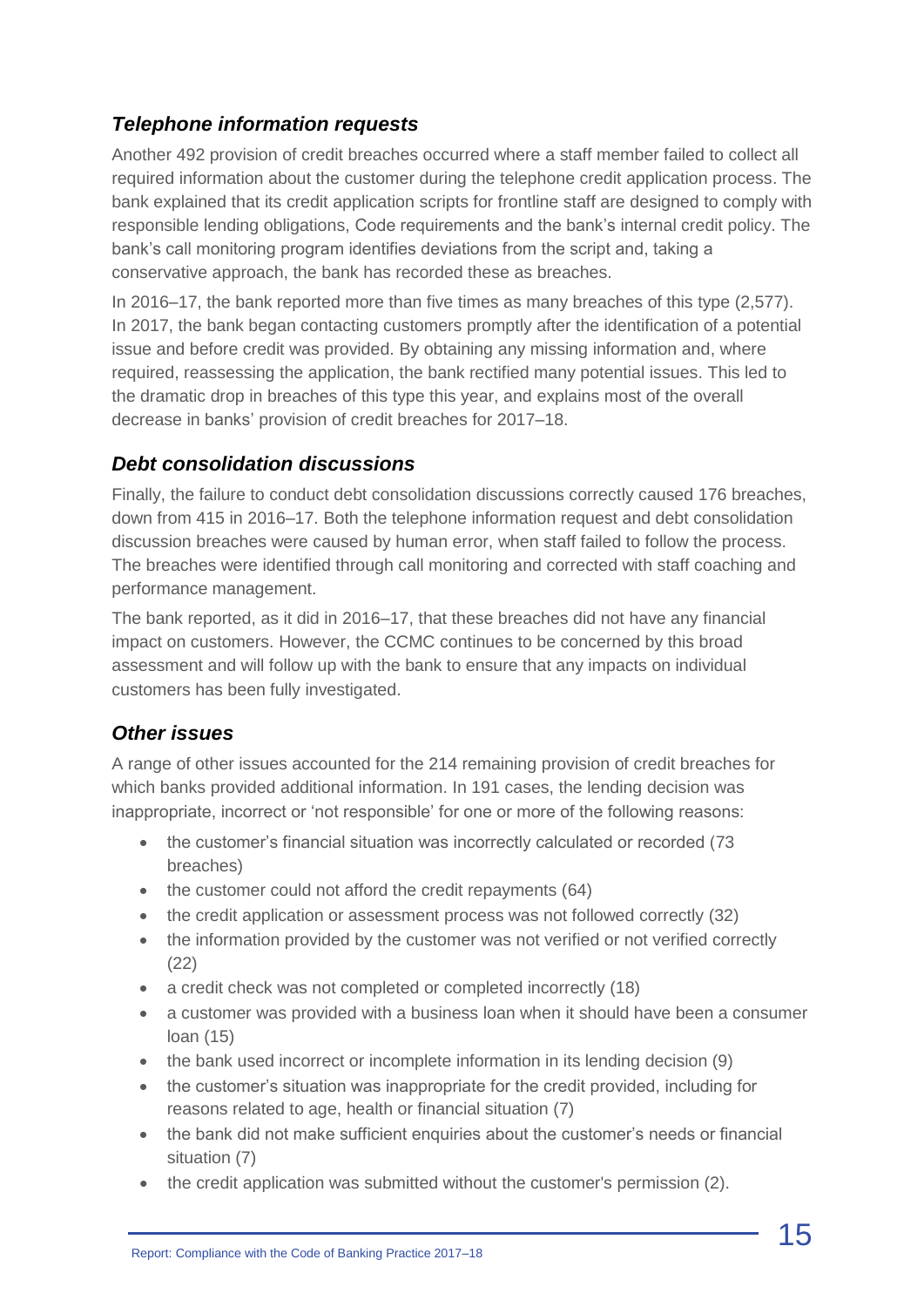Other provision of credit issues included:

- incorrect information provided to customer and loan subsequently not approved (4)
- record keeping issue with the record of the discussion with customer (2)
- processing issues (2)
- customer allowed to overdraw a facility without credit approval (1)
- duplicate credit card issued for a single application (1)
- fraud or misconduct (1)
- inadequate provision of information about fees (1)
- incorrect assessment of customer's borrowing capacity which led to financial loss (1)
- incorrect information provided to customer which led to financial loss (1)
- interest rate error (1).

In addition, there were eight breaches for which the bank did not provide enough information about why the incident was a breach.

#### **What caused the breaches**

The overwhelming majority (1,893 or 98%) of provision of credit breaches<sup>6</sup> were caused, at least in part, by human error. Some 16 breaches were caused by a control, training or resourcing failure such as inadequate training or a deficient process. System issues caused 14 breaches and two were caused by staff misconduct or fraud. For another 11 breaches, the banks' investigations were ongoing or the response was insufficient to understand the cause.

#### **How the breaches were identified**

The vast majority (96%) of provision of credit breaches<sup>7</sup> were identified through Line 2 or Line 1 monitoring, which accounted for 1,049 and 809 breaches respectively. Breaches were also identified by:

- customer complaint or query (23)
- Financial Ombudsman Service<sup>8</sup> (FOS) (19)
- self-identified or reported by a staff member (17)
- a third party, supplier or collections agency (4)
- internal review (2)
- external event (1)
- internal audit (1)
- a regulator (1)

One major bank did not report how two breaches were identified.

Report: Compliance with the Code of Banking Practice 2017–18

<sup>6</sup> For which details were provided. See note on p. 5.

<sup>7</sup> For which details were provided. See note on p. 5.

<sup>&</sup>lt;sup>8</sup> The Financial Ombudsman Service (FOS) was replaced by the Australian Financial Complaints Authority (AFCA) on 1 November 2018.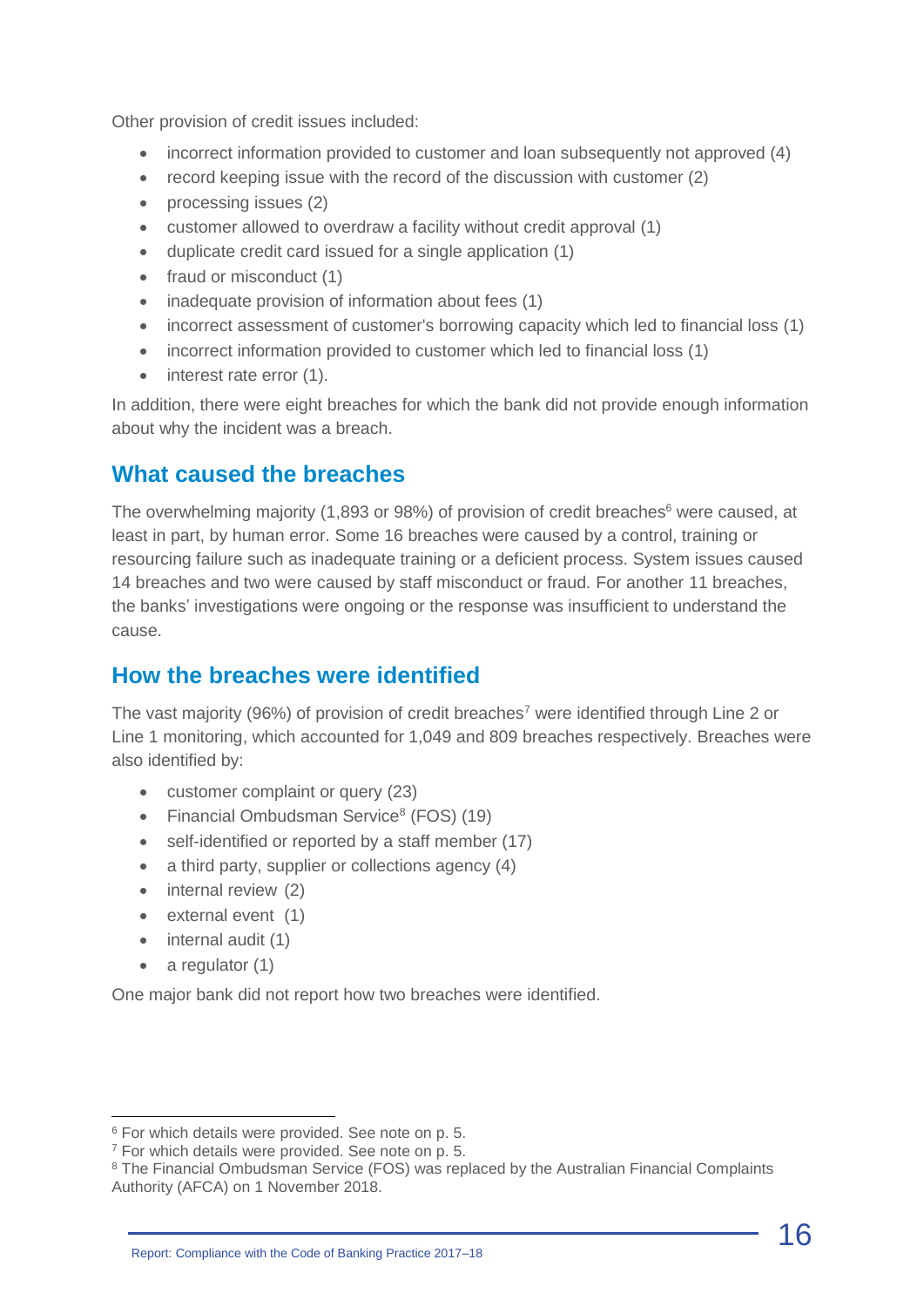## **The impact of the breaches**

When assessing compliance with a particular Code obligation, the CCMC considers the impact of breaches, not only the number. More than 12,000 customers were affected by banks' provision of credit breaches in 2017–18, with a combined financial impact of over \$8.4 million (**Table 6**).

| <b>Bank</b>  | <b>Breaches</b> | <b>Customers impacted</b> | <b>Financial impact</b> |           |
|--------------|-----------------|---------------------------|-------------------------|-----------|
| Big 4        | 1,733           | 1,966                     | \$                      | 194,459   |
| Big 4        | 80              | 5,387                     | \$                      | 786,377   |
| Bank A       | 51              | 51                        | \$                      |           |
| Big 4        | 27              | 361                       | \$                      | 5,454,793 |
| Bank B       | 17              | 21                        | \$                      | 1,251,170 |
| Big 4        | 17              | 4,719                     | \$                      | 717,721   |
| Bank C       | $\overline{2}$  | 143                       | \$                      |           |
| Bank D       | 1               |                           | \$                      | 32,271    |
| <b>Total</b> | 1,928           | 12,649                    | \$                      | 8,436,790 |

**Table 6. Impact of provision of credit breaches, 2017–18**

While some breaches affect only a single customer, the impact is often much wider. For example, a single systemic breach reported by a major bank impacted 1,205 customers. Due to a transaction processing error (a human error), consumer loan applications failed to prepopulate the customers' asset and liabilities position. This meant that in some cases, the repayment amount of existing loans was not included in the loan serviceability assessment. The bank stated that a system change is needed to fix the issue. As the bank's investigation is continuing, the total financial impact on customers is not yet known. The CCMC will follow up with the bank to understand the full impact and to ensure the issue is fixed and customers are remediated.

Another major bank reported two breaches that together impacted 4,700 customers. Some 4,200 customers were affected by duplicate credit cards being issued to a customer for a single application. The breach was identified by a staff member. Investigations are ongoing, but the bank reported that the financial impact was \$250,000. Staff now check within systems if an account is created before proceeding with re-approval. The second breach impacted 500 customers. The bank stated that living expenses were not accurately included in serviceability calculations for overdrafts. The breach was identified by the bank's second line of defence and while remediation was still pending at the time of reporting, the financial impact was \$225,000.

A third major bank reported a breach that affected 320 customers, with a total financial impact of around \$5 million – accounting for most of the total financial impact of provision of credit breaches. An ASIC investigation found that this breach occurred when the bank failed to take reasonable steps to verify the income figures in 12 motor vehicle finance applications introduced by third party intermediaries, even though it had reason to doubt the reliability of the information. The bank no longer accepts consumer credit applications from the intermediaries involved, and addressed the detriment with a remediation program developed in consultation with ASIC.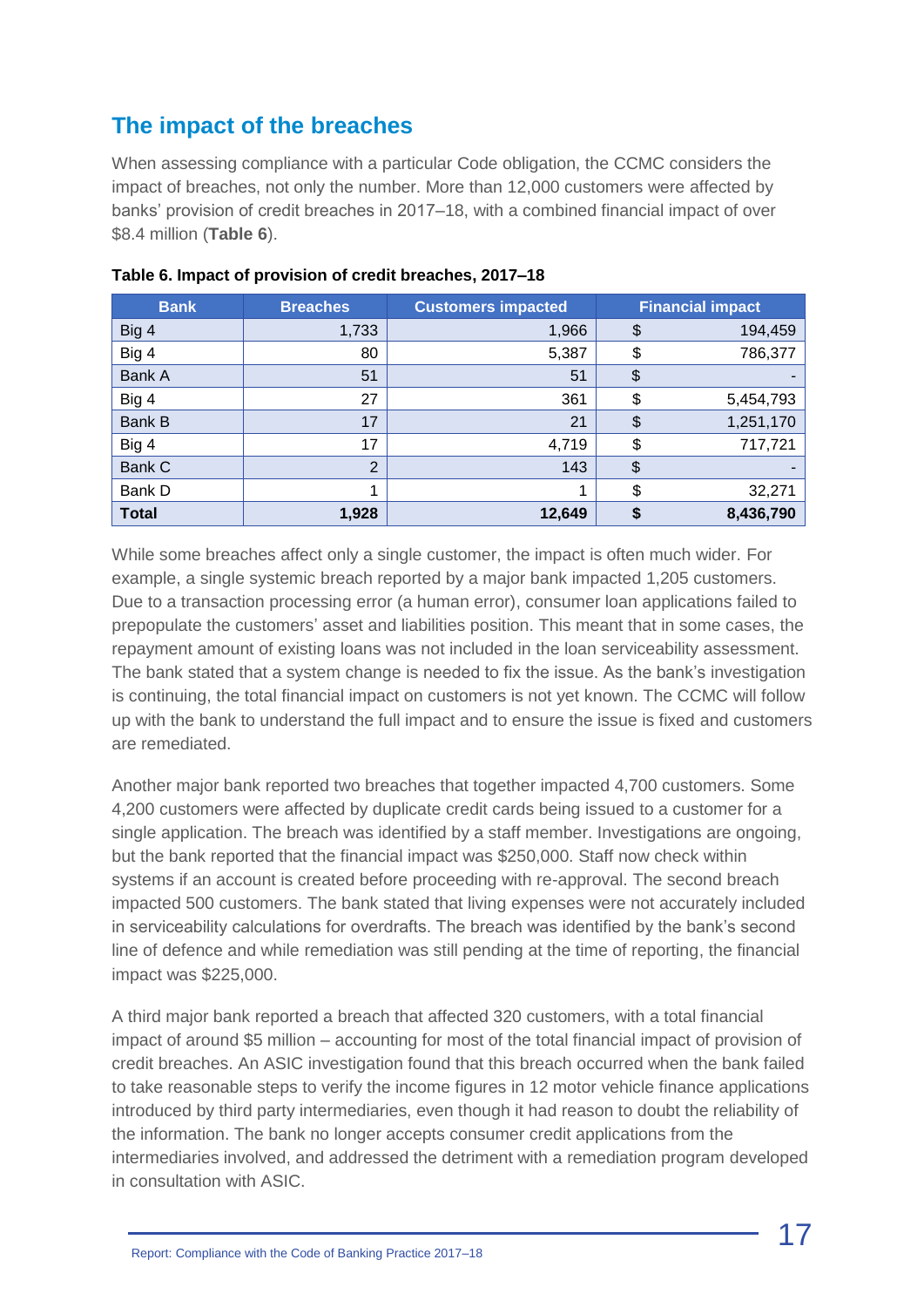Bank B reported six breaches with a combined \$1.25 million financial impact. Each breach concerned irresponsible home loan lending. Five of the six breaches were identified by FOS and one was found by internal audit. In each case the debt was reduced or waived, however, the bank did not report any action to prevent similar human error breaches from occurring again.

The 1,714 breaches reported by the major bank and discussed above, impacted a relatively modest 1,953 customers, although at this stage the bank has not reported any financial impact from the breaches.

#### **How the breaches were corrected**

Banks reported a range of steps to correct the breaches, but tended to place a heavier emphasis on preventing recurrence than on remediating affected customers (**Table 7**).

| <b>Bank</b>   | <b>Investigations</b><br>ongoing | <b>Preventing</b><br><b>recurrence</b> | <b>Remediating</b><br>customer | <b>Both</b> |
|---------------|----------------------------------|----------------------------------------|--------------------------------|-------------|
| Big 4         | 1,053 (61%)                      | 674 (39%)                              | 5(0%)                          | (0%)<br>1   |
| Big 4         | 31 (39%)                         | 17 (21%)                               | 6(8%)                          | 26 (33%)    |
| Bank A        | 51 (100%)                        |                                        |                                |             |
| Big 4         | 2(7%)                            |                                        | 23 (85%)                       | 2(7%)       |
| <b>Bank B</b> | 1(6%)                            | 8(47%)                                 | 8 (47%)                        |             |
| Big 4         | 2(12%)                           | 1(6%)                                  | 9(53%)                         | 5 (29%)     |
| Bank C        |                                  | $1(50\%)$                              | 1(50%)                         |             |
| Bank D        | 1 (100%)                         |                                        |                                |             |
| <b>Total</b>  | 1,141 (59%)                      | 701 (36%)                              | 52 (3%)                        | 34 (2%)     |

**Table 7. Types of corrective action for provision of credit breaches, by bank, 2017–18**

The specific steps most commonly taken to prevent recurrence were:

- providing staff with further training, coaching or feedback (724 breaches)
- holding performance management or disciplinary discussions with staff members (674)
- reviewing or improving processes (23)
- enhancing monitoring or putting controls in place (8)
- implementing a system fix (2)

Banks addressed customer impacts by:

- refunding, reimbursing or otherwise compensating customers (57)
- communicating or corresponding with the customer (19)
- correcting the issue (15)
- apologising to the customer (1)
- discharge the mortgage over the property and release the guarantees (1)

For 1,141 breaches, banks indicated that their investigations were ongoing, although some specific corrective actions may still have been taken.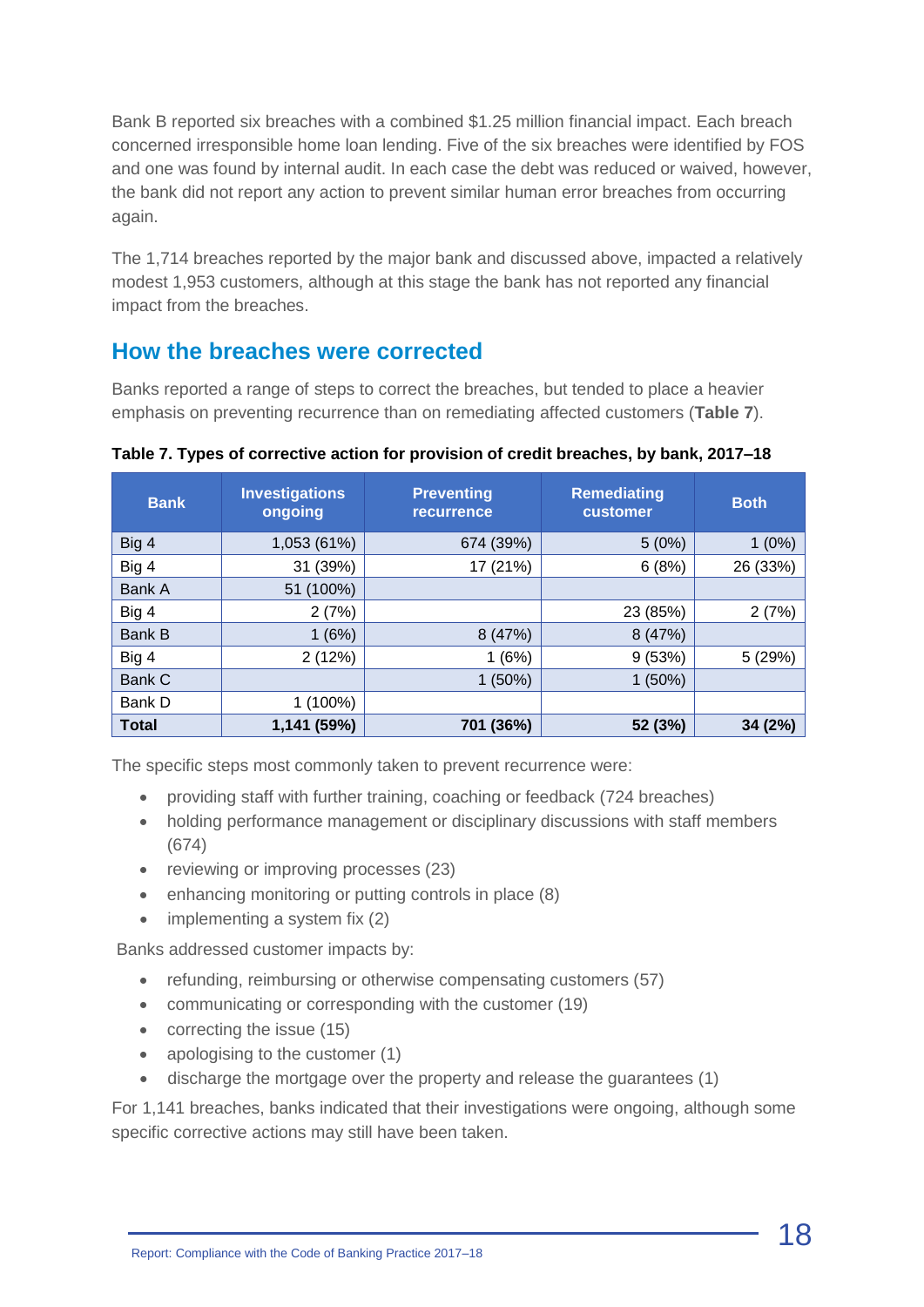## <span id="page-18-0"></span>**Guarantees**

The guarantee obligations under clause 31 of the Code include detailed provisions on the information a bank should provide to a potential guarantor, such as notices (for example, that the guarantor should seek independent legal and financial advice), and supporting information (for example, copies of credit contracts, credit reports and statements of accounts). Banks should allow a potential guarantor until the next day to consider the information provided. The Code also sets out obligations relating to how the guarantee is signed and how guarantors can withdraw from a guarantee.

### **Breach trends**

Banks reported 184 guarantees breaches, a 411% increase from 36 breaches reported in 2016–17. The growth in guarantees breaches can be attributed largely to two banks. Bank A's guarantees breaches rose from 4 to 115 (**Chart 4**). Bank A attributed this enormous 2,775% increase to improved compliance recording, including more hindsight reviews and new error detection controls that require loan processing staff to verify guarantee documents before settling loans. A major bank's breaches increased by 200% from 14 to 42, but offered no explanation for this increase. Another major bank reported a 67% increase from 9 to 15 breaches. In contrast, six banks reported zero guarantees breaches in 2017–18.



#### **Chart 4. Guarantees breaches, by bank, 2017–18**

Following the CCMC's reporting instructions (see p. 5), banks provided further information about the nature, cause, impact and correction of 167 guarantees breaches – 91% of the total guarantees breaches reported. The rest of this report chapter refers only to this subset of 167 breaches.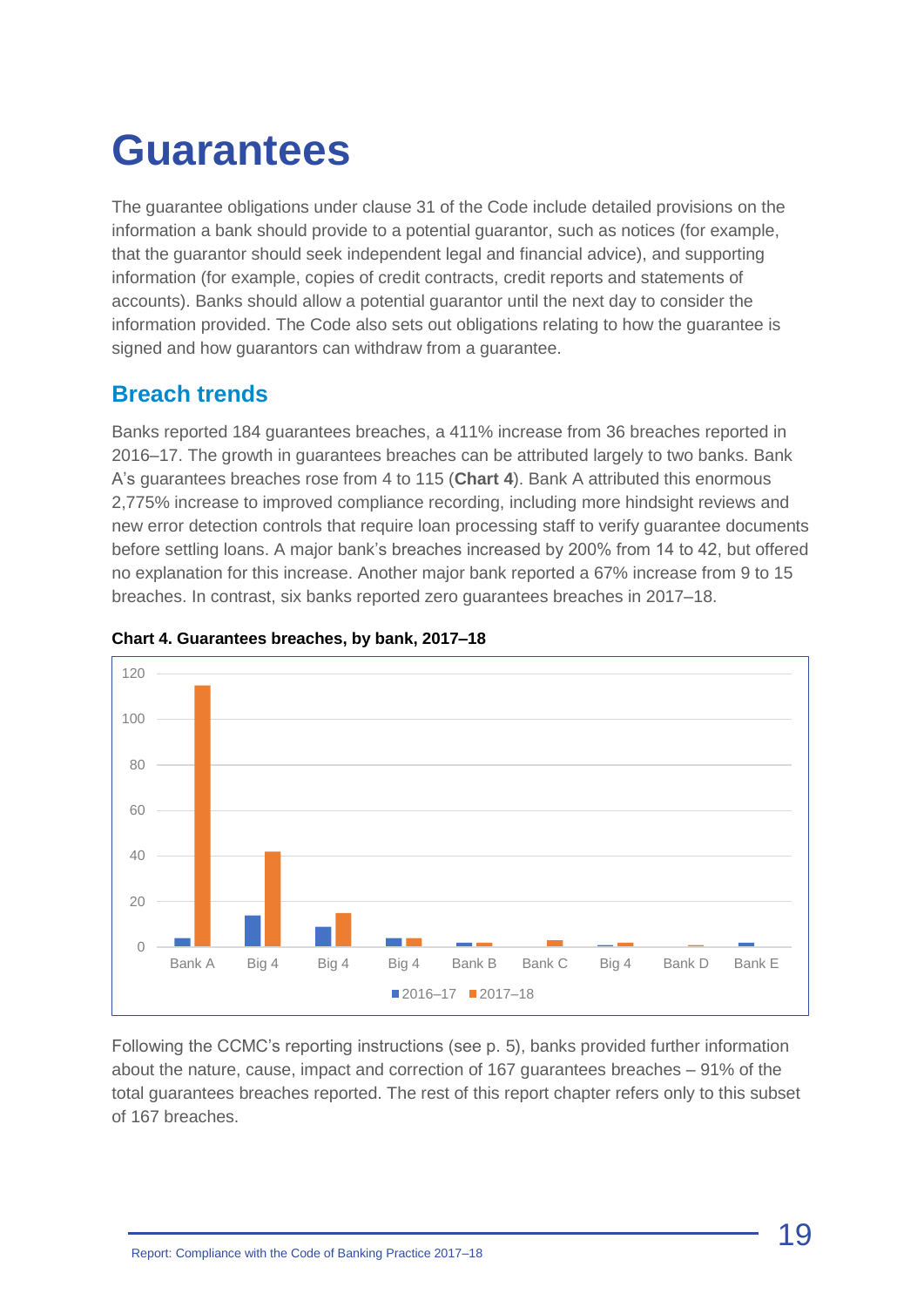#### **The nature of the breaches**

Most guarantees breaches (128, or 77% of the breaches for which details were provided) involved a failure to provide the required disclosures or prominent notices to a potential guarantor. This included Bank A's 109 reported breaches, that occurred when the bank's business banking area failed to provide guarantor disclosures. The bank has addressed the issue through staff training and awareness, however, the bank has not advised the CCMC about the standing of the guarantees for the 191 customers impacted.

In addition, 34 breaches (20%) were related to the execution of the guarantee. This category included instances of guarantees being fraudulently signed as well as cases where guarantee documentation was not witnessed correctly.

#### **What caused the breaches**

Process issues, including a deficiency in the process or a lack of understanding of the process, caused 117 (70%) guarantees breaches. A further 50 breaches were due to human error.

#### **How the breaches were identified**

Most guarantees breaches were identified through Line 1 quality assurance activities (**Table 8**).

| <b>Identification method</b>                                              | <b>Breaches</b> | <b>Percentage of</b><br>breaches |
|---------------------------------------------------------------------------|-----------------|----------------------------------|
| Line 1 monitoring such as quality assurance reviews or call<br>monitoring | 155             | 93%                              |
| Self-reported by staff member                                             | 8               | 5%                               |
| Customer complaint or query                                               |                 | 1%                               |
| External event                                                            |                 | 1%                               |
| <b>FOS</b>                                                                |                 | 1%                               |
| <b>Total</b>                                                              | 167             |                                  |

#### **Table 8. Identification of guarantees breaches, 2017–18**

#### **The impact of the breaches**

The 167 breaches for which details were provided impacted at least 3,718 customers (**Table 9**). The vast majority of affected customers were impacted by a single guarantees breach in which Bank C failed to send guarantors all required information about the credit assessment conducted on the borrower. At the time of reporting, Bank C estimated that 3,500 customers were impacted. The CCMC has an ongoing investigation to establish the nature and impact of the breach, and to discuss remediation steps with the bank. The bank classes the breach as significant and has also notified ASIC.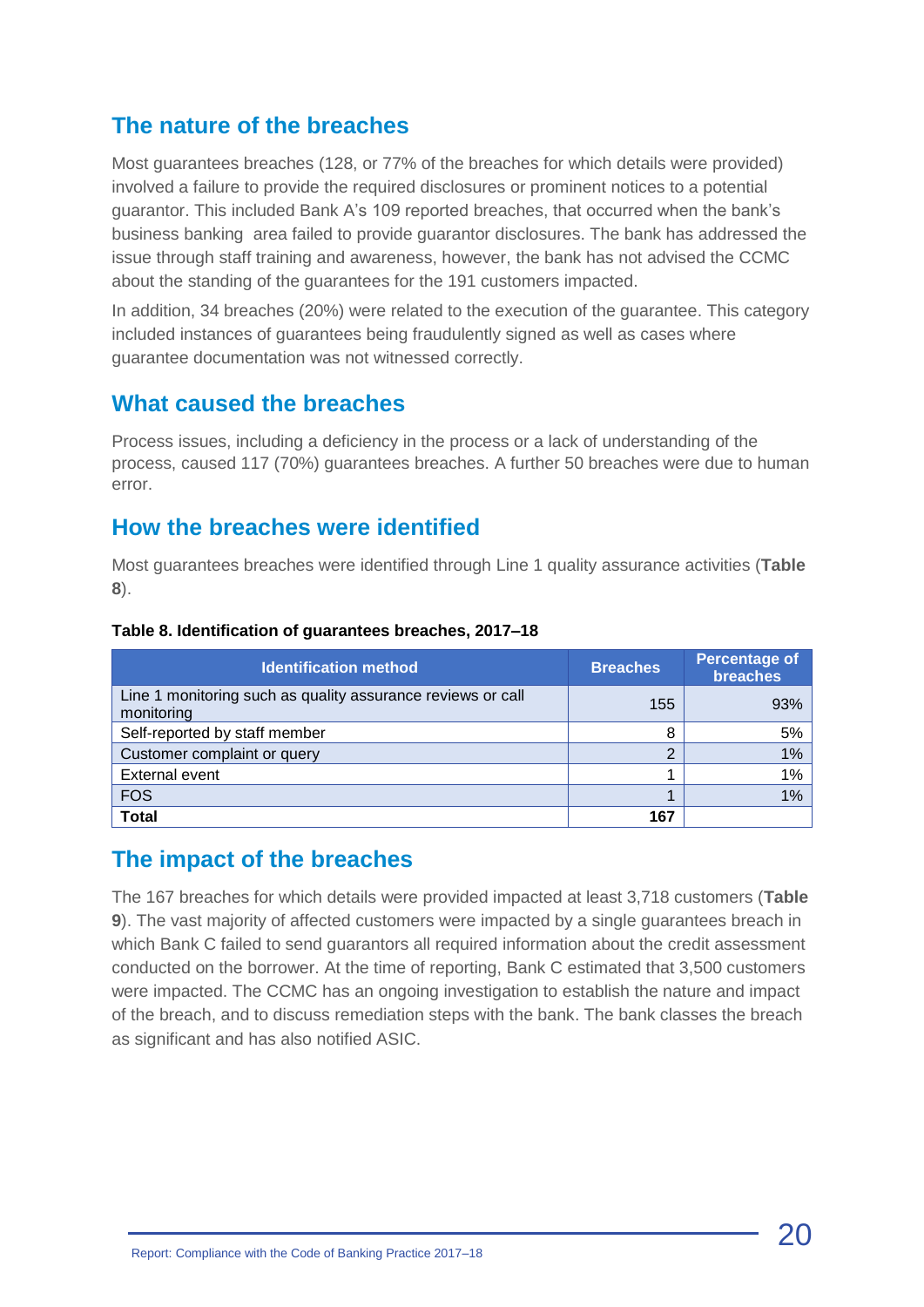| <b>Bank</b>  | <b>Breaches</b> | <b>Customers impacted</b> | <b>Financial impact</b> |         |
|--------------|-----------------|---------------------------|-------------------------|---------|
| Bank A       | 115             | 199                       | \$                      |         |
| Big 4        | 32              |                           | \$                      | 819,331 |
| Big 4        | 11              | 11                        |                         |         |
| Big 4        | 3               | 3                         | Φ                       |         |
| Big 4        | $\overline{2}$  |                           |                         |         |
| Bank B       | 2               | $\overline{2}$            | J                       |         |
| Bank C       |                 | 3,500                     | \$                      |         |
| Bank D       |                 |                           | \$                      | -       |
| <b>Total</b> | 167             | 3,718                     |                         | 819,331 |

#### **Table 9. Impact of guarantees breaches, by bank, 2017–18**

This data, however, is incomplete, and probably understates the customer and financial impact of guarantees breaches. A major bank did not report on the number of customers impacted for 32 of its guarantees breaches. That bank was the only bank to provide any information about financial impact – and included this data for four breaches only. Some breaches were still under investigation at the time of reporting, and a lack of financial impact information is acceptable in those cases.

The CCMC believes that in cases where a guarantee is not enforced, banks are not reporting financial impact data on the basis that it is the bank rather than the customer that bears this impact. In addition, banks have told the CCMC that when assessing financial impact, they have not considered any additional fees or costs associated with entering into a flawed guarantee. The CCMC will discuss this with banks to ensure a consistent approach to reporting this information is implemented in future.

### **How the breaches were corrected**

Banks steps to address guarantees breaches emphasised preventing recurrence (**Table 10**). The main actions included:

- providing further staff training, coaching or feedback (144)
- implementing a 'consequence', disciplinary action or performance management for the staff member involved (12)
- implementing system fixes and reviewing or improving processes (6).

Banks addressed individual customer impacts for only 7 breaches, taking action to correct the issue (4 breaches) and releasing the guarantor from the guarantee or not enforcing the guarantee (3). Banks do not appear to have heeded the CCMC's previous advice to reflect the standing of a guarantee when correcting and reporting on a breach.<sup>9</sup> The CCMC's next major own motion inquiry will focus on the Code's guarantees obligations.

<sup>9</sup> CCMC, June 2018, *[Own Motion Inquiry: Breach Reporting](http://www.ccmc.org.au/cms/wp-content/uploads/2018/06/CCMC-Inquiry-Report-Breach-Reporting-June-2018.pdf)*.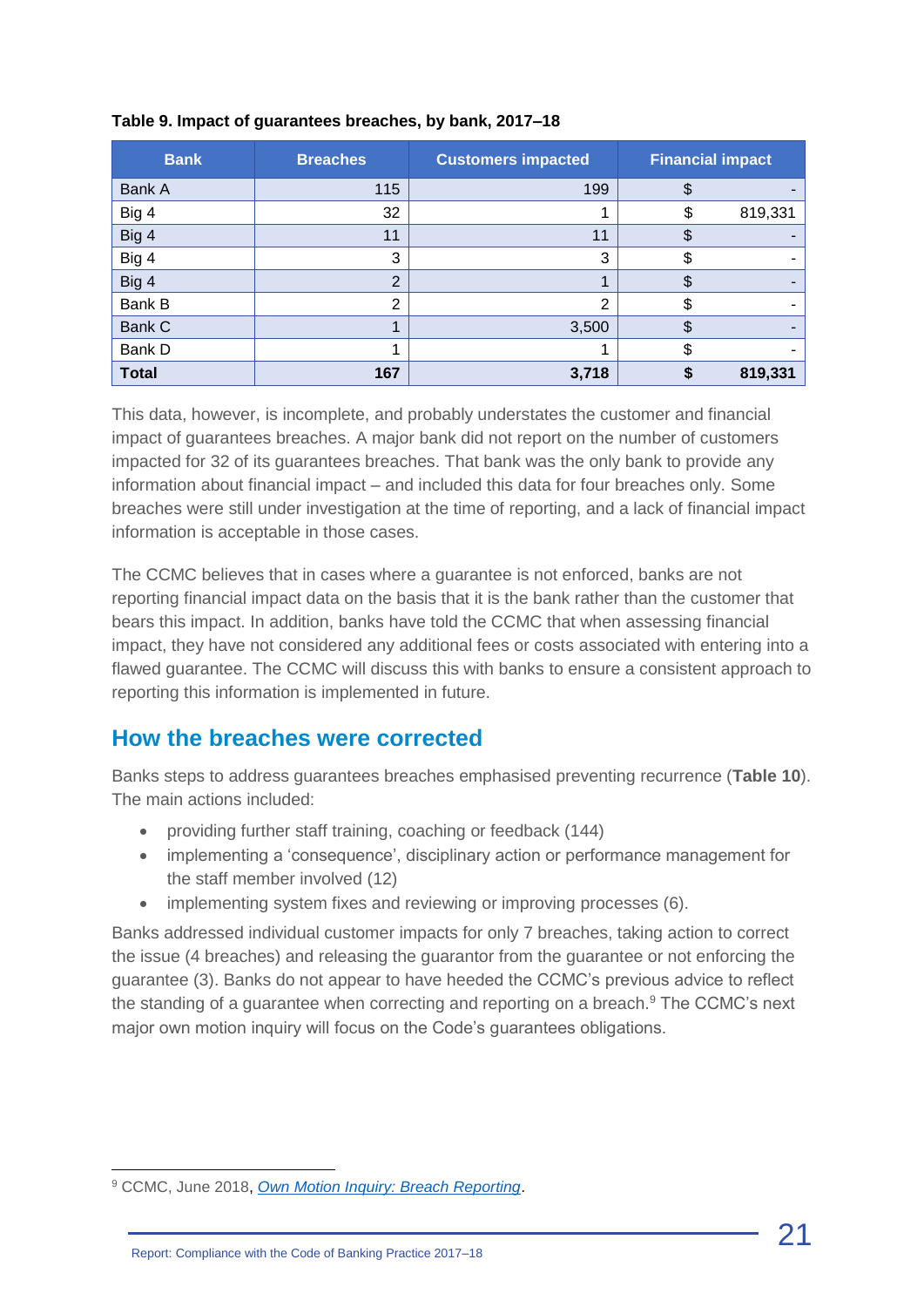| Table 10. Type of corrective action for guarantees breaches, by bank, 2017–18 |  |  |  |  |  |  |  |
|-------------------------------------------------------------------------------|--|--|--|--|--|--|--|
|-------------------------------------------------------------------------------|--|--|--|--|--|--|--|

| <b>Bank</b>   | <b>Preventing</b><br><b>recurrence</b> | <b>Both</b> | <b>Investigations</b><br>ongoing | <b>Remediating</b><br>customer |
|---------------|----------------------------------------|-------------|----------------------------------|--------------------------------|
| <b>Bank A</b> | 114 (99%)                              | $1(1\%)$    |                                  |                                |
| Big 4         | 31 (97%)                               | 1(3%)       |                                  |                                |
| Big 4         | 9(82%)                                 |             |                                  | 2(18%)                         |
| Big 4         | 2(67%)                                 |             |                                  | 1(33%)                         |
| Bank B        |                                        |             | $2(100\%)$                       |                                |
| Big 4         |                                        | 1(50%)      | 1(50%)                           |                                |
| Bank C        |                                        | 1 (100%)    |                                  |                                |
| Bank D        |                                        |             | 1 (100%)                         |                                |
| <b>Total</b>  | 156 (93%)                              | 4(2%)       | 4(2%)                            | 3(2%)                          |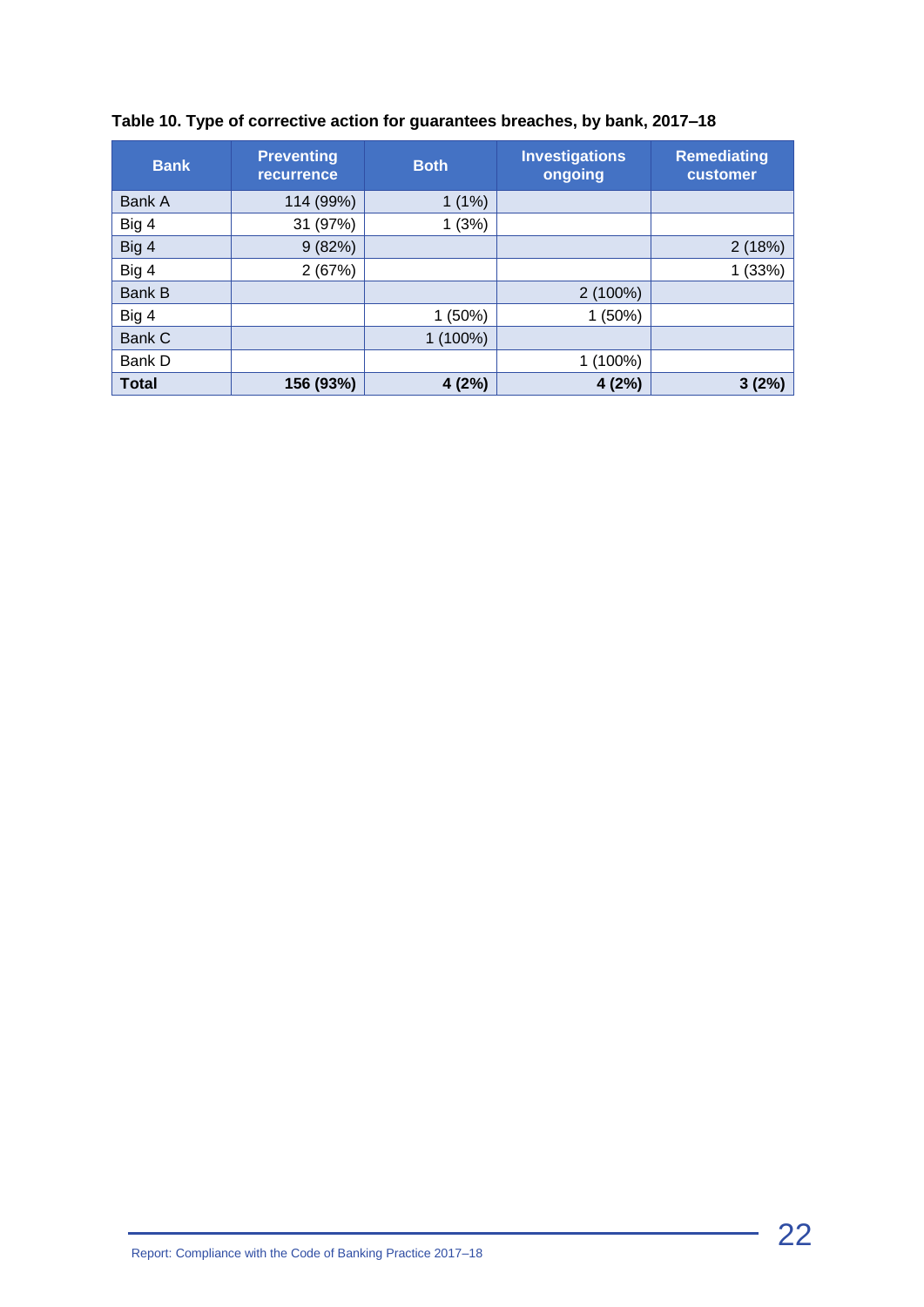## <span id="page-22-0"></span>**Debt collection**

The Code's debt collection obligations are set out in clause 32 and state:

- banks will comply with the ACCC and ASIC Debt Collection Guideline: for Collectors and Creditors and will take all reasonable steps to ensure that bank representatives also comply
- if a bank sells a debt to a third party, it will choose a third party that agrees to comply with the guideline
- a bank will not assign a customer's debt, except as part of a funding arrangement such as securitisation or the issue of covered bonds, while:
	- it is actively considering the customer's financial situation where the customer is in financial difficulty
	- a customer is complying with an agreed financial difficulty repayment arrangement.

#### **Breach trends**

Banks reported 725 debt collection breaches, a 65% decrease from in 2016-17. Seven banks did not report any breaches of the debt collection obligations.

As with previous years, there is one outlier bank who has reported the majority (476 or 66%) of debt collection breaches. This bank has detailed decreases in breaches from 2016-17 (by 1,494 or 76%). This bank states that the significant reduction in breaches came as the result of process changes. Most debt collection breaches reported by this bank relate to poor quality file notes for collection activity. A process change has concentrated on correcting the file notes as soon as an exception is identified, through call monitoring and prior to any further collections contact with the debtor. In these cases, the breach is negated, and this reduction has been reflected in breach numbers.

The second largest reporter of breaches, another major bank, reported 206 debt collection breaches. This was an increase of 190 breaches since 2016-17. The bank stated that this rise came from further scrutiny of debt collection by quality assurance. This resulted in debt collection data that is often reported internally on a consolidated level, due to the what the bank perceived the minor nature of the breaches, being comprehensively reported for the first time.

Two other banks provided an explanation for their decrease in debt collection breaches. Bank A (**Table 11**) stated that this was due to a recategorisation of how it classifies code breaches. Bank C stated that staff conducted greater inquiries into relevant data to identify whether incidents were in fact breaches.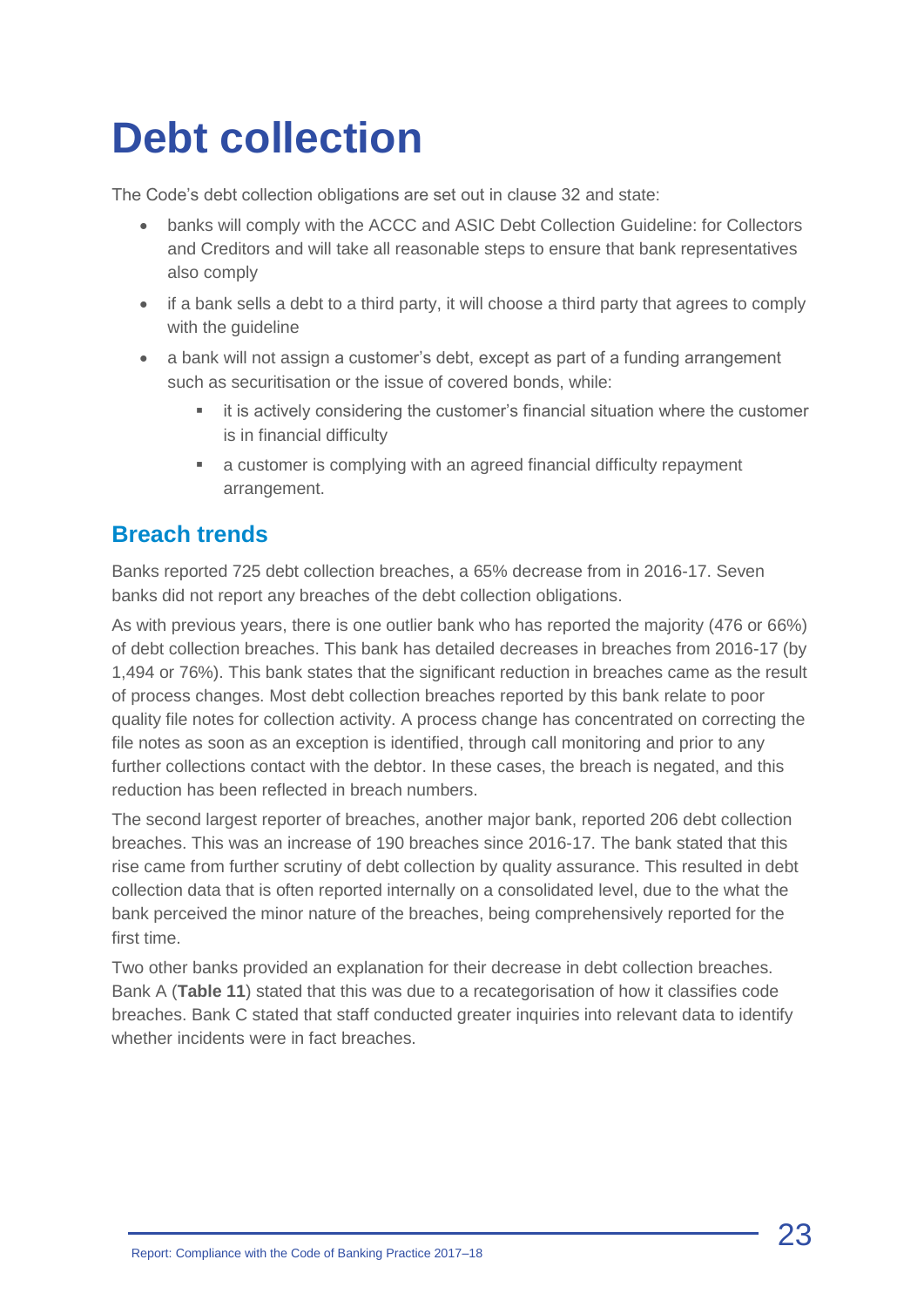Of note in this area is the distinction between the largest banks. Two major banks have significantly more breaches of clause 32 than rivals of similar size in the "Big 4". In addition, according to APRA data, Bank A's percentage of Australian household credit is less than 5% of that of a major bank that reported one more breach. It should be noted that one major bank in 2016–17 had breach figures broadly in line with two other major banks, until further scrutiny (as detailed above), resulted in an acknowledgment of far greater number of breaches of this obligation.

| <b>Bank</b>   | 2016-17 | 2017-18         | <b>Change 2017-18</b> |
|---------------|---------|-----------------|-----------------------|
| Big 4         | 1,970   | 476             | $-76%$                |
| Big 4         | 16      | 206             | 1,188%                |
| Big 4         | 10      | 17              | 70%                   |
| Bank A        | 47      | 16              | $-66%$                |
| <b>Bank B</b> | 11      | $6\phantom{1}6$ | $-45%$                |
| Big 4         | 1       | 3               | 200%                  |
| Bank C        | 6       |                 | $-83%$                |
| <b>Total</b>  | 2,061   | 725             | $-65%$                |

| Table 11. Debt collection breaches by bank, 2016–17 and 2017–18 |  |  |
|-----------------------------------------------------------------|--|--|
|-----------------------------------------------------------------|--|--|

Following the CCMC's reporting instructions (see p. 5), banks provided further information about the nature, cause, impact and correction of 665 debt collection breaches – 92% of the total debt collection breaches reported. The rest of this report chapter refers only to this subset of 665 breaches.

#### **The nature of the breaches**

Incomplete or inaccurate file notes was the main breach type, accounting for 63% of debt collection breaches. The provision of incorrect information, including the misrepresentation of consequences, accounted for 23% of debt collection breaches (**Table 12**).

| Table 12. Debt collection breaches by type, 2017-18 |  |  |  |
|-----------------------------------------------------|--|--|--|
|-----------------------------------------------------|--|--|--|

| <b>Type of Incident</b>                                                          | <b>Breaches</b> | <b>Percentage of</b><br><b>breaches</b> |
|----------------------------------------------------------------------------------|-----------------|-----------------------------------------|
| Incomplete or inaccurate file notes                                              | 417             | 63%                                     |
| Incorrect information, including the misrepresentation<br>of consequences        | 155             | 23%                                     |
| Frequency of contact guidelines not met                                          | 27              | 4%                                      |
| Debt collection activity during a financial difficulty<br>arrangement or request | 21              | 3%                                      |
| Improper collections activity                                                    | 15              | 2%                                      |
| Other                                                                            | 30              | 4%                                      |
| <b>Total</b>                                                                     | 665             |                                         |

#### **What caused the breaches**

An overwhelming majority (630 or 95%) of debt collection breaches were caused by human error. A system error, failure or issue accounted for 19 breaches, while a control, training or resourcing failure contributed 11 breaches.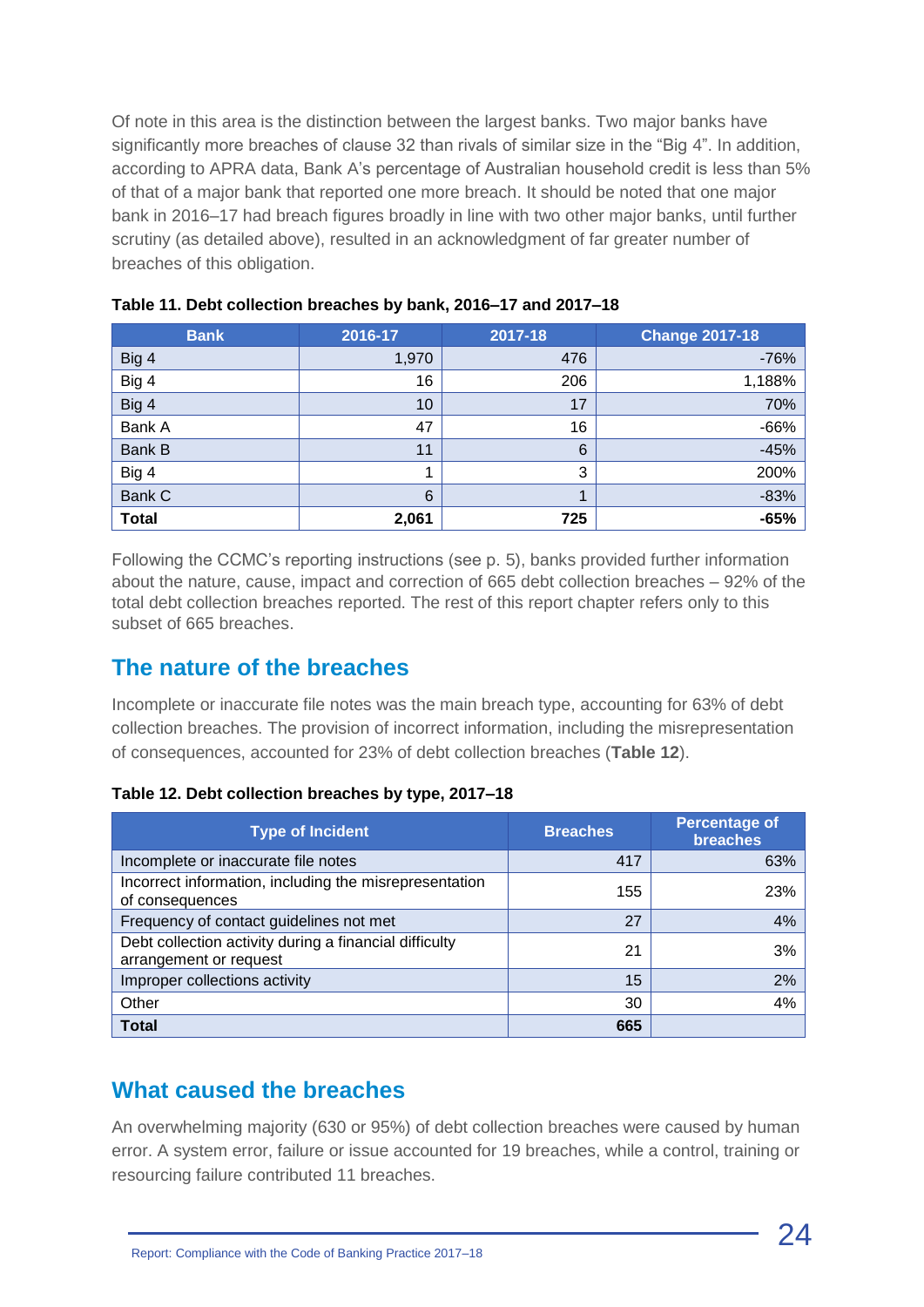### **How the breaches were identified**

Most debt collection breaches (587 or 88%) were identified through Line 1 quality assurance and call monitoring. Customers and staff members also contributed, with customer complaints or queries and staff member reporting accounting for 34 (5%) and 30 (5%) breaches respectively. Some 20 debt collection breaches, or 3% of the total, were identified partly through the work of FOS (now AFCA).

#### **The impact of the breaches**

Industry reported that some 18,214 customers were impacted by debt collection breaches in 2017–18. The financial impact on customers of these industry breaches stands at \$141,550.

| <b>Bank</b>  | <b>Breaches</b> | <b>Customers impacted</b> | <b>Financial impact</b> |
|--------------|-----------------|---------------------------|-------------------------|
| Big 4        | 444             | 8,000                     | \$                      |
| Big 4        | 186             | 349                       | 140,300<br>\$           |
| Bank A       | 16              | 9,191                     | 1,250<br>\$             |
| Big 4        | 11              | 499                       | \$                      |
| Bank B       | 4               | 11                        | S                       |
| Big 4        | 3               | 161                       |                         |
| Bank C       |                 | 3                         |                         |
| <b>Total</b> | 665             | 18,214                    | 141,550                 |

**Table 13. Impact of debt collection breaches, by bank, 2017–18**

Data on the impact of debt collection breaches is incomplete. Although the bank that reported most of the total debt collection breaches and estimated that 8,000 customers were affected, the bank did not identify any financial impact. It reported that it is still investigating the financial impact of many of the breaches it reported.

#### **How the breaches were corrected**

Once again, banks' corrective action targeted prevention of future breaches, with little emphasis on remediating affected customers (**Table 14**). To prevent recurrence, banks:

- provided staff training, coaching or feedback (615)
- enhanced monitoring and controls (11)
- implemented a system fix (11)
- reviewing or improving processes (5).

To address customer impacts, banks:

- corrected or updated details (337)
- apologised to the customer (18)
- corrected the individual issue (13)
- communicated with affected customers (9)
- refunded, reimbursed or otherwise compensating customers (7).

Investigation was ongoing for 27 breaches.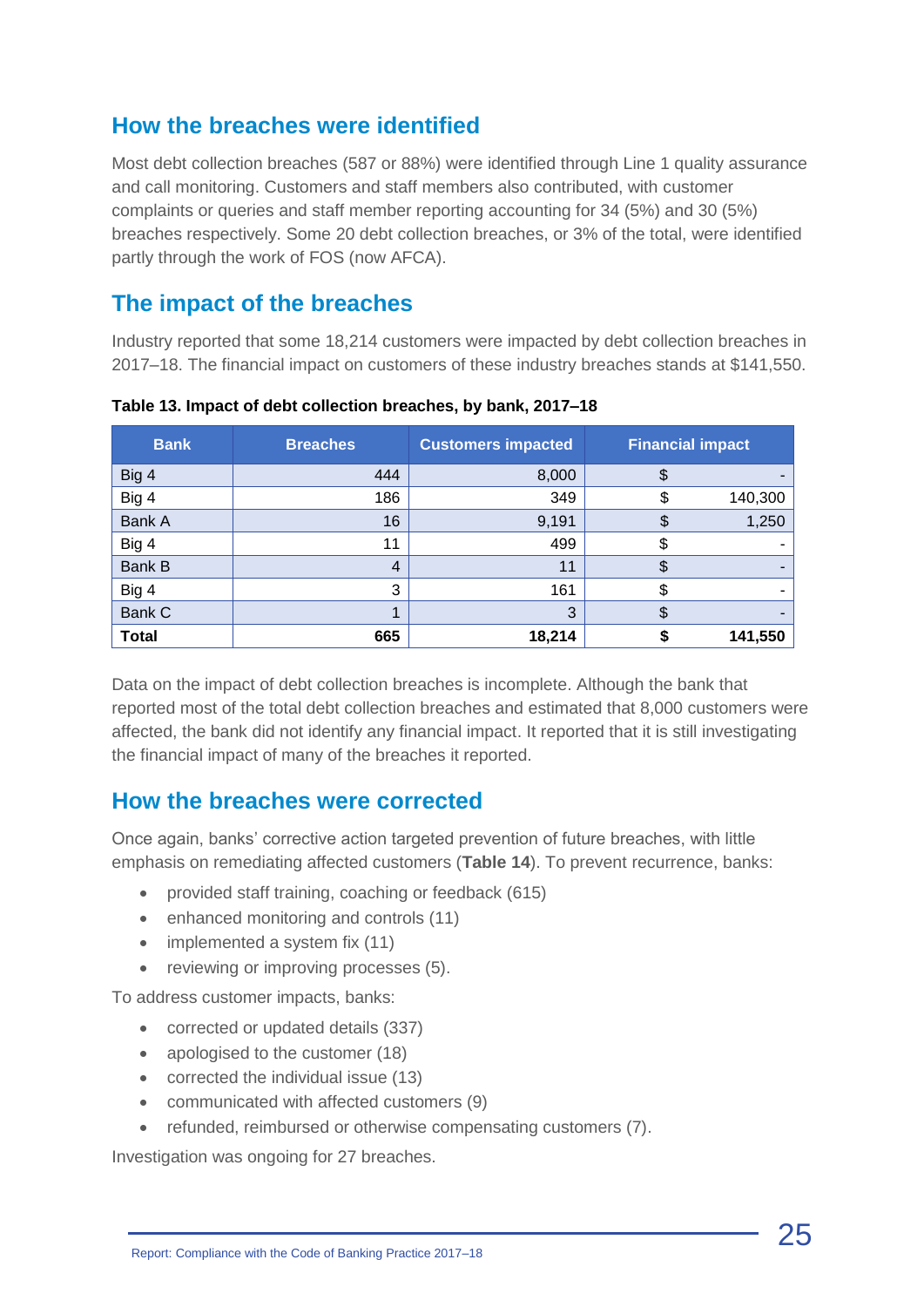| <b>Bank</b>  | <b>Both</b> | <b>Preventing recurrence</b> | <b>Investigations</b><br>ongoing | <b>Remediating</b><br>customer |
|--------------|-------------|------------------------------|----------------------------------|--------------------------------|
| Big 4        | 338 (76%)   | 83 (19%)                     | 23 (5%)                          |                                |
| Big 4        | 17 (9%)     | 164 (88%)                    |                                  | 5(3%)                          |
| Bank A       |             | 14 (88%)                     |                                  | 2(13%)                         |
| Big 4        | 5(45%)      | 1(9%)                        | 4 (36%)                          | (9%)                           |
| Bank B       | 2(50%)      | 2(50%)                       |                                  |                                |
| Big 4        | $3(100\%)$  |                              |                                  |                                |
| Bank C       |             |                              |                                  | 1 (100%)                       |
| <b>Total</b> | 365 (55%)   | 264 (40%)                    | 27 (4%)                          | 9(1%)                          |

#### **Table 14. Type of corrective action for each debt collection breach, by bank, 2017–18**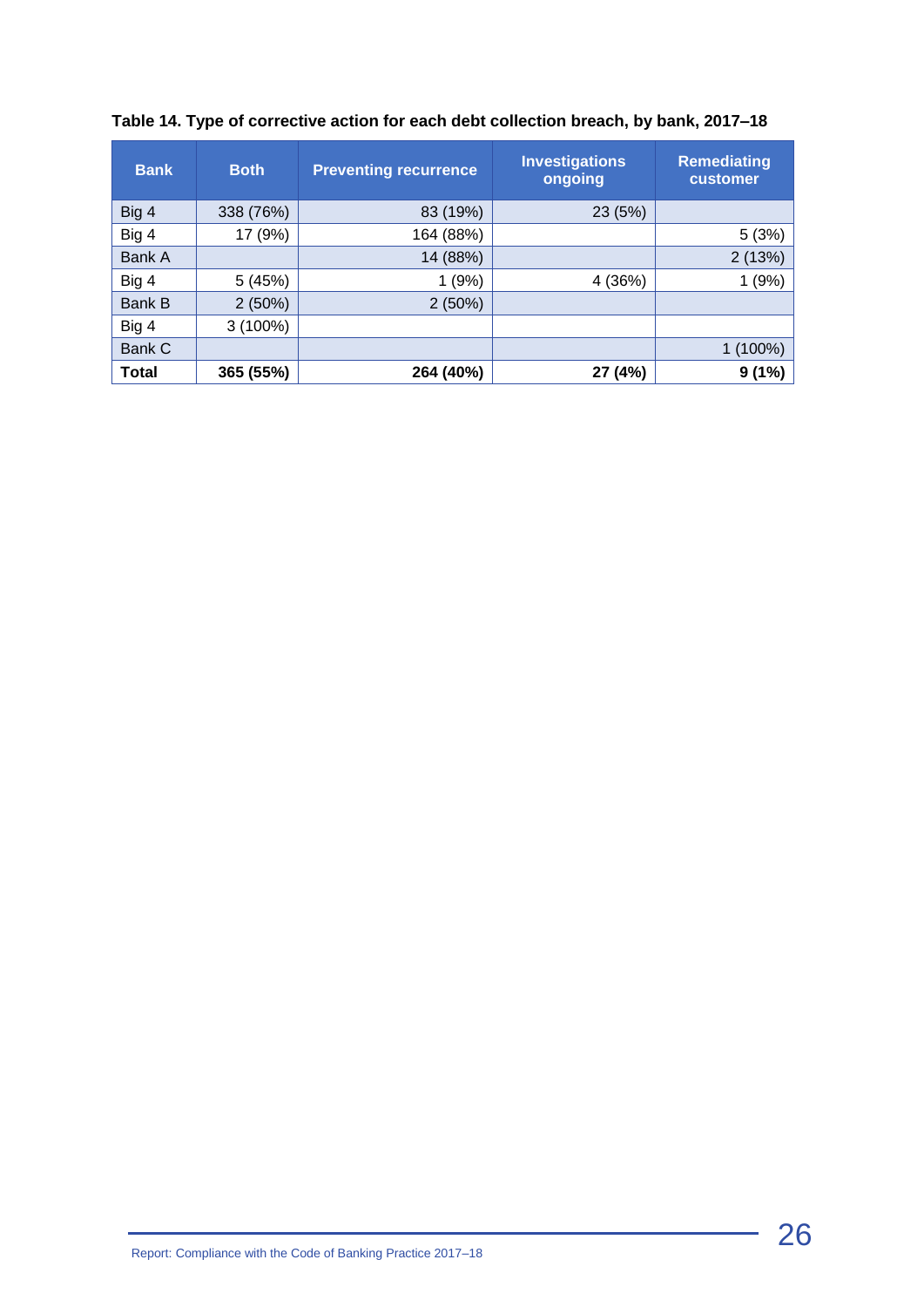# <span id="page-26-0"></span>**Financial difficulty**

Banks' financial difficulty obligations are set out in clause 28 of the Code. The Code states that banks must try to help customers overcome their financial difficulties with any credit facility they have with their bank.

## **Requests for financial difficulty assistance**

Banks' compliance with their financial difficulty obligations should be understood in the context of the number of requests for financial difficulty assistance that banks receive and grant.

Banks received 298,569 requests for financial difficulty assistance in 2017–18, a 1.6% decrease from 303,634 requests in 2016–17 (**Chart 5**). Seven banks reported decreases – ranging from 4% to 30% – while six banks saw the number of requests for assistance rise.

**Chart 5. Requests for financial difficulty assistance received and granted, 2011–12 to 2017–18**



Banks granted assistance on 207,545 occasions – an overall assistance rate of 69.5% (**Table 15**). This is a slight drop from 72.7% in 2016–17, but is broadly in line with the proportion of requests granted since 2011–12.

#### **Table 15. Percentage of requests for financial difficulty assistance granted, 2011–12 to 2017–18**

| $2011 - 12$ | 2012–13 | 2013–14' | 2014–15  | 2015-16 | 2016–17 | 2017–18 |
|-------------|---------|----------|----------|---------|---------|---------|
| 72.4%       | 70.7%   | 62.9%    | $70.2\%$ | 69.8%   | 72.7%   | 69.5%   |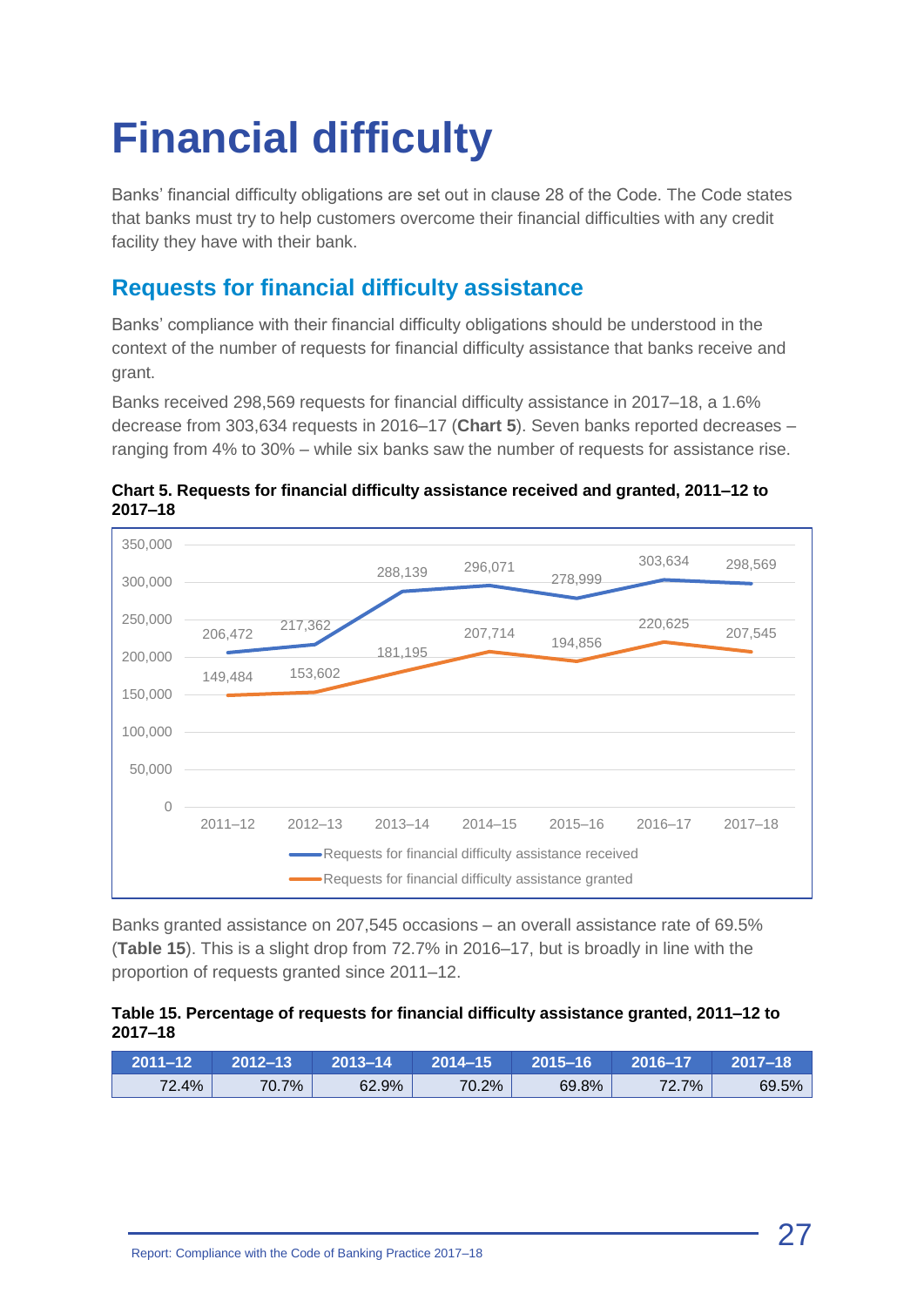There is substantial variation between banks in terms of both the number of requests for assistance received and the rate of assistance granted (**Table 16**). However, the divergence between banks' assistance rates decreased in 2017–18, as banks that had the highest and lowest assistance rates in 2016–17 moved closer to the average (**Chart 6**).

| <b>Bank</b>   | Requests for financial difficulty<br>assistance received | Requests for financial difficulty<br>assistance granted |
|---------------|----------------------------------------------------------|---------------------------------------------------------|
| Big 4         | 121,565                                                  | 83,122                                                  |
| Bank A        | 48,401                                                   | 25,894                                                  |
| Big 4         | 37,124                                                   | 29,229                                                  |
| Big 4         | 37,030                                                   | 26,162                                                  |
| Big 4         | 28,884                                                   | 25,818                                                  |
| Bank B        | 7,727                                                    | 5,759                                                   |
| Bank C        | 7,639                                                    | 4,685                                                   |
| Bank D        | 4,389                                                    | 3,049                                                   |
| <b>Bank E</b> | 2,591                                                    | 1,628                                                   |
| Bank F        | 2,247                                                    | 1,577                                                   |
| Bank G        | 799                                                      | 452                                                     |
| Bank H        | 165                                                      | 163                                                     |
| Bank I        | 8                                                        | $\overline{7}$                                          |
| Bank J        | $\Omega$                                                 | $\mathbf 0$                                             |
| <b>Total</b>  | 298,569                                                  | 207,545                                                 |

**Table 16. Requests for financial difficulty assistance received and granted, by bank, 2017– 18**



**Chart 6. Percentage of requests for financial difficulty assistance granted, by banks\*, 2016–17 and 2017–18**

\* Excludes banks that received fewer than 200 requests for assistance.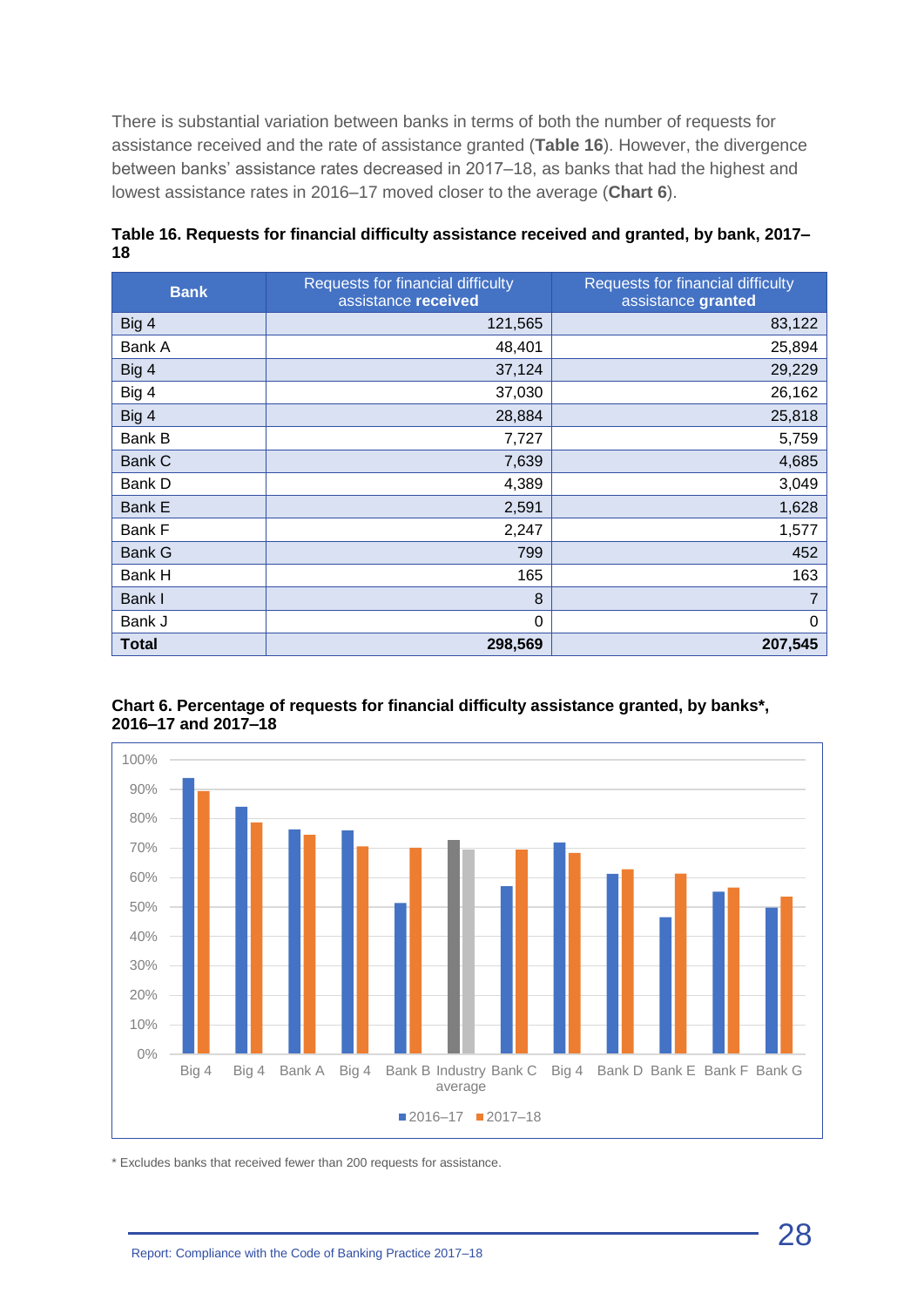**Chart 7** displays the total number of requests for assistance received by month for 2016–17 and 2017–18. The trend is broadly similar for these two reporting periods and indicates that the number of requests received, tends to be higher and fluctuates from month to month towards the end of the financial year.



**Chart 7. Requests for financial difficulty assistance received, by month, 2016–17 and 2017–18**

The most common forms of financial difficulty assistance granted by banks in 2017–18 were postponed or deferred payments (42%) and repayment arrangements (36.6%) (**Chart 8**).



**Chart 8. Types financial difficulty assistance provided, 2017–18**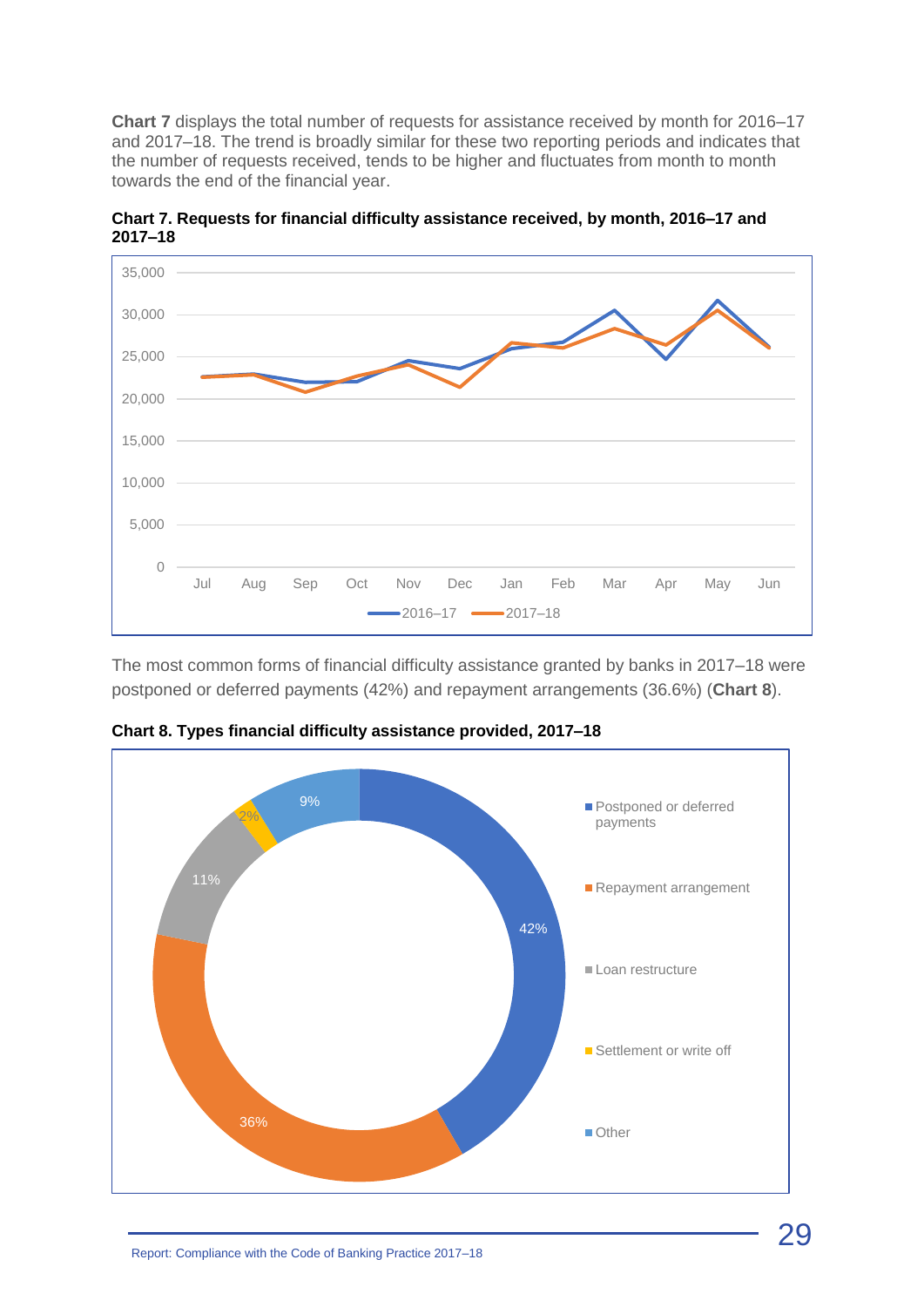When banks did not provide financial difficulty assistance, this was most often because the customer did not supply supporting information (70%) or withdrew the application (14%) (**Chart 9**). This aligns with the CCMC's analysis in previous years, however, it should be noted that this data is incomplete. Some banks – including a major bank, which declined more requests than any other bank – did not provide data on the reasons requests were declined.





#### **Breach trends**

Banks reported 164 financial difficulty breaches in 2017–18, a 10% decrease from 183 in 2016–17 (**Table 17**). This overall decrease can largely be attributed to a 46% drop in breaches reported by a major bank, from 95 breaches in 2016–17 to 51 in 2017–18. Nevertheless, this bank continued to account for more breaches than any other bank. Four other banks also reported a decrease in financial difficulty breaches.

Five banks reported increased financial difficulty breaches in 2017–18. Only one bank, Bank F, provided an explanation for the increase, attributing it to increased quality assurance activity and better oversight of complaints data.

| <b>Bank</b> | 2016-17 | $2017 - 18$ | <b>Change 2017-18</b> |
|-------------|---------|-------------|-----------------------|
| Big 4       | 95      | 51          | $-46%$                |
| Big 4       | 23      | 31          | 35%                   |
| Big 4       | 10      | 27          | 170%                  |
| Bank A      | 10      | 16          | 60%                   |
| Bank B      | 12      | 12          | 0%                    |

|  |  | Table 17. Financial difficulty breaches, 2016-17 to 2017-18 |
|--|--|-------------------------------------------------------------|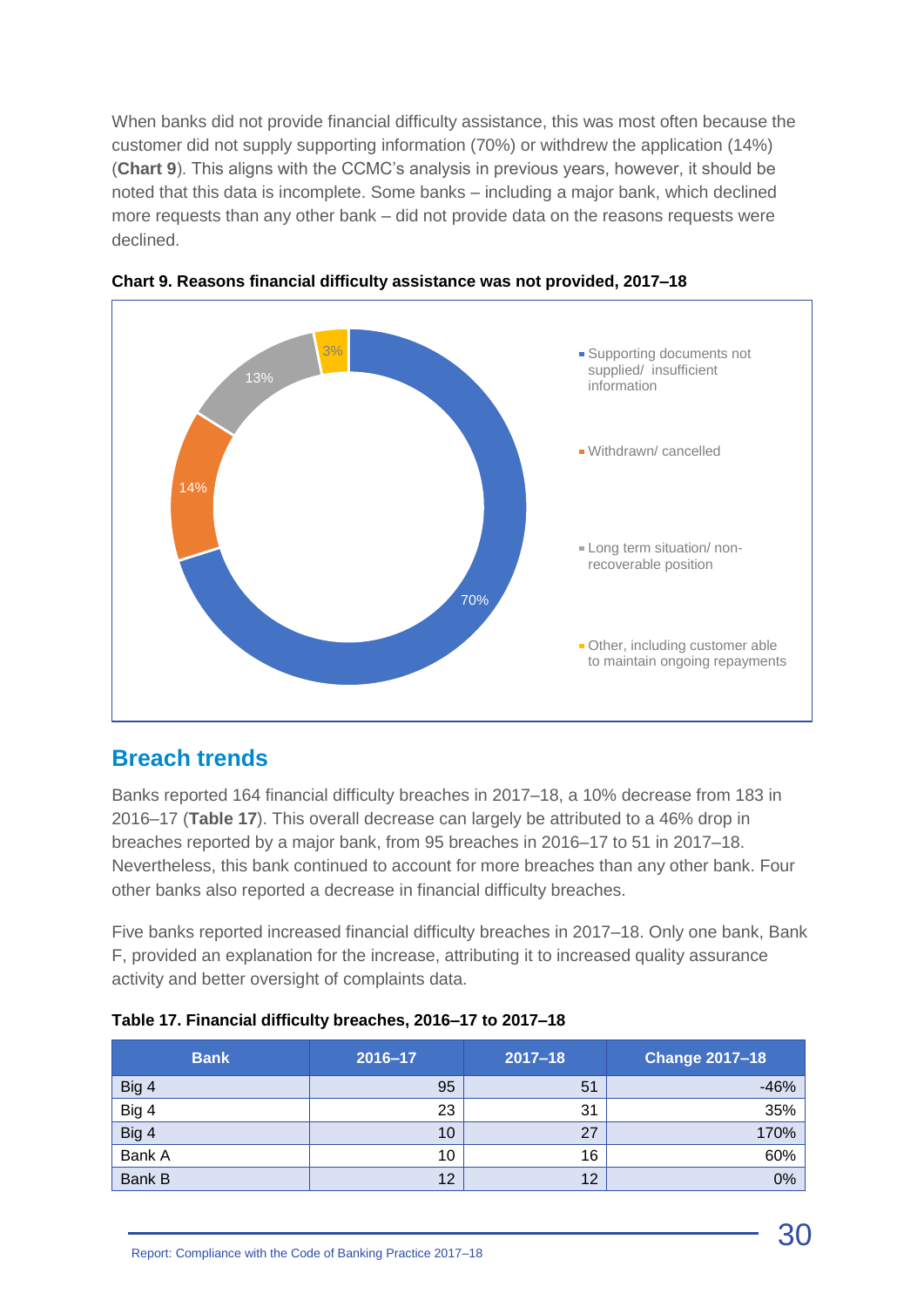| <b>Bank</b>  | 2016-17 | $2017 - 18$ | <b>Change 2017-18</b> |
|--------------|---------|-------------|-----------------------|
| Bank C       | 10      | 4           | $-60%$                |
| Bank D       | 8       | 6           | $-25%$                |
| Bank E       | 6       |             | 17%                   |
| Big 4        |         | 6           | $-14%$                |
| Bank F       | ◠       | 4           | 100%                  |
| <b>Total</b> | 183     | 164         | $-10%$                |

Following the CCMC's reporting instructions (see p. 5), banks provided further information about the nature, cause, impact and correction of 110 financial difficulty breaches – 67% of the total financial difficulty breaches reported. The rest of this report chapter refers only to this subset of 110 breaches.

#### **The nature of the breaches**

The largest contributor to financial difficulty breaches, accounting for 43% of the total, was the failure to action a request for assistance, or to do this within the required timeframe. A further 25% of breaches occurred when a bank did not identify or follow up financial difficulty indicators.

#### **Table 18. Types of financial difficulty breach, 2017–18**

| <b>Issue</b>                                                                                | <b>Breaches</b> | <b>Percentage of</b><br><b>breaches</b> |
|---------------------------------------------------------------------------------------------|-----------------|-----------------------------------------|
| Financial difficulty assistance requests not actioned or<br>responded to within timeframe   | 47              | 43%                                     |
| Potential financial difficulty indicators not identified or<br>followed up                  | 27              | 25%                                     |
| Financial difficulty arrangements not properly explained to<br>customer                     | 12              | 11%                                     |
| Financial difficulty assistance requests not processed<br>correctly or genuinely considered | 12              | 11%                                     |
| Process errors                                                                              | 6               | 5%                                      |
| Other                                                                                       | 6               | 5%                                      |
| <b>Total</b>                                                                                | 110             |                                         |

#### **What caused the breaches**

Most financial difficulty breaches (94 or 85%) were caused, at least in part, by human error. After this, system errors, failures or issues accounted in part for 11 breaches (10%).

#### **How the breaches were identified**

Over half of the financial difficulty breaches (62 or 56%) were identified, at least in part, through quality assurance and call monitoring. Bank staff reported a further 12 breaches (11%). Sources outside the bank also played an important role in the identification of financial difficulty breaches: 31 breaches (28%) were identified via customer complaints or queries and/or FOS.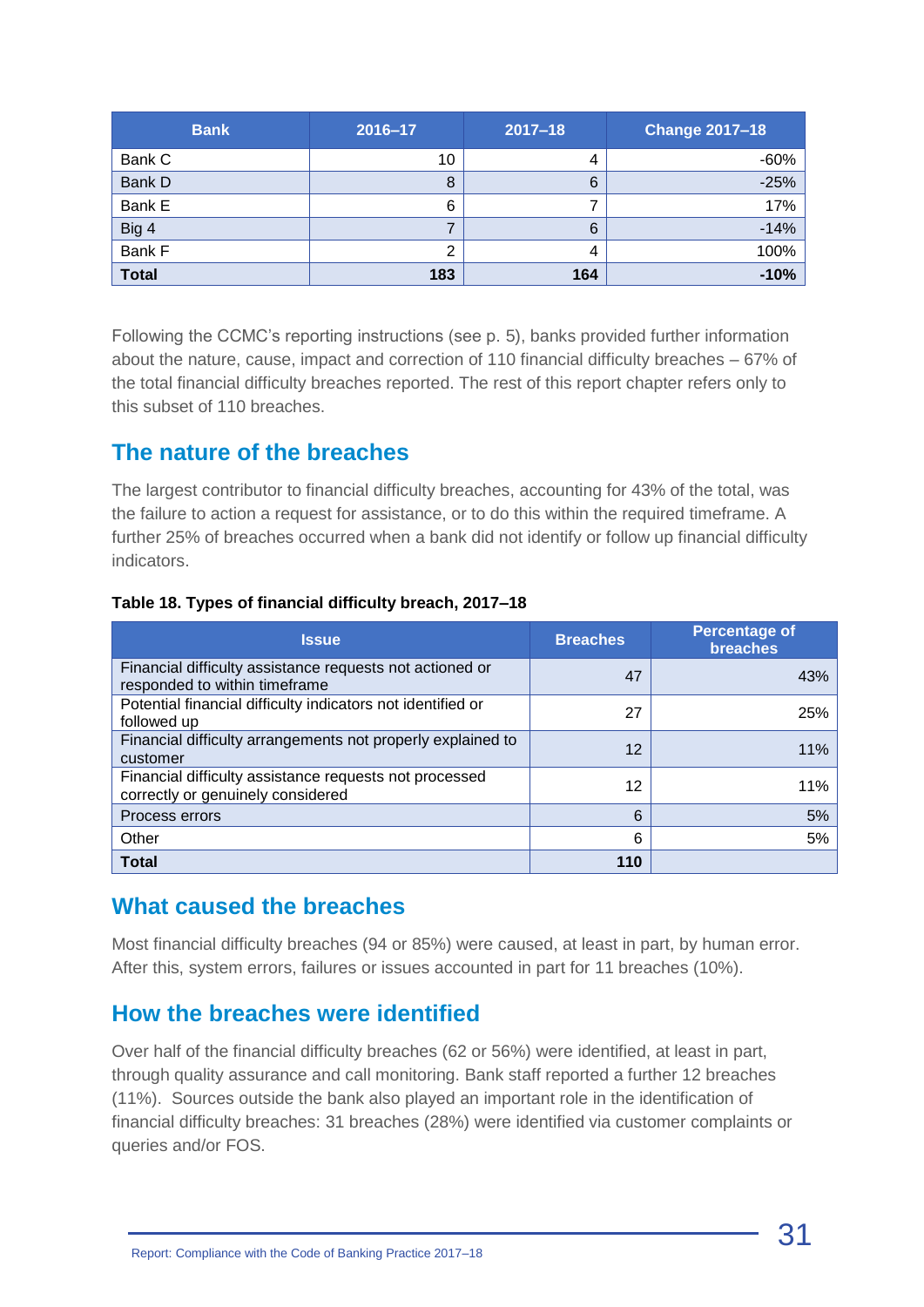### **The impact of the breaches**

Banks reported that 782 customers were impacted by financial difficulty breaches. Although Bank C reported only 5 breaches, these affected 291 customers, accounting for 37% of the total customer impact of financial difficulty breaches. Some 253 customers were affected by a single Bank C breach when a change to the financial difficulty system introduced an undetected error. Some customers were not sent written requests for information and were consequently denied assistance for failing to provide information in the required timeframe. Bank C addressed the breach by reissuing all relevant letters and offering assistance to those affected. Most customers were contacted and received financial difficulty assistance, and 11 accounts that had been default listed as a result of the breach had the listings removed. However, some customers were uncontactable and two had declared bankruptcy.

The financial impact on customers of these industry breaches stands at \$69,607, with 99.7% of this amount reported by just two banks (a major bank and Bank G). While one major bank states it is still investigating financial impact on a number of its breaches, the remaining six banks did not report any financial impact. This includes Bank C, which claims none of the 291 customers affected by its 5 breaches suffered any financial detriment. This claim warrants further evidence and the CCMC will follow up with Bank C.

| <b>Bank</b>   | <b>Breaches</b> | <b>Customers impacted</b> | <b>Financial impact</b> |
|---------------|-----------------|---------------------------|-------------------------|
| Big 4         | 37              | 135                       | \$                      |
| Big 4         | 25              | 40                        | \$                      |
| Big 4         | 13              | 14                        | \$<br>45,336            |
| Bank A        | 12              | 24                        | \$                      |
| <b>Bank B</b> | 6               | 7                         | \$                      |
| Bank C        | 5               | 291                       | \$                      |
| Big 4         | $\overline{4}$  | 254                       | \$                      |
| Bank D        | 4               | 3                         | \$<br>24,051            |
| Bank E        | 3               | 11                        | \$                      |
| Bank F        |                 | 3                         | 220<br>\$               |
| <b>Total</b>  | 110             | 782                       | 69,607<br>\$            |

**Table 19. Impact of financial difficulty breaches, 2017–18**

#### **How the breaches were corrected**

In correcting financial difficulty breaches, banks placed fairly equal emphasis on preventing recurrence and addressing the impact on individual customers (**Table 20**). To prevent recurrence, banks most commonly:

- provided staff training, coaching or feedback (50)
- reviewed or made improvements to processes (30)
- enhanced monitoring and controls (4)
- implemented a system fix (4).

To address customer impacts, banks:

- logged and resolved a complaint (27)
- corrected an individual issue (25)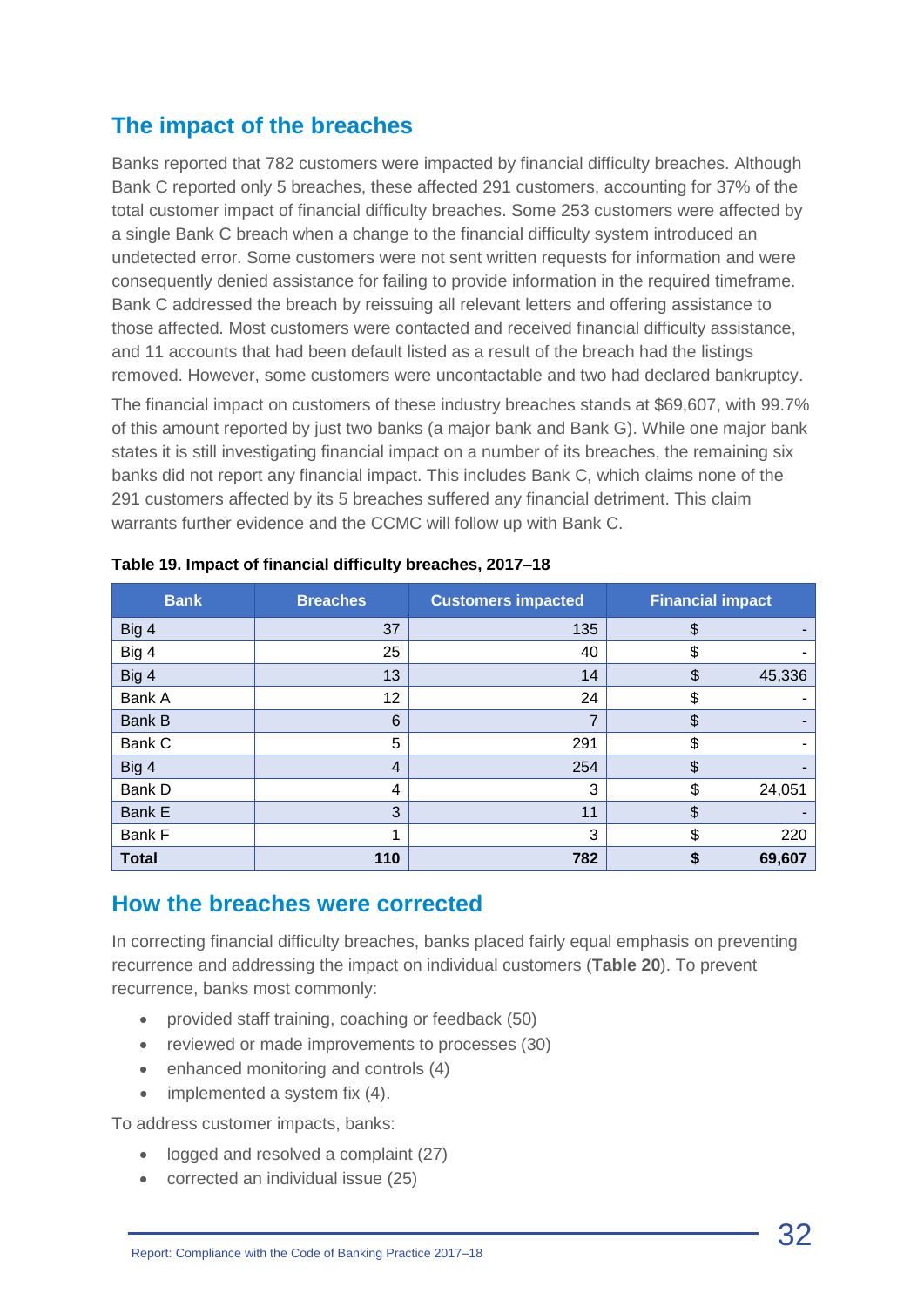- refunded, reimbursed or compensated the customer (17)
- communicated or corresponded with the customer (15).

| <b>Bank</b>   | <b>Both</b> | <b>Preventing</b><br><b>recurrence</b> | <b>Remediating</b><br>customer | <b>Investigations</b><br>ongoing |
|---------------|-------------|----------------------------------------|--------------------------------|----------------------------------|
| Big 4         | 25 (68%)    | 11 (30%)                               |                                | 1(3%)                            |
| Big 4         | 25 (100%)   |                                        |                                |                                  |
| Big 4         | 1(8%)       |                                        | 12 (92%)                       |                                  |
| Bank A        |             | 11 (92%)                               | 1(8%)                          |                                  |
| <b>Bank B</b> | 5 (83%)     |                                        | 1(17%)                         |                                  |
| Bank C        | 3(60%)      | 1(20%)                                 | 1(20%)                         |                                  |
| Big 4         | 4 (100%)    |                                        |                                |                                  |
| Bank D        | 2(50%)      | 1(25%)                                 | 1(25%)                         |                                  |
| Bank E        |             |                                        | 2(67%)                         | 1(33%)                           |
| Bank F        |             |                                        | 1 (100%)                       |                                  |
| <b>Total</b>  | 65 (59%)    | 24 (22%)                               | 19 (17%)                       | 2(2%)                            |

#### **Table 20. Type of corrective action for each financial difficulty breach, by bank, 2017–18**

Banks indicated that no action had been taken on two breaches where investigations were ongoing or no action was required.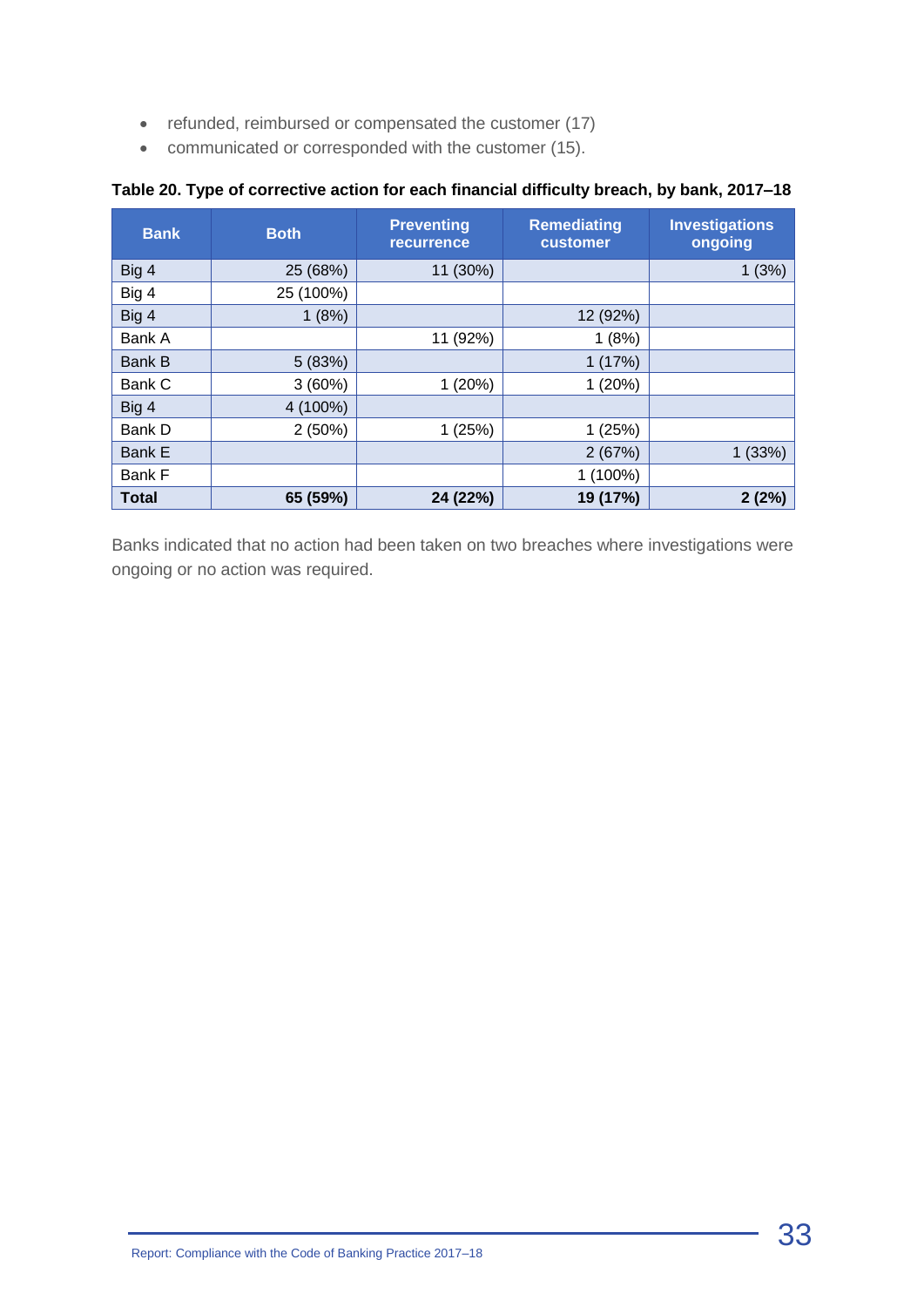## <span id="page-33-0"></span>**Key commitments**

Clause 3 of the Code sets out banks' 'key commitments', a set of general requirements concerned largely with how banks will communicate with and inform customers. The CCMC's compliance monitoring functions and powers, however, only extend to clause 3 where a breach of it is also a breach of another provision of the Code.

The CCMC has acknowledged that banks may nevertheless wish to record breaches of clause 3 where they is a primary Code breach, without a link to a corresponding breach of other clauses. The ACS accommodates this approach and consequently some banks – but not all – do report key commitments breaches.

### **Breach trends**

Banks reported 301 key commitments breaches in 2017–18, an 36% decrease from 472 in 2016–17.

| <b>Bank</b>   | 2016-17        | $2017 - 18$    | <b>Change 2017-18</b> |
|---------------|----------------|----------------|-----------------------|
| Big 4         | 250            | 60             | $-76%$                |
| Big 4         | 147            | 61             | $-59%$                |
| Big 4         | 23             | 55             | 139%                  |
| Bank A        | 31             | 27             | $-13%$                |
| Bank B        | 3              | 51             | 1,600%                |
| Bank C        | 3              | 16             | 433%                  |
| Bank D        |                | 16             |                       |
| Bank E        | 1              | 11             | 1,000%                |
| Big 4         | 11             |                | $-100%$               |
| Bank F        | $\overline{2}$ | $\overline{2}$ |                       |
| <b>Bank G</b> |                | $\overline{2}$ |                       |
| Bank H        | 1              |                | $-100%$               |
| <b>Total</b>  | 472            | 301            | $-36%$                |

#### **Table 21. Key commitments breaches, by bank, 2016–17 to 2017–18**

Although key commitments breaches decreased overall, a number of banks reported an increase. The largest increase – from 3 to 51 breaches – was reported by Bank B, which provided no explanation for the jump. Three banks attributed increased breaches to breach identification and reporting improvements. For example, Bank D advised that when staff do not follow internal processes and, as a result, fail to act in the spirit of the Code, this is now considered a breach. A major bank said that it now captures breaches identified from monthly assurance reviews on a more granular level.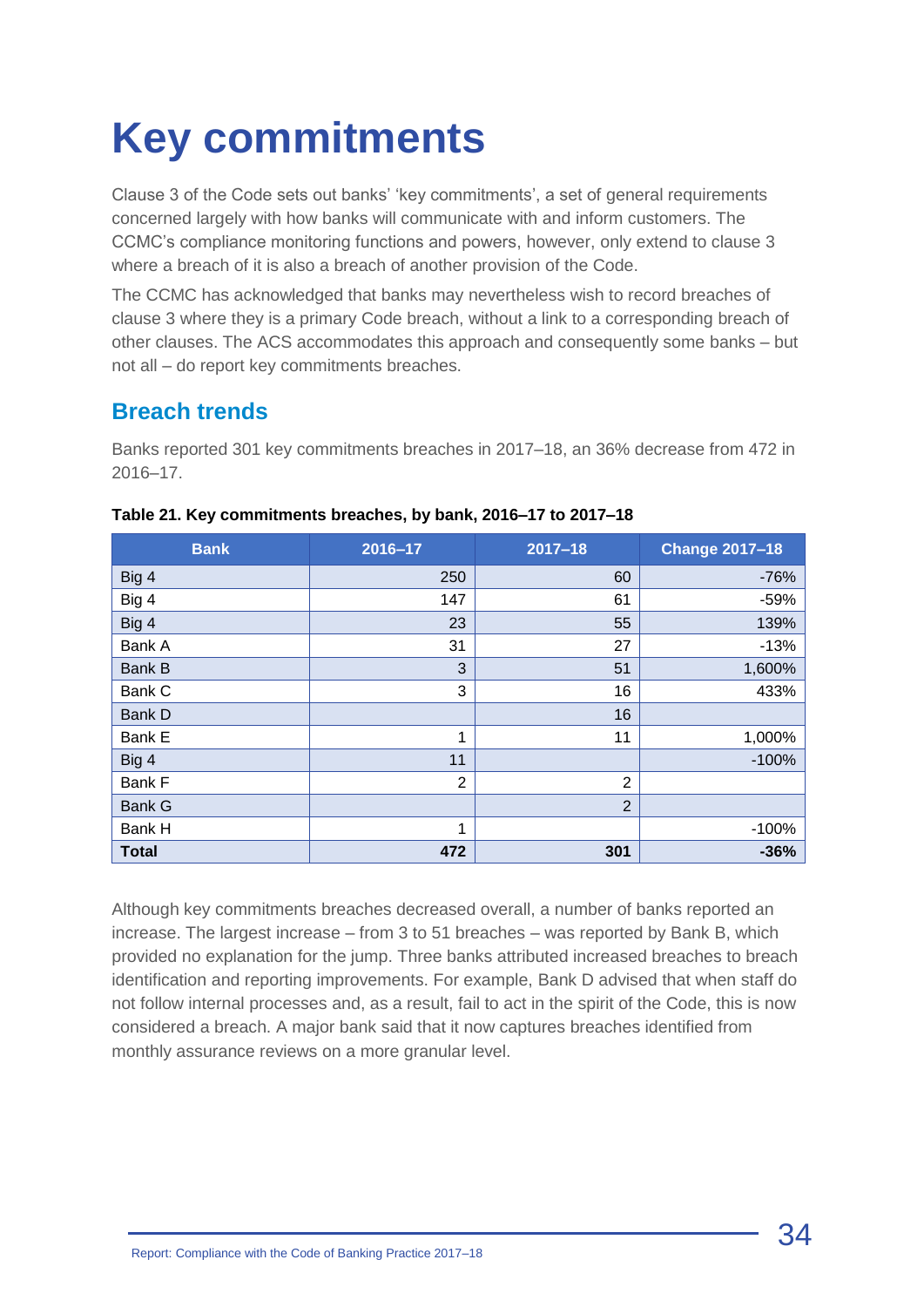Similarly, banks that reported decreased key commitments breaches attributed this to interpretation and reporting changes. A major bank said that it had reviewed its breach categorisation, developing an internally consistent approach and communicating this to staff. Another major bank also attributed its decrease to its decision to review and change what constitutes a breach of this clause. All explanations for increases and decreases appear to be due to banks' interpretation and categorisation of the clause. The CCMC will explore this with the banks concerned.

Four banks (including one major bank) did not report any key commitments breaches. In the case of larger banks, this probably reflects a decision not to report breaches of this broad obligation. While this is permitted under the Code, the CCMC will discuss the issue with banks as key commitments breaches may have a major customer and financial impact.

Following the CCMC's reporting instructions (see p. 5), banks provided further information about the nature, cause, impact and correction of 243 key commitments breaches – 81% of the total reported. The rest of this report chapter refers only to this subset of 243 breaches.

### **The nature of the breaches**

Key commitments breaches reflected a wide range of issues, namely:

- failure to act on instructions or account processing issues by staff (112 breaches)
- provision of information to customers (61)
- system or process errors (46)
- staff misconduct (11)
- CCI sales practices (8)
- inappropriate provision of credit (5).

#### **The impact of the breaches**

The 243 breaches for which details were provided affected at least 1.5 million customers with a financial impact of nearly \$75 million (**Table 22**). Two breaches by a major bank accounted for most of this impact. Systems and process error breaches had the greatest impact, affecting 935,746 customers with a financial impact of more than \$70 million (**Table 23).**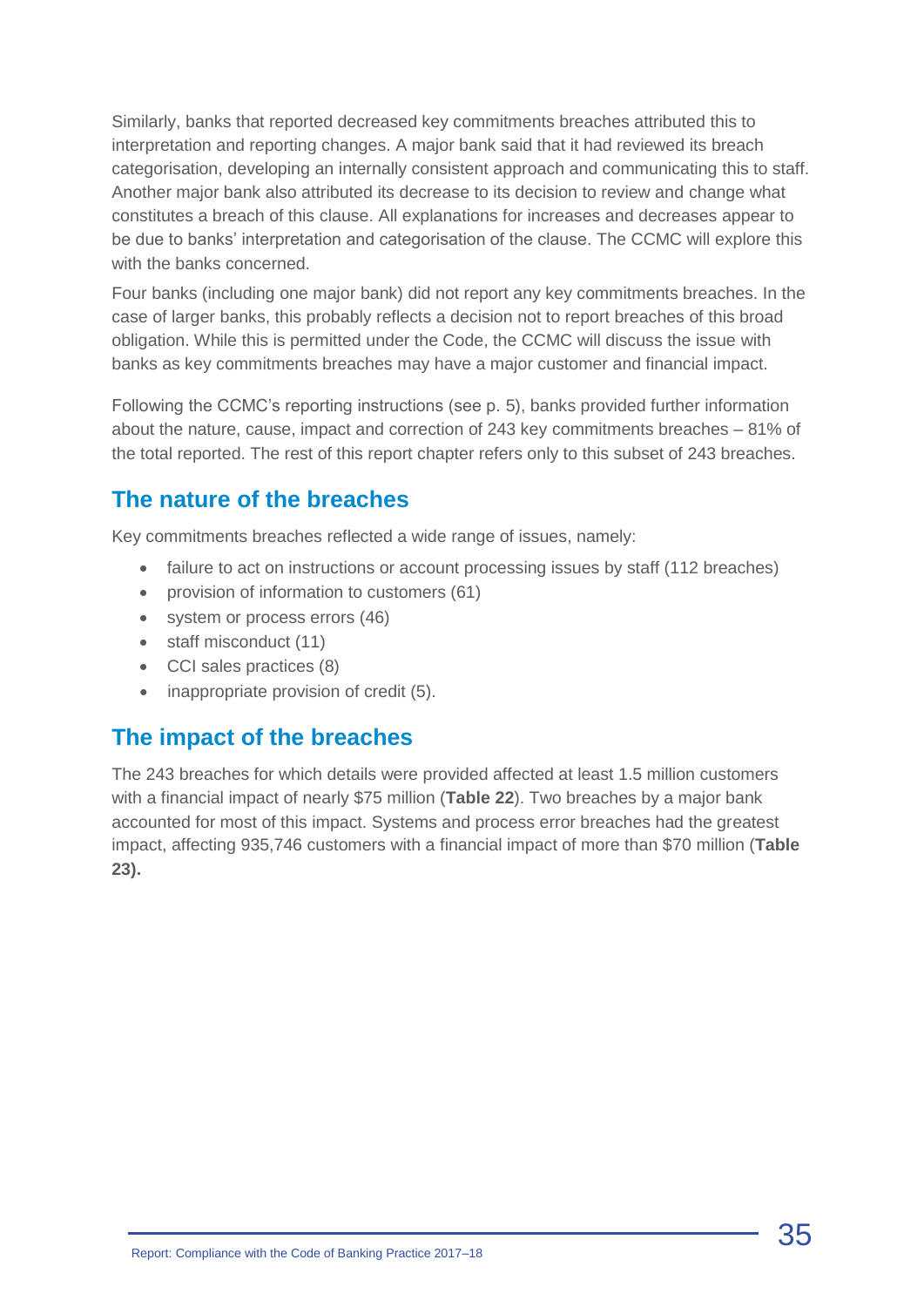| <b>Bank</b>   | <b>Breaches</b> | <b>Customers</b><br>impacted |               | <b>Financial impact</b> |
|---------------|-----------------|------------------------------|---------------|-------------------------|
| Big 4         | 61              | 379,771                      | $\frac{1}{2}$ | 5,218,368               |
| Bank A        | 45              | 531                          | \$            | 200,813                 |
| Big 4         | 43              | 3,218                        | \$            | 5,320                   |
| Big 4         | 35              | 712,071                      | \$            | 66,202,355              |
| Bank B        | 27              | 389,886                      | \$            | 2,876,449               |
| Bank C        | 16              | 15,231                       | \$            |                         |
| Bank D        | 11              | 3,106                        | \$            | 363,493                 |
| Bank E        | $\overline{2}$  | 1                            | \$            |                         |
| <b>Bank F</b> | $\overline{2}$  | 23                           | $\frac{1}{2}$ | 2,900                   |
| Bank G        | 1               | 1                            | \$            |                         |
| <b>Total</b>  | 243             | 1,503,839                    | \$            | 74,869,697              |

#### **Table 22. Impact of key commitments breaches, by bank, 2017–18**

#### **Table 23. Impact of key commitments breaches, by breach type, 2017–18**

| <b>Type of incident</b>                                                         | <b>Breaches</b> | <b>Customers</b><br>impacted | <b>Financial impact</b> |
|---------------------------------------------------------------------------------|-----------------|------------------------------|-------------------------|
| Staff failed to act on instructions<br>or account processing issues by<br>staff | 112             | 89,060                       | \$<br>1,231,176         |
| Provision of information to<br>customers                                        | 61              | 474,990                      | \$<br>604,919           |
| System or process errors                                                        | 46              | 935,746                      | \$<br>72,808,132        |
| Staff misconduct                                                                | 11              | 2,710                        | \$<br>16,000            |
| CCI sales practices                                                             | 8               | 1,327                        | \$<br>5,320             |
| Inappropriate provision of credit                                               | 5               | 6                            | \$<br>204,150           |
| <b>Total</b>                                                                    | 243             | 1,503,839                    | 74.869.697              |

**Table 24** provides the details of key commitments breaches that impacted 10,000 or more customers.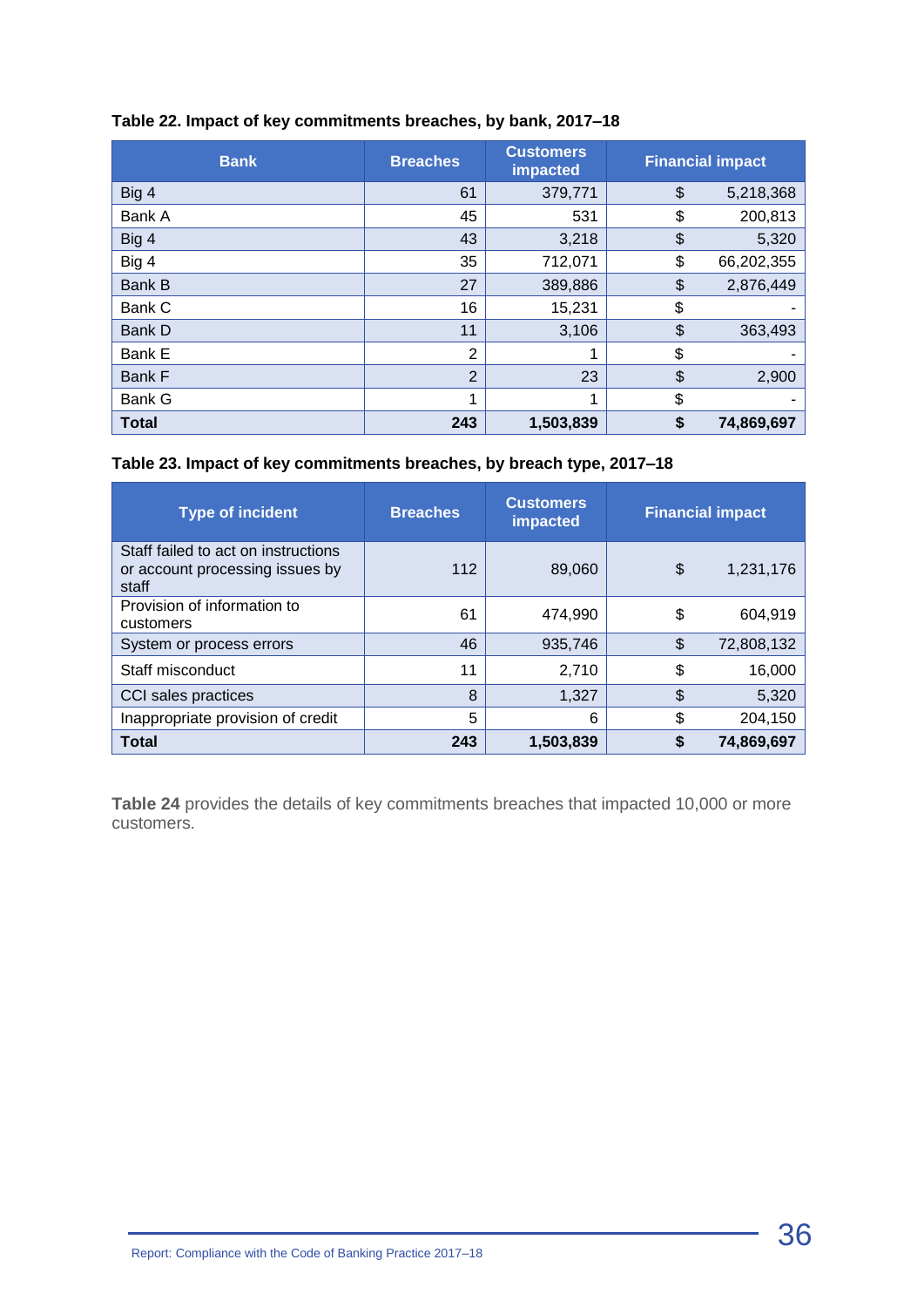| Type of incident                                                                         | Description of incident                                                             | Cause                                         | ID method                                         | Corrective<br>actions                                                        | <b>Customers</b><br>impacted | Financial<br>impact         | Other comments                      |
|------------------------------------------------------------------------------------------|-------------------------------------------------------------------------------------|-----------------------------------------------|---------------------------------------------------|------------------------------------------------------------------------------|------------------------------|-----------------------------|-------------------------------------|
| System or<br>process error                                                               | Loan accounts not closed<br>after full repayment                                    | System error,<br>failure, issue               | Control or<br>operational testing                 | Ongoing<br>investigation<br>Customer<br>refunds                              | 405,404                      | \$31,500,000                | Significant and<br>reported to ASIC |
| Provision of<br>information                                                              | Correspondence or<br>documentation to<br>customer included<br>incorrect information | Human error                                   | Self-identified or<br>reported by staff<br>member | Staff training,<br>coaching or<br>feedback<br>Communication<br>with customer | 255,000                      | \$                          | Significant                         |
| Provision of<br>information                                                              | Issues with guarantees<br>disclosures                                               | Control, training<br>or resourcing<br>failure | Internal review                                   | Ongoing<br>investigation                                                     | 150,000                      | \$                          |                                     |
| System or<br>process error                                                               | Cards reissued incorrectly                                                          | System error,<br>failure, issue               | Customer<br>complaint or query                    | Ongoing<br>investigation<br>Customer<br>reimbursement                        | 142,270                      | \$                          | Significant and<br>reported to ASIC |
| System or<br>process error                                                               | Incorrect interest rate<br>applied to savings<br>account                            | System error,<br>failure, issue               | Customer<br>complaint or query                    | Payments to<br>customers and<br>system fix                                   | 134,614                      | $\mathfrak{S}$<br>2,017,592 | Significant and<br>reported to ASIC |
| System or<br>process error                                                               | System wrote off credits<br>rather refunding customer                               | System error,<br>failure, issue               | Self-identified or<br>reported by staff<br>member | Ongoing<br>investigation<br>Refunds to be<br>provided<br>System fix          | 114,000                      | \$<br>350,000               | Reported to<br><b>ASIC</b>          |
| Staff failed to<br>act on<br>instructions or<br>account<br>processing<br>issues by staff | Customers not provided<br>with relevant rewards                                     | Human error                                   | Self-identified or<br>reported by staff<br>member | Points credited<br>to customers                                              | 78,000                       | \$                          |                                     |

#### **Table 24. Key commitments breaches that impacted 10,000 or more customers, 2017–18**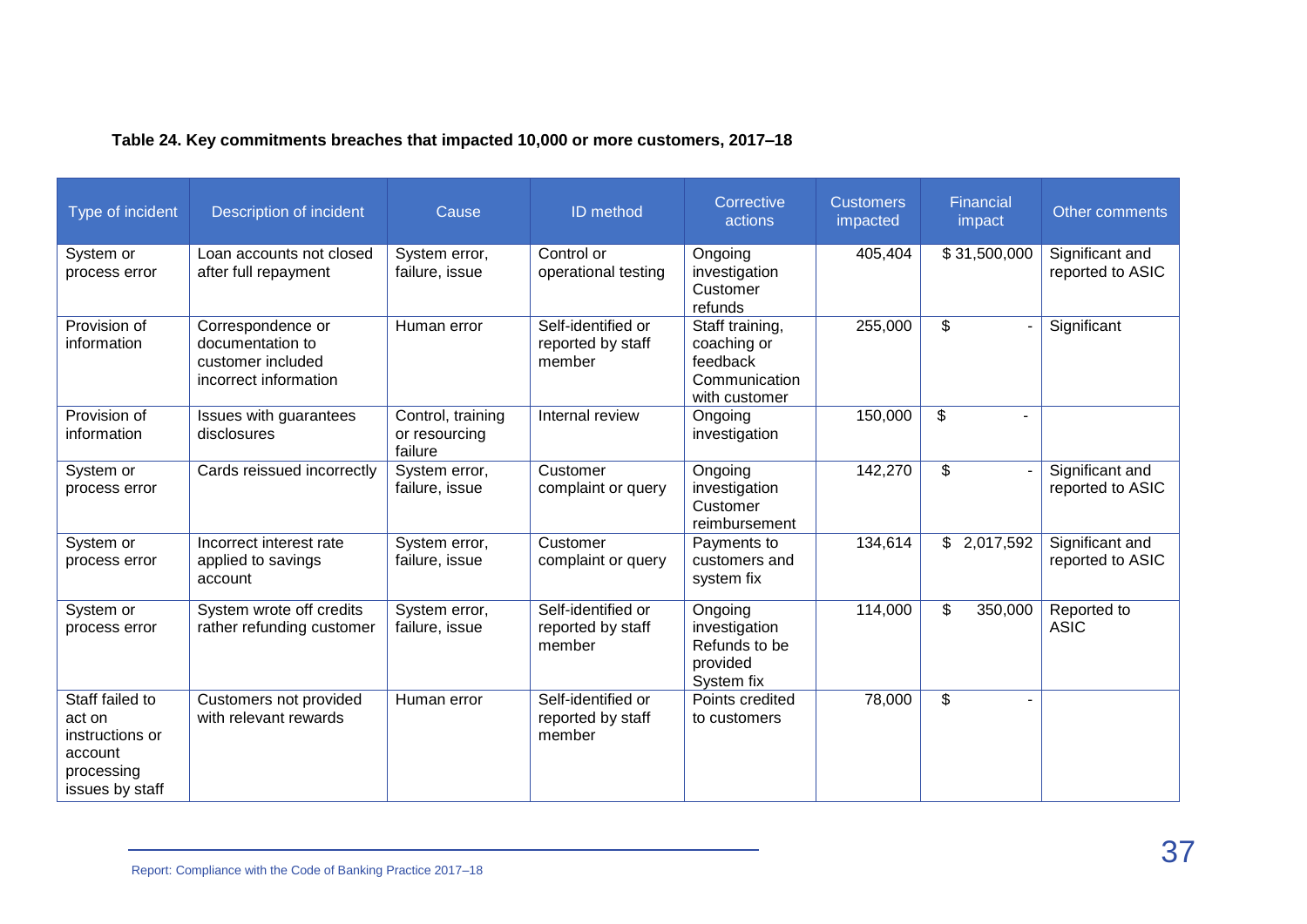| Type of incident            | Description of incident                                                                                     | Cause                                         | ID method                                         | Corrective<br>actions           | <b>Customers</b><br>impacted | Financial<br>impact | Other comments                                                                                                                 |
|-----------------------------|-------------------------------------------------------------------------------------------------------------|-----------------------------------------------|---------------------------------------------------|---------------------------------|------------------------------|---------------------|--------------------------------------------------------------------------------------------------------------------------------|
| Provision of<br>information | Issues with guarantees<br>disclosures                                                                       | Control, training<br>or resourcing<br>failure | Internal review                                   | Ongoing<br>investigation        | 48,000                       |                     |                                                                                                                                |
| System or<br>process error  | Home loan and<br>commercial lending<br>accounts not receiving the<br>full benefit of offset<br>arrangements | System error,<br>failure, issue               | System monitoring                                 | Ongoing<br>investigation        | 37,300                       | \$8,900,000         | Significant and<br>reported to ASIC                                                                                            |
| System or<br>process error  | Customers not provided<br>with relevant discounts<br>and overcharged interest                               | Control, training<br>or resourcing<br>failure | Control or<br>operational testing                 | Ongoing<br>investigation        | 30,700                       | \$25,500,000        | Significant and<br>reported to ASIC                                                                                            |
| System or<br>process error  | Credit card transactions<br>processed after card<br>closed due to fraud                                     | Control, training<br>or resourcing<br>failure | Self-identified or<br>reported by staff<br>member | Ongoing<br>investigation        | 30,000                       | \$<br>4,000,000     |                                                                                                                                |
| System or<br>process error  | Discrepancy between<br>system actions and PDS<br>disclosures; accounts<br>made dormant too early            | System error,<br>failure, issue               | FOS                                               | System fix                      | 13,890                       | \$                  | No customer<br>financial impact<br>as these<br>accounts have<br>been inactive for<br>24 months and<br>classified as<br>dormant |
| Provision of<br>information | Digital brochures not<br>updated to reflect new<br>information                                              | Human error                                   | Self-identified or<br>reported by staff<br>member | Correct links to<br>information | 10,000                       | \$                  |                                                                                                                                |
| System or<br>process error  | Benefits not applied                                                                                        | Control, training<br>or resourcing<br>failure | Self-identified or<br>reported by staff<br>member | Ongoing<br>investigation        | 10,000                       | \$<br>30,000        |                                                                                                                                |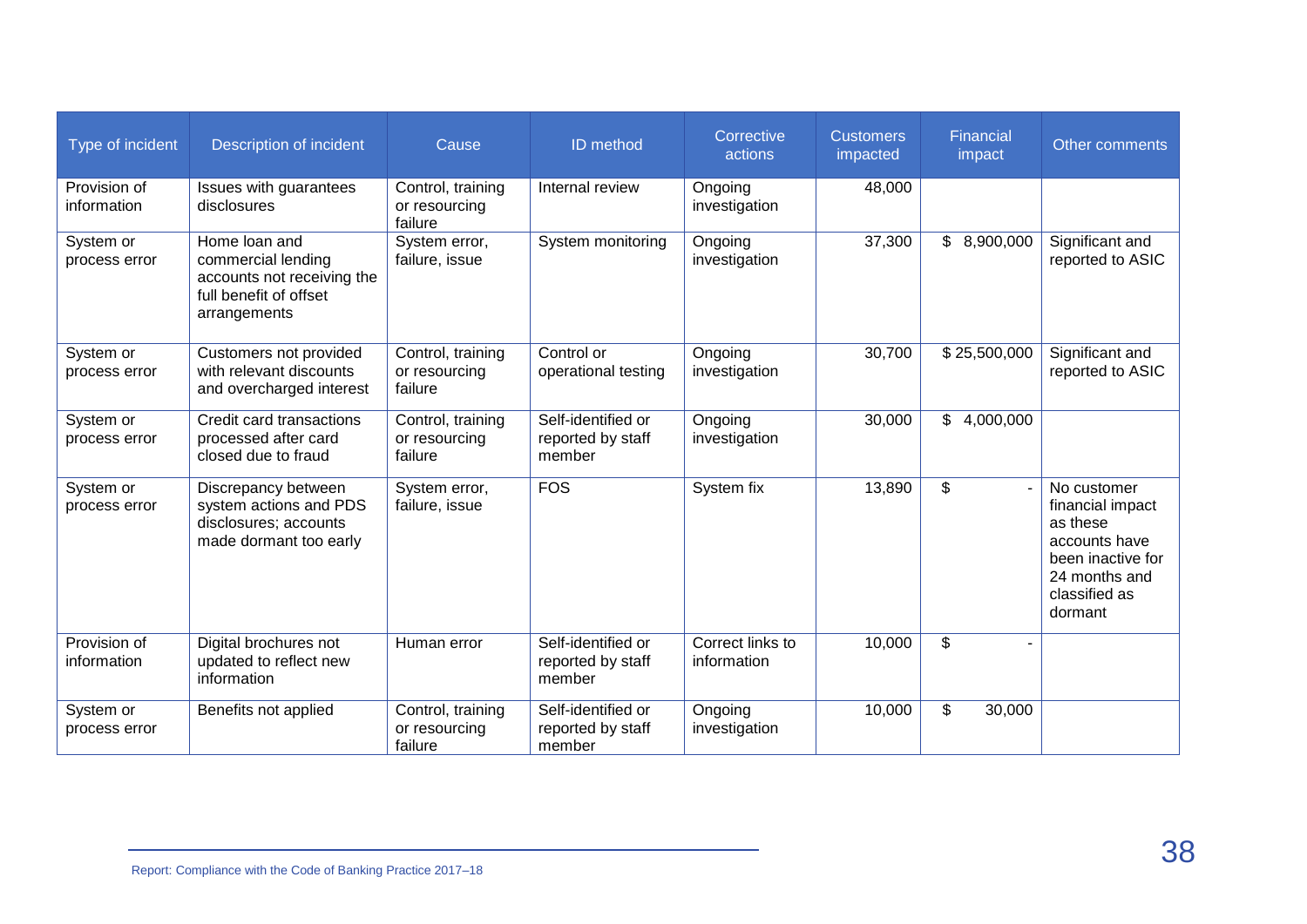### **What caused the breaches**

Most key commitments breaches were caused by human error (69%). Control, training or resourcing failures including process deficiencies caused 16% of breaches, and systems issues caused 12%.

#### **How the breaches were identified**

Customer complaints and queries, rather than banks internal monitoring mechanisms, were the top source of identified breaches.

| <b>Identification method</b>        | <b>Breaches</b> | <b>Percentage of</b><br><b>breaches</b> |
|-------------------------------------|-----------------|-----------------------------------------|
| Customer complaint or query         | 86              | 35%                                     |
| Staff self-report                   | 52              | 21%                                     |
| Line 1 quality assurance monitoring | 42              | 17%                                     |
| Internal review                     | 20              | 8%                                      |
| Internal audit                      | 19              | 8%                                      |
| <b>FOS</b>                          | 13              | 5%                                      |
| Control or operational testing      | 4               | 2%                                      |
| Third party                         | $\overline{2}$  | 1%                                      |
| System monitoring                   | $\overline{2}$  | 1%                                      |
| Whistleblower                       | 1               | 0.4%                                    |
| Other                               | 1               | 0.4%                                    |
| Regulator                           | 1               | 0.4%                                    |
| <b>Total</b>                        | 243             |                                         |

**Table 25. Identification method, key commitments breaches, 2017–18**

#### **How the breaches were corrected**

Banks reported a range of steps to correct key commitments breaches, both to prevent recurrence and address customers' individual issues (**Table 26**). To prevent recurrence, banks:

- provided staff with further training, coaching or feedback (41 breaches)
- implemented a system fix (28)
- held performance management or disciplinary discussions with staff members (21)
- enhanced monitoring or put controls in place (20)
- reviewed or improved processes (17).

To address customer impacts, banks:

- refunded, reimbursed or otherwise compensated customers (86)
- corrected the issue (56)
- apologised to the customer (38)
- communicated or corresponded with the customer (17).

There were 98 breaches still under investigation.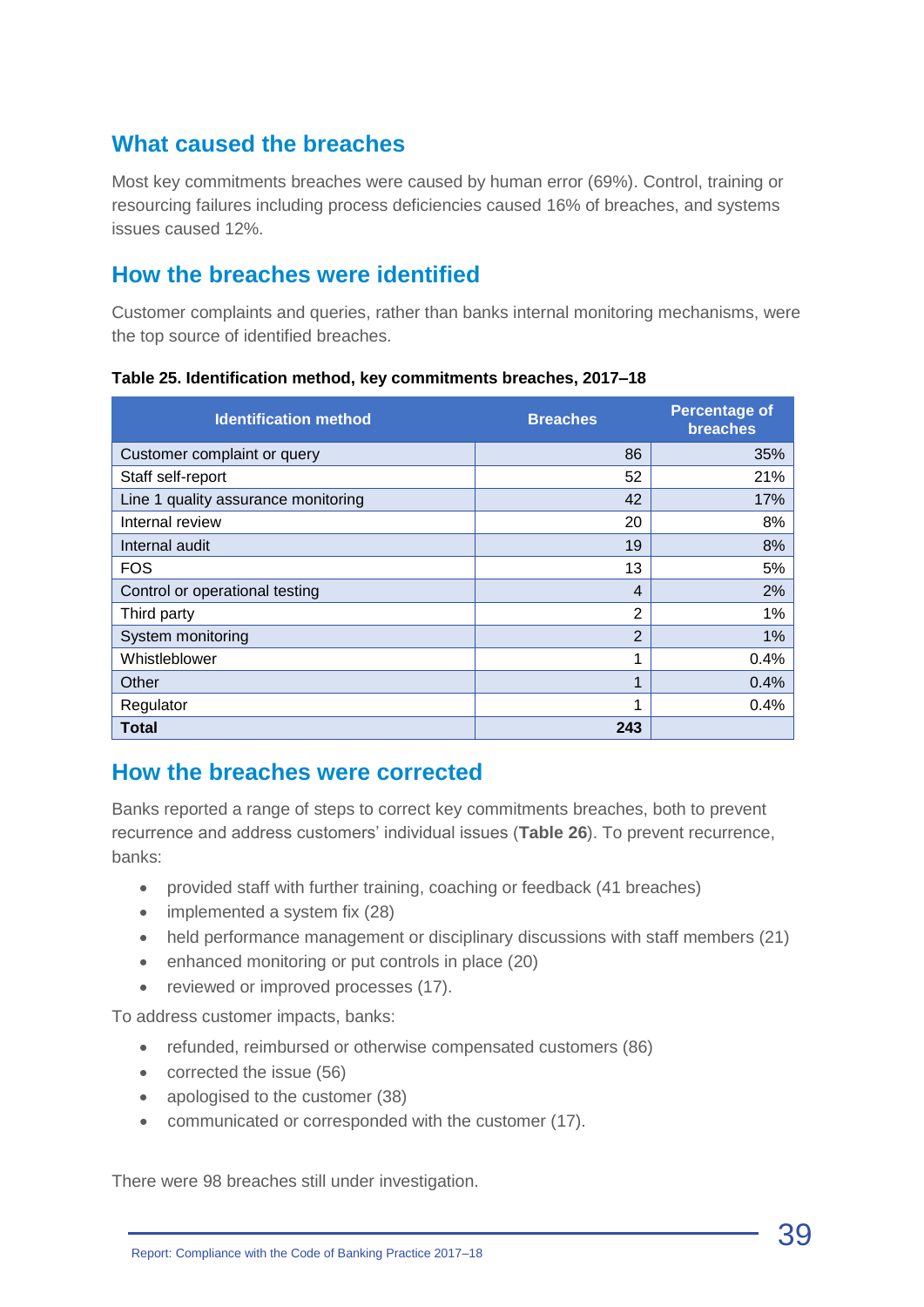| <b>Bank</b>   | <b>Investigations</b><br>ongoing | <b>Both</b> | <b>Remediating</b><br>customer | <b>Preventing</b><br>recurrence |
|---------------|----------------------------------|-------------|--------------------------------|---------------------------------|
| Big 4         | 42 (98%)                         |             |                                | 1(2%)                           |
| Big 4         | 35 (57%)                         | 16 (26%)    | 3(5%)                          | 7 (11%)                         |
| Big 4         | 12 (34%)                         | 7(20%)      | 13 (37%)                       | 3(9%)                           |
| Bank A        | 4 (15%)                          | 22 (81%)    | 1(4%)                          |                                 |
| <b>Bank B</b> | 3(7%)                            | 4(9%)       | 35 (78%)                       | 3(7%)                           |
| Bank C        | 1(9%)                            | 9(82%)      |                                | 1(9%)                           |
| Bank D        | 1(6%)                            |             |                                | 15 (94%)                        |
| Bank E        |                                  |             | 1(50%)                         | 1(50%)                          |
| <b>Bank F</b> |                                  |             | 1(50%)                         | $1(50\%)$                       |
| <b>Bank G</b> |                                  | $1(100\%)$  |                                |                                 |
| <b>Total</b>  | 98 (40%)                         | 59 (24%)    | 54 (22%)                       | 32 (13%)                        |

#### **Table 26. Type of corrective action for key commitments breaches, by bank, 2017–18**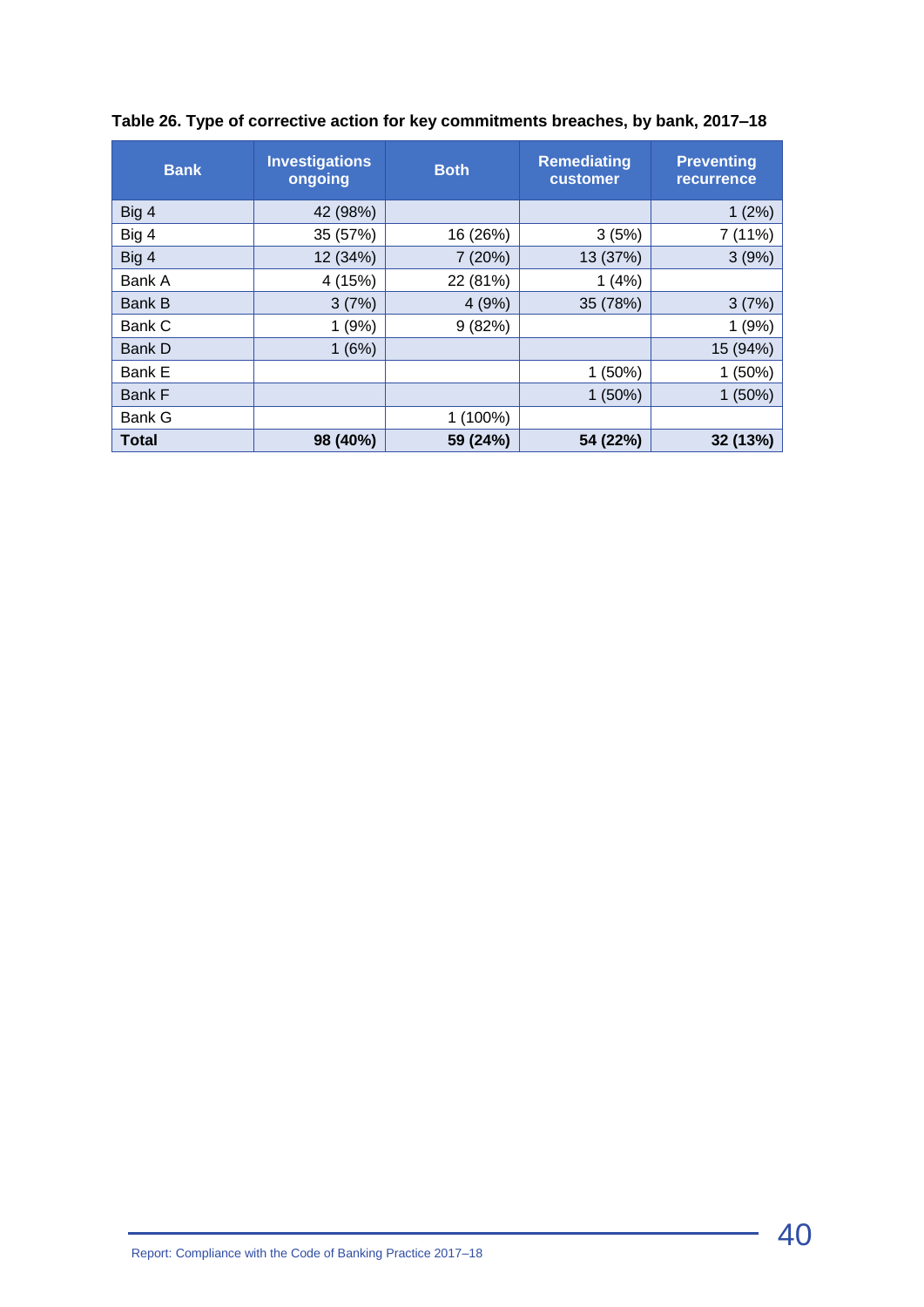## <span id="page-40-0"></span>**Internal Dispute Resolution**

The Internal Dispute Resolution (IDR) obligations under clause 37 of the Code stipulate that banks must have an internal dispute handling process that is free and accessible. The process must meet the standards set out in ASIC Regulatory Guide (RG) 165.

## **Customer complaints**

Banks resolved 1,130,037 complaints in 2017–18, a 6.3% decrease from the 1,205,523 complaints resolved in 2016–17 (**Chart 10**). One major bank makes up most complaints – 68% of the total in 2017–18. This bank's 13% decrease in complaints between 2016–17 and 2017–18 largely accounts for the overall complaints decrease over the same period. Four additional banks reported a decrease, while complaints increased for nine banks, and there was one new Code subscriber.



#### **Chart 10. Complaints resolved, 2010–11 to 2017–18**

#### *How quickly complaints were resolved*

Banks resolved 91% of all complaints within 5 working days (**Chart 11**), a very slight decrease from 92% in 2016–17.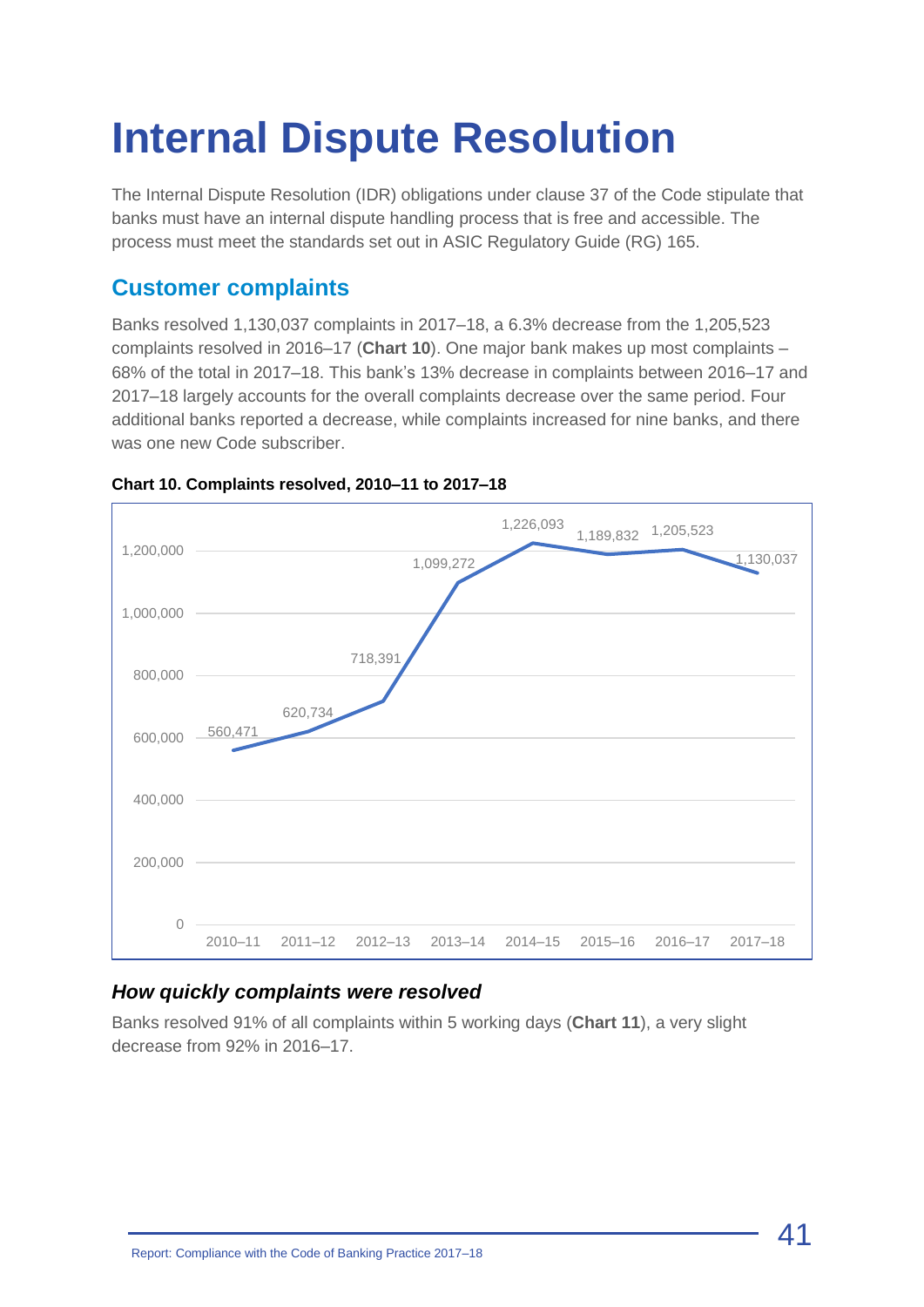

#### **Chart 11. Complaint resolution timeframes, 2017–18**

ASIC's RG165 permits banks not to record complaints that are resolved to the customer's complete satisfaction within five business days. This has led to divergent reporting approaches. Some banks capture and report all expressions of dissatisfaction received, regardless of how the complaint is received, the time taken to resolve it or 'where a response or resolution is explicitly or implicitly expected'. Other banks only report complaints that are not resolved immediately and require follow-up.

While both approaches meet the standard set out under RG165, the variation does create inconsistencies in complaint resolution data. Eleven banks stated that their policy is to record all expressions of dissatisfaction, however, two of these reported that this is not always occurring, and that they are investigating improvements. Two banks confirmed that staff are not required to record expressions of dissatisfaction that are resolved at the first point of contact. One bank did not explain its reporting approach.

There also appears to be inconsistency in how banks interpret 'expression of dissatisfaction'. Although most banks categorise all expressions of dissatisfaction as a complaint, some banks record some such expressions as 'feedback' or 'suggestions', consequently excluding these from the data provided to the CCMC.

Although RG 165 does not define 'complete satisfaction', banks generally interpret this in the same way. Banks reported that the customer needs to actively confirm, either verbally or in writing, that they are satisfied, and this means the customer:

- is willing to accept the bank's actions or the complaint outcome
- expresses no further dissatisfaction
- is 'happy' or 'not unhappy' with the outcome.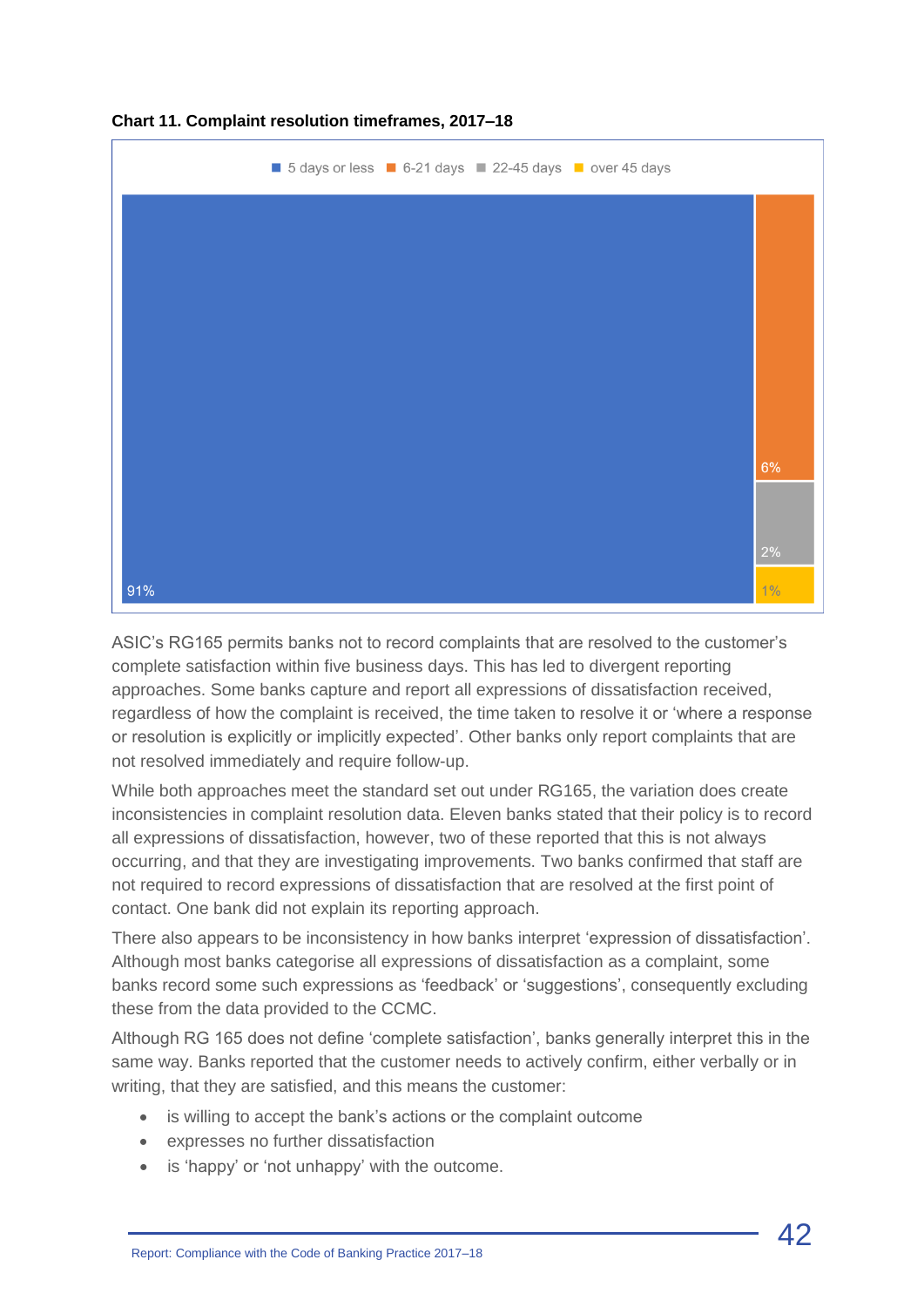There are marked differences is complaint resolution timeframes between banks (**Chart 12**). For comparison purposes, Chart 12 also shows an 'industry average' figure, calculated as the mean average of each individual bank's percentage for each resolution time period.



**Chart 12. Complaint resolution timeframes, by bank, 2017–18**

#### *What customers complain about*

Credit cards (23%), transaction accounts (17%) and complaints not related to a product (20%) continued to be the top areas of concern in 2017–18, consistent with the previous two years (**Chart 13**).

**Chart 13. Complaints received, by product, 2015–16 to 2017–18**

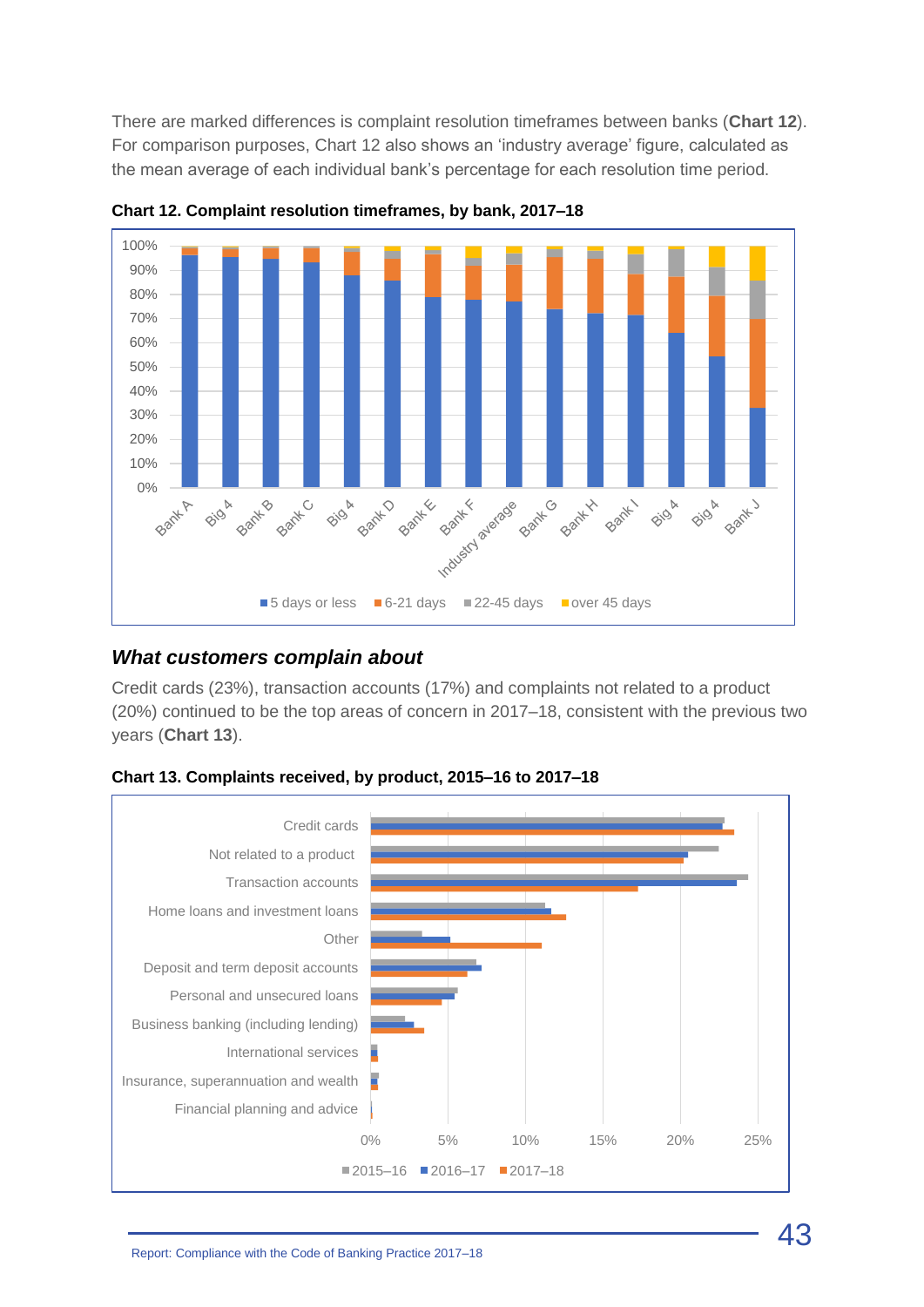Complaints were most commonly about customer service or bank staff (23%) and rates, fees, charges or pricing (22%) (**Chart 14**). This year, banks were able to use their own complaint issue categorisation. As a result, the 2017–18 data is more granular, but the categories no longer align for comparison with previous years.



**Chart 14. Complaint issues, 2017–18**

#### **Breach trends**

Banks reported 419 IDR breaches, a 75% increase from 240 in 2016–17 (**Table 27**). Seven of the eight banks reporting IDR breaches saw breaches increase this reporting period. A major bank which accounted for 84% of IDR breaches, reported an increase of 55% between 2016–17 and 2017–18. This bank attributed this increase to a system issue that caused a 48 hour shutdown, disrupting work. IDR was also targeted for risk analysis and assessment, which identified issues. Bank A attributed its 800% breach increase to greater oversight of the complaints data, which identified Code breaches.

| Table 27. IDR breaches, by bank, 2017-18 |  |  |  |
|------------------------------------------|--|--|--|
|------------------------------------------|--|--|--|

| <b>Bank</b>   | 2016-17 | $2017 - 18$ | <b>Change 2017-18</b> |
|---------------|---------|-------------|-----------------------|
| Big 4         | 228     | 353         | 55%                   |
| Big 4         |         | 30          | 2,900%                |
| Big 4         |         | 13          | 333%                  |
| Big 4         |         | 10          |                       |
| <b>Bank A</b> |         | 9           | 800%                  |
| <b>Bank B</b> |         | ◠           | $-71%$                |
| <b>Bank C</b> |         |             |                       |
| Bank D        |         |             |                       |
| Total         | 240     | 419         | 75%                   |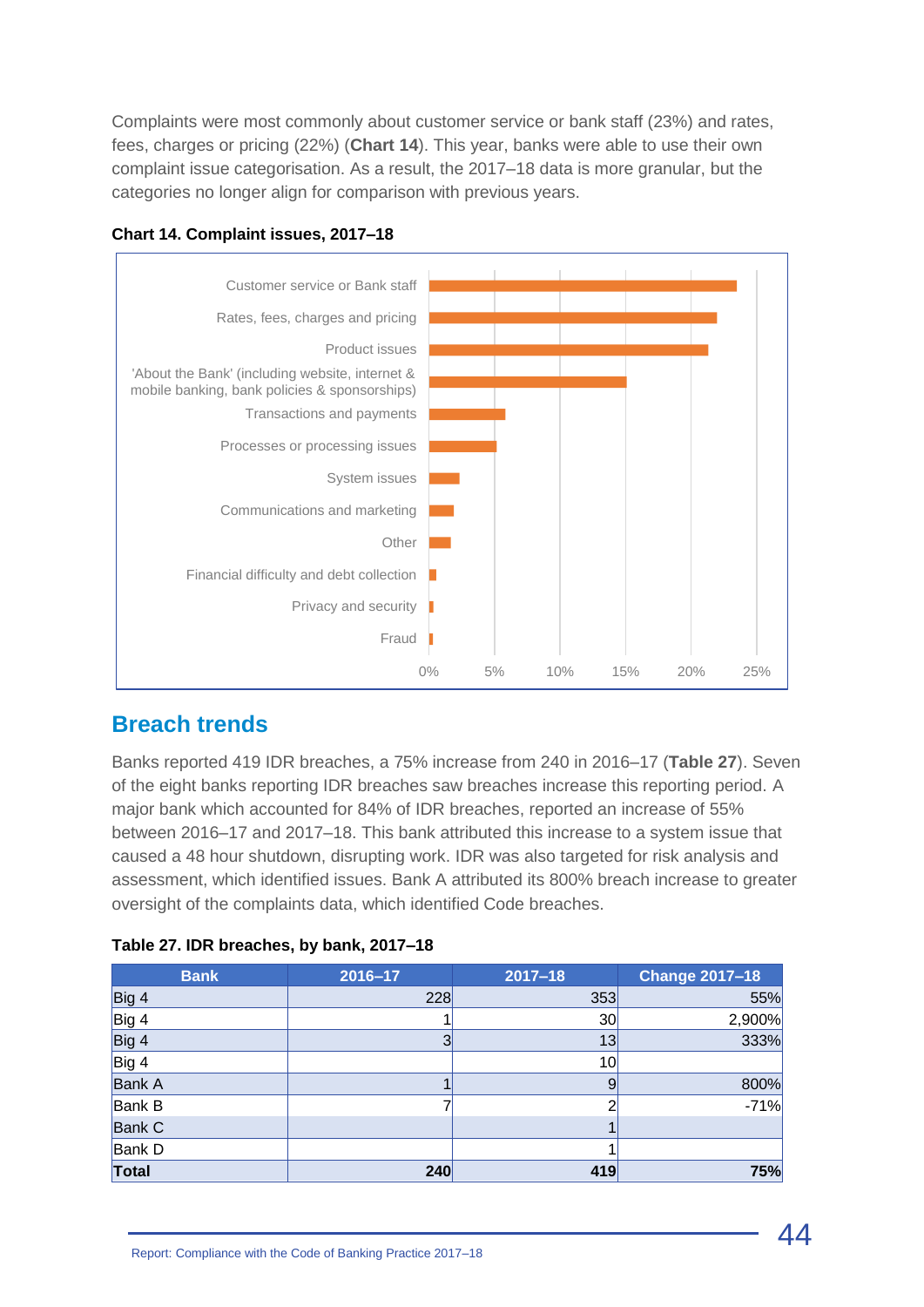Following the CCMC's reporting instructions (see p. 5), banks provided further information about the nature, cause, impact and correction of 406 IDR reaches – 97% of the total reported. The rest of this chapter refers only to this subset of 406 breaches.

#### **The nature and impact of the breaches**

Most IDR breaches (84%) were due to a customer's dissatisfaction not being recognised and logged as a complaint. A major bank reported some 339 breaches of this type.

The next most common breach type, accounting for 9% of the total, occurred when banks failed to send a customer a final written response. Bank D (**Table 28**) reported one such breach that impacted 560 customers. Complainants may not have been issued with final response letters within the 45-day timeframe. The breach was caused by a combination of a lack of knowledge by key staff and the reporting limitations of a newly introduced complaints management system. A number of system and process controls have since been implemented, and the correct letters were eventually sent to customers.

Three breaches reported by a major bank relate to a failure to respond to financial difficulty assistance request within timeframe. These might be better reported as breaches of the Code's financial difficulty obligations.

There were other breaches where progress letters were not issued within required timeframes or resolution timeframes were not met. The remaining breaches were caused by general customer service issues when handling complaints.

Only one bank identified any financial impact arising from IDR breaches. This major bank reported that the financial impact of two IDR breaches totalled \$39,300. This sum was offered in compensation for complaints that were poorly handled by the bank. In one case the compensation was awarded by the bank's Customer Advocate.

| <b>Bank</b>  | <b>Breaches</b> | <b>Customers impacted</b> | <b>Financial impact</b> |        |
|--------------|-----------------|---------------------------|-------------------------|--------|
| Big 4        | 352             | 372                       | \$                      |        |
| Big 4        | 28              | 28                        | S                       |        |
| Big 4        | 12              | 191                       | \$                      |        |
| Bank A       | 6               | 6                         | \$                      |        |
| Big 4        | $\overline{4}$  | 42                        | \$                      | 39,300 |
| Bank B       | $\overline{2}$  | 3                         | \$                      |        |
| Bank C       |                 | 1                         | \$                      |        |
| Bank D       |                 | 560                       | \$                      |        |
| <b>Total</b> | 406             | 1,203                     |                         | 39,300 |

|  | Table 28. Impact of IDR breaches, by bank, 2017–18 |  |
|--|----------------------------------------------------|--|
|  |                                                    |  |

#### **What caused the breaches and how they were identified**

Some 99% of IDR breaches were caused by human error, with more than 90% of these errors identified through call monitoring or quality assurance activities.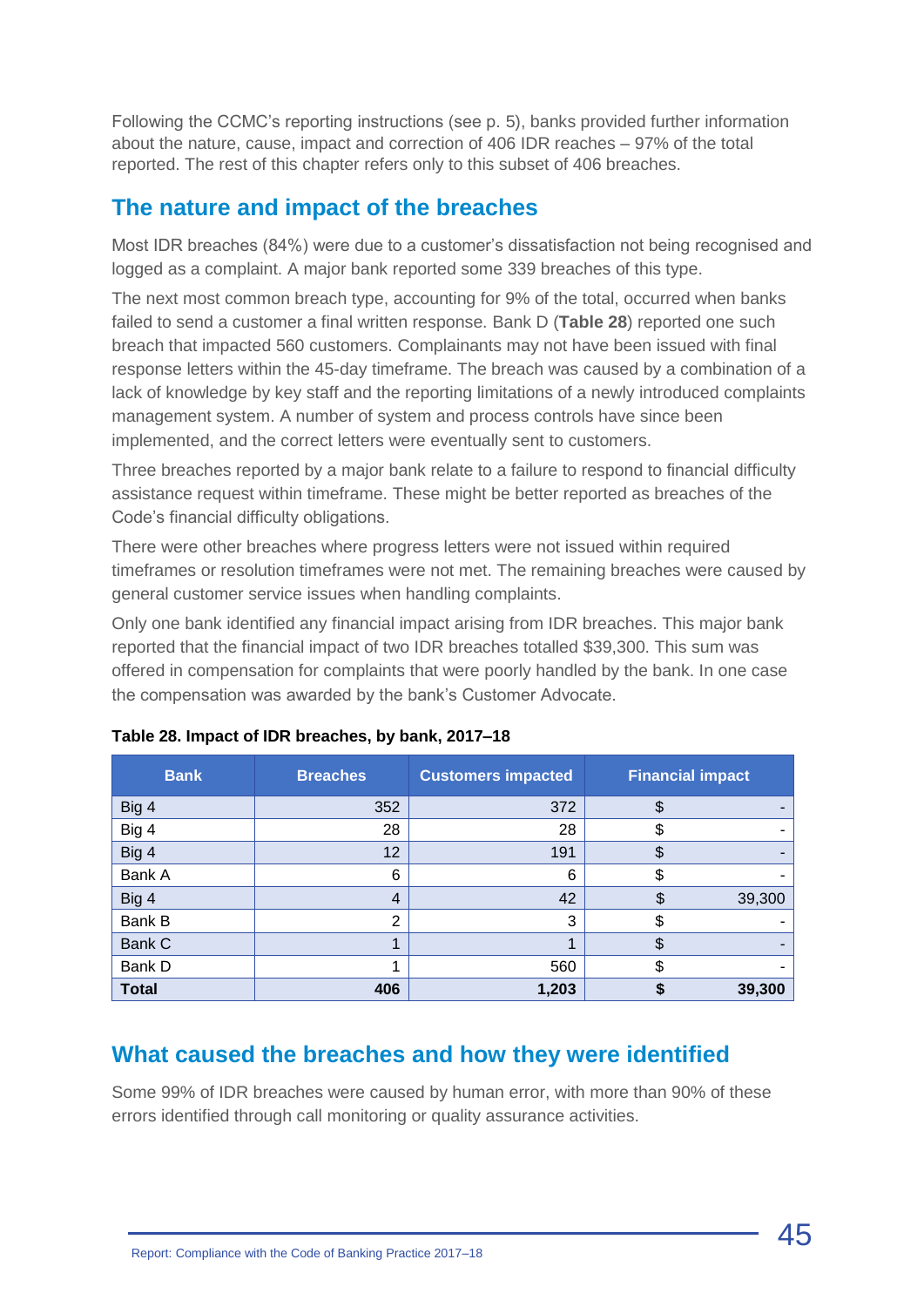#### **How the breaches were corrected**

Banks described implementing one or more of the following corrective actions:

- provided staff with further training, coaching or feedback (394 breaches)
- corrected the individual issue (such as recording the complaint) (340)
- held performance management discussions with staff (28)
- apologised to the customer (6)
- enhanced monitoring or controls (5)
- reviewed processes or made improvements (4)
- paid compensation to the customer (3)

Investigations were ongoing for 3 breaches.

#### **How complaints data was used to identify breaches**

Complaints play a significant role in the identification of breaches. However, the contribution of complaints to breach identification varies widely between banks (**Table 29**). Two major banks record all complaints, including those resolved within five days, but are notable for the low percentage of breaches identified via complaints. It appears that some banks may not have adequate processes for reviewing complaints to identify breaches, while others may be relying too heavily on complaints for breach identification, without sufficient other monitoring.

| <b>Bank</b>   | <b>Total breaches for</b><br>which details were<br>provided | <b>Breaches identified from customer</b><br>complaint or query |      |  |
|---------------|-------------------------------------------------------------|----------------------------------------------------------------|------|--|
| Bank A        | 63                                                          | 44                                                             | 70%  |  |
| Bank B        | 30                                                          | 14                                                             | 47%  |  |
| Bank C        | 180                                                         | 72                                                             | 40%  |  |
| Big 4         | 571                                                         | 197                                                            | 35%  |  |
| <b>Bank D</b> | 44                                                          | 13                                                             | 30%  |  |
| Bank E        | 151                                                         | 40                                                             | 26%  |  |
| Bank F        | 813                                                         | 209                                                            | 26%  |  |
| Bank G        | 43                                                          | 8                                                              | 19%  |  |
| Big 4         | 277                                                         | 51                                                             | 18%  |  |
| Big 4         | 420                                                         | 42                                                             | 10%  |  |
| Big 4         | 4,874                                                       | 17                                                             | 0.3% |  |
| Bank H        | 9                                                           |                                                                | 0%   |  |
| Bank I        | $\overline{2}$                                              |                                                                | 0%   |  |
| Total         | 7,477                                                       | 707                                                            | 9%   |  |

#### **Table 29. Percentage of breaches identified due to a complaint or query, by bank, 2017–18**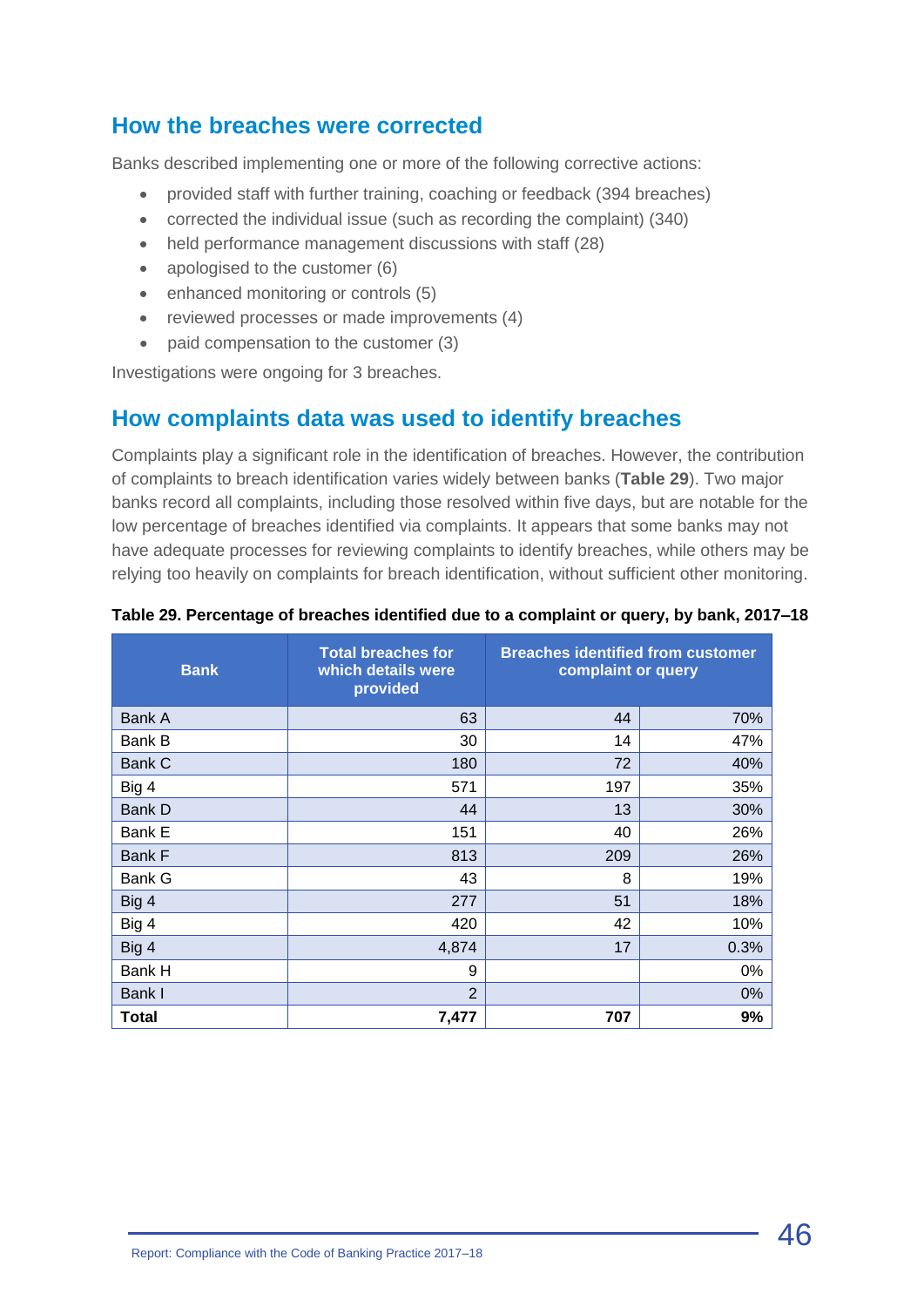## <span id="page-46-0"></span>**Staff training and competency**

The Code sets out standards for staff training and competency in clause 9.

#### **Breach trends**

Banks reported 84 staff training breaches in 2017–18, a 58% decrease from 202 breaches in 2016–17 (**Table 30**). This decrease reflects reporting changes. A major bank which accounted for more than half of all staff training breaches in 2016–17, this year reported a large drop in breaches. Previously, this bank took a broad approach to reporting breaches of this type, as described by the CCMC in its report on the Code breach reporting inquiry:

Where staff members are found to have made an error which they would not have made had they dealt with a matter as they were trained to, the bank may report this as a breach of clause 9 […] Other banks only consider matters to be a training and competency breach where training has not been conducted or completed, or where the training is not suitable or effective.<sup>10</sup>

The bank has since reviewed its breach categorisation, and as a result, fewer breaches were identified. Bank C also attributes its reduction in clause 9 breaches to changes in categorisation.

| <b>Bank</b>   | 2016-17 | $2017 - 18$ | <b>Change 2017-18</b> |
|---------------|---------|-------------|-----------------------|
| <b>Bank A</b> | 26      | 32          | 23%                   |
| Big 4         | 14      | 19          | 36%                   |
| Big 4         | 117     | 17          | $-85%$                |
| Big 4         |         | 6           |                       |
| <b>Bank B</b> | 5       | 5           | 0%                    |
| Big 4         |         | 5           | 25%                   |
| <b>Bank C</b> | 34      |             | $-100%$               |
| <b>Bank D</b> |         |             | $-100%$               |
| <b>Total</b>  | 202     | 84          | $-58%$                |

#### **Table 30. Staff training breaches, by bank, 2016–17 to 2017–18**

Following the CCMC's reporting instructions (see p. 5), banks provided further information about the nature, cause, impact and correction of 53 staff training breaches – 63% of the total reported. The rest of this chapter refers only to this subset of 53 breaches.

#### **The nature and impact of the breaches**

A majority (66%) of staff training and competency breaches occurred where staff performed their role without completing necessary or mandatory training. Most of these breaches were caused by process deficiencies.

<sup>10</sup> CCMC, June 2018, *[Own Motion Inquiry: Breach Reporting](http://www.ccmc.org.au/cms/wp-content/uploads/2018/06/CCMC-Inquiry-Report-Breach-Reporting-June-2018.pdf)*.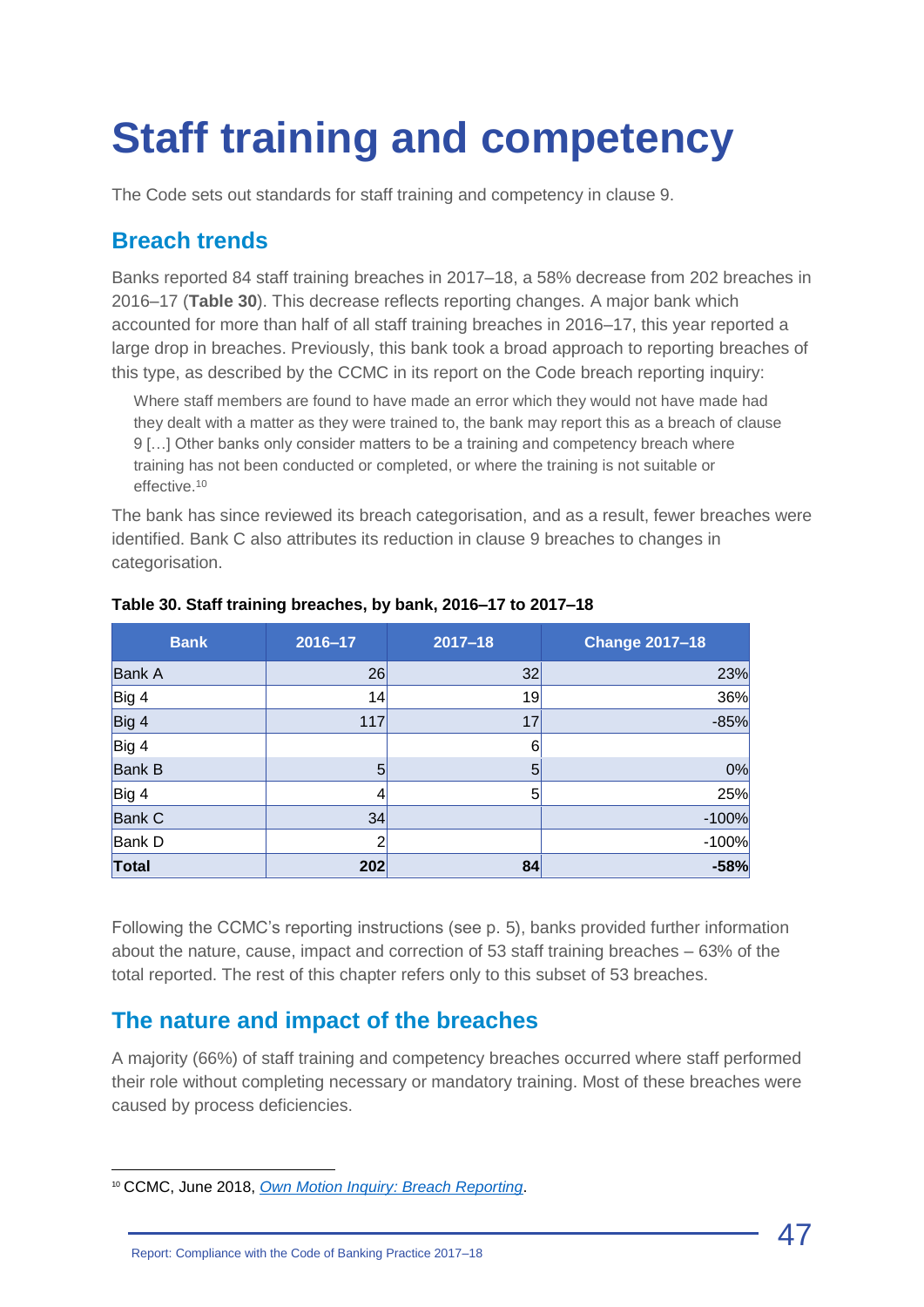The remaining 34% of staff training and competency breaches were 'general' staff errors, where training was not specifically referenced in the description of the incident. These types of incident made up the majority of breaches reported in 2016–17. Most of these breaches were caused by human error.

Combined, these 53 breaches affected 106 customers and had a total financial impact of \$60,882.

### **How the breaches were identified and corrected**

Most staff training breaches (57%) were identified through Line 1 quality assurance monitoring.

Banks undertook one or more of the following corrective actions for each breach:

- provided staff training, coaching or feedback (22 breaches)
- corrected the issue (17)
- enhanced monitoring or controls (7)
- $\bullet$  implemented a system fix (4)
- provided the customer with a refund or goodwill payment and/or waived a fee (2)
- held performance management discussions with staff (2)
- reviewed processes and made improvements (2)
- apologised to the customer (2)
- communicated or corresponded with the customer (1).

Corrective actions were still underway for 20 breaches.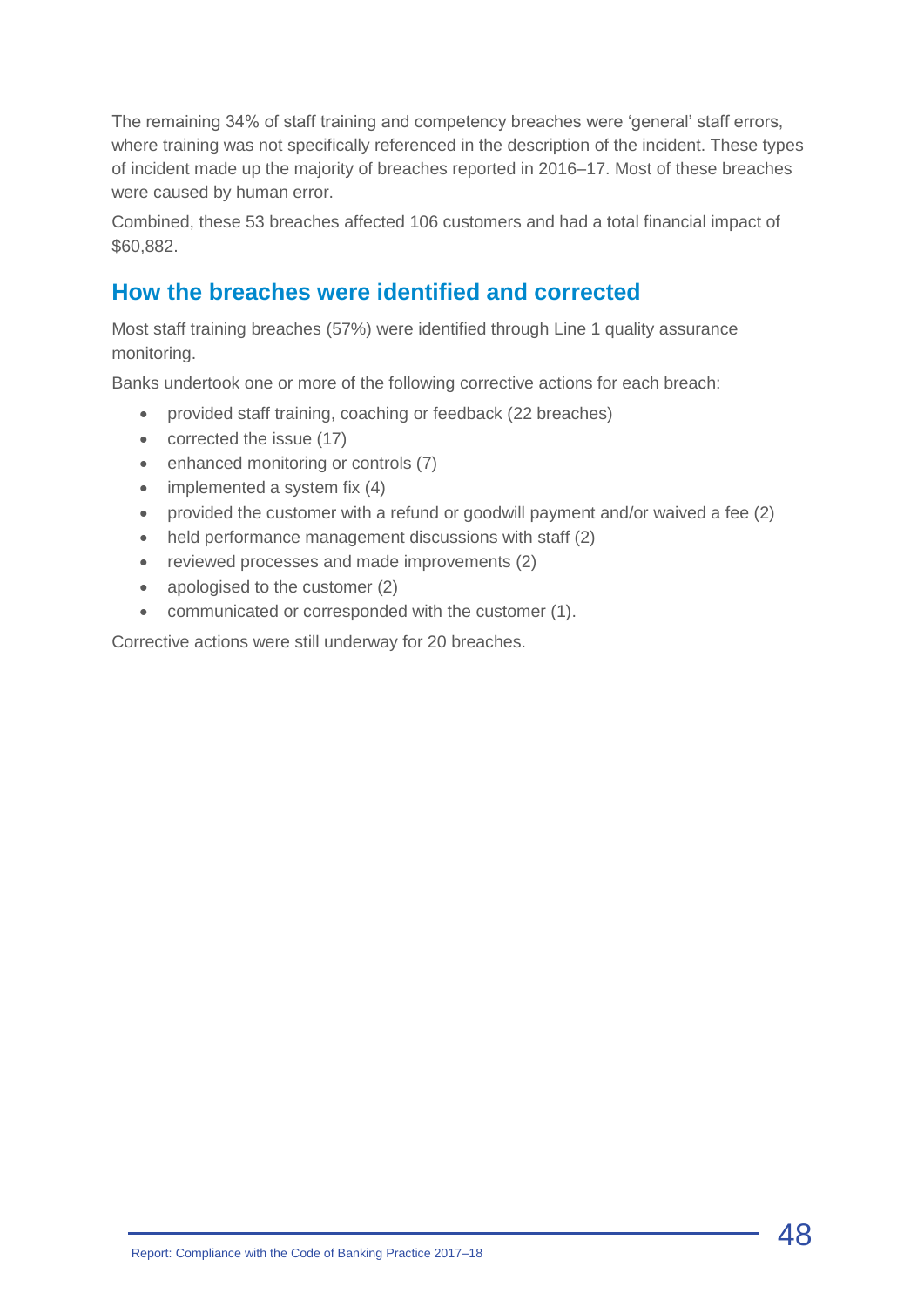## <span id="page-48-0"></span>**Terms and conditions**

Clause 12 of the Code sets out banks' obligations to provide customers with terms and conditions, as well as information about fees, charges and interest rates.

## **Breach trends**

Banks reported 200 terms and conditions breaches in 2017–18. This is a substantial increase of 139 (228%) from 2016–17 (**Table 31**).

| <b>Bank</b>  | 2016-17        | $2017 - 18$    | <b>Change 2017-18</b> |
|--------------|----------------|----------------|-----------------------|
| Big 4        | $\overline{4}$ | 103            | 2,475%                |
| Big 4        | 19             | 56             | 195%                  |
| Big 4        | 6              | 14             | 133%                  |
| Bank A       | 4              | 11             | 175%                  |
| Bank B       | 12             | $\overline{2}$ | $-83%$                |
| Bank C       | 7              | 4              | $-43%$                |
| Big 4        | 5              | $\overline{2}$ | $-60%$                |
| Bank D       | 4              | $\overline{2}$ | $-50%$                |
| Bank E       |                | 5              |                       |
| Bank F       |                | 1              |                       |
| <b>Total</b> | 61             | 200            | 228%                  |

**Table 31. Terms and conditions breaches, by bank, 2016–17 to 2017–18**

The rise in terms and conditions breaches was driven primarily by two major banks. These banks saw breaches increase by 99 (2,475%) and 37 (195%) respectively. Together, these banks accounted for 80% of terms and conditions breaches in 2017–18. Both banks attributed the increases to monitoring improvements. The bank that reported 103 breaches explained that its retail branch risk team expanded its assurance resources and capability and performed more branch monitoring and assurance reviews. As part of this, account opening procedures were monitored and on some occasions, terms and conditions were not provided. The other bank also stated that breaches increased because it improved monitoring and identification of Code breaches.

Conversely, one bank, Bank A, attributed its breach increase to terms and conditions not being sufficiently clear for customers. Bank A was in the process of taking steps to address this.

Four banks did not disclose any terms and condition breaches.

Following the CCMC's reporting instructions (see p. 5), banks provided further information about the nature, cause, impact and correction of 170 terms and conditions breaches – 85% of the total reported. The rest of this chapter refers only to this subset of 170 breaches.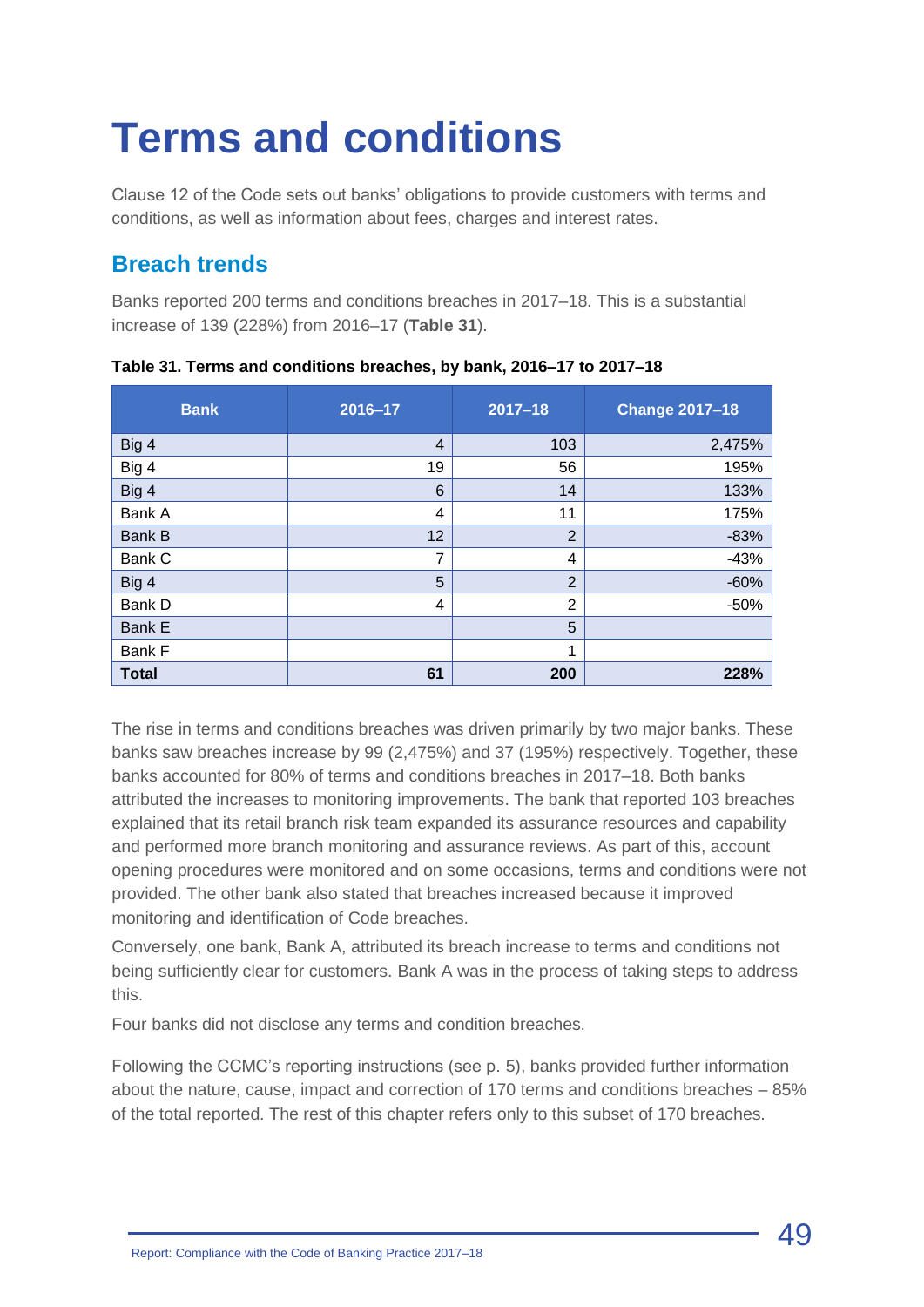## **The nature of the breaches**

Most breaches (78%) involved terms and conditions that were issued incorrectly or not at all (**Table 32**). Positively, there was a reduction in the percentage of breaches about a failure to comply with terms and conditions – down from 25% in 2016–17 to 6% this year. The CCMC noted previously that such breaches should instead be reported under clause 3 (key commitments), so this trend may indicate reporting improvements.

| <b>Type of Incident</b>                                                        | <b>Breaches</b> | <b>Percentage of</b><br><b>breaches</b> |
|--------------------------------------------------------------------------------|-----------------|-----------------------------------------|
| Terms and conditions not issued or issued incorrectly                          | 132             | 78%                                     |
| Terms and conditions contained incorrect information or<br>missing information | 25              | 15%                                     |
| Terms and conditions not complied with                                         | 10              | 6%                                      |
| Information in terms and conditions was not clear                              | ົ               | 1%                                      |
| Statements displaying incorrect or inaccurate information                      | и               | 1%                                      |
| Total                                                                          | 170             |                                         |

|  |  | Table 32. Types of terms and conditions breaches, 2017-18 |  |  |
|--|--|-----------------------------------------------------------|--|--|
|--|--|-----------------------------------------------------------|--|--|

#### **What caused the breaches**

Cited in 140 breaches (82%), human error was the most common cause of terms and conditions breaches, although there was often another contributing cause. A control, training or resourcing failure was cited as a cause in 110 breaches (65%).

#### **How the breaches were identified**

Most terms and conditions breaches (102 or 60%) were at least partly identified through internal review or audit. Reporting by a staff member accounted for 27 breaches (16%) while quality assurance and monitoring identified 22 breaches (13%).

#### **The impact of the breaches**

In 2017–18, terms and conditions breaches affected 128,446 customers, with a total financial impact of \$603,629 (**Table 33**).

| <b>Bank</b> | <b>Breaches</b> | <b>Customers</b><br>impacted | <b>Financial impact</b> |         |
|-------------|-----------------|------------------------------|-------------------------|---------|
| Big 4       | 101             | 26,104                       | \$                      |         |
| Big 4       | 36              | 46,297                       | \$                      | 110,999 |
| Big 4       | 12              | 11,065                       | \$                      | 500     |
| Bank A      | 6               | 6,519                        | \$                      | 17,695  |
| Bank B      | 5               | 37,138                       | \$                      | 473,375 |
| Bank C      | 4               | 1,282                        | \$                      | 1,000   |
| Bank D      | $\overline{2}$  | 37                           | \$                      |         |
| Bank E      | $\overline{2}$  | 4                            | \$                      | 5       |
| Big 4       | 1               | 4                            | \$                      | 55      |

#### **Table 33. Impact of terms and conditions breaches, by bank, 2017–18**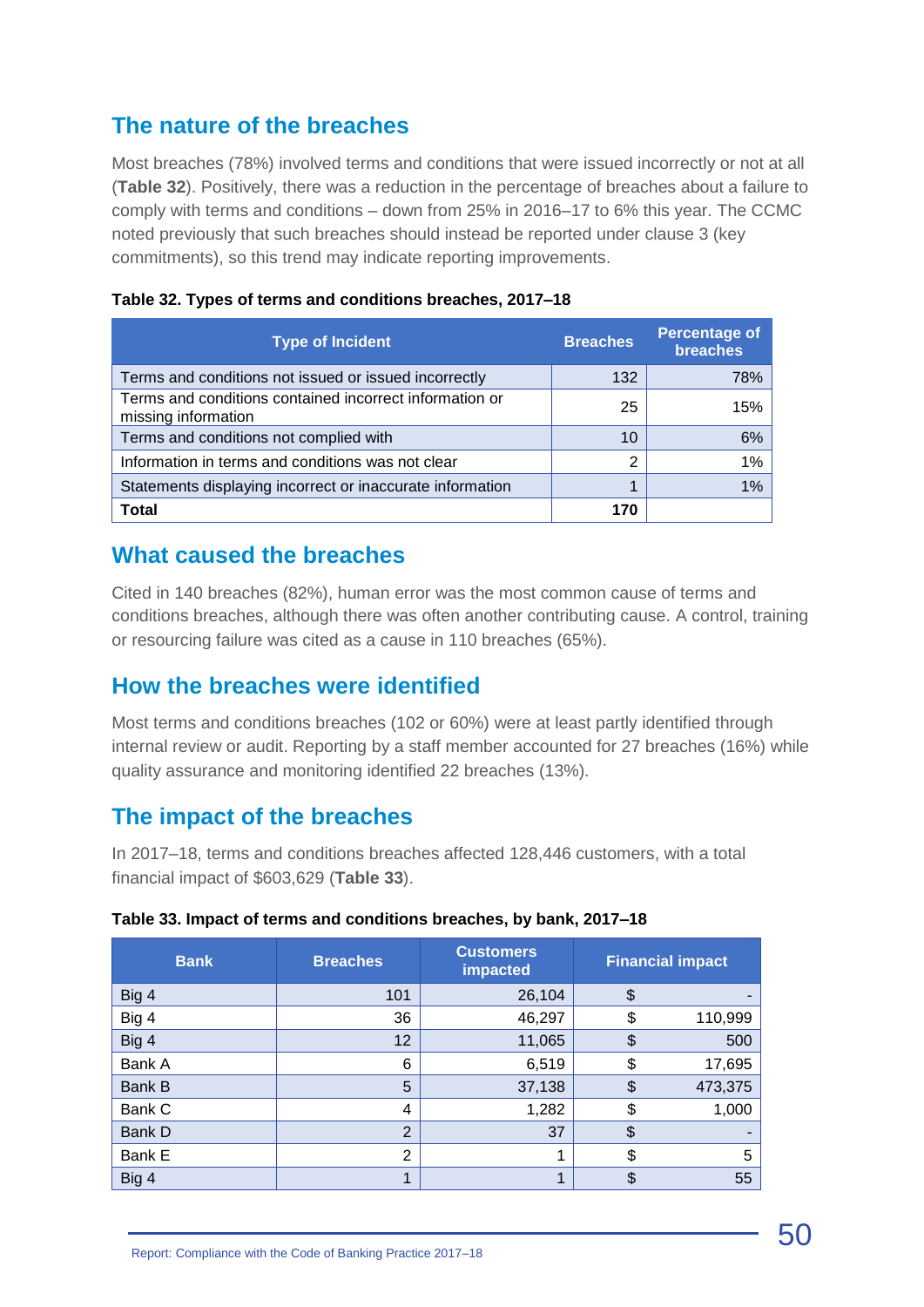| <b>Bank</b> | <b>Breaches</b> | <b>Customers</b><br>impacted | <b>Financial impact</b> |         |
|-------------|-----------------|------------------------------|-------------------------|---------|
| Bank F      |                 |                              | ъD                      |         |
| Total       | 170             | 128,446                      |                         | 603,629 |

A breach by Bank B had a financial impact of \$403,000. The breach occurred due to a longstanding error, calculating the difference between promotional and non-promotional rates. With the error occurring since at least 2014, some 36,000 customers have been affected. Bank B has implemented a system fix and is refunding customers.

#### **How the breaches were corrected**

Banks' action to correct terms and conditions breaches were focused on preventing recurrence rather than addressing impacts on individual customers (**Table 34**). However, it should be noted that addressing the individual impacts of a single breach could entail remediating many thousands of customers, as in the Bank B example above.

|  |  | Table 34. Type of corrective action for terms and conditions breaches, by bank, 2017-18 |  |  |
|--|--|-----------------------------------------------------------------------------------------|--|--|
|  |  |                                                                                         |  |  |

| <b>Bank</b>   | <b>Preventing</b><br><b>recurrence</b> | <b>Both</b> | <b>Remediating</b><br>customer | <b>Investigations</b><br>ongoing |
|---------------|----------------------------------------|-------------|--------------------------------|----------------------------------|
| Big 4         | 100 (99%)                              | 1(1%)       |                                |                                  |
| Big 4         | 23 (64%)                               | 8 (22%)     | 3(8%)                          | 2(6%)                            |
| Big 4         | 1(8%)                                  | 3(25%)      | 4 (33%)                        | 4(33%)                           |
| Bank A        | 2(33%)                                 | 1(17%)      | 3(50%)                         |                                  |
| <b>Bank B</b> |                                        | 4 (80%)     |                                | 1(20%)                           |
| Bank C        | 1(25%)                                 | 1(25%)      | 1(25%)                         | 1(25%)                           |
| Bank D        | $1(50\%)$                              |             | 1(50%)                         |                                  |
| Bank E        |                                        | $1(50\%)$   |                                | 1(50%)                           |
| Big 4         |                                        | $1(100\%)$  |                                |                                  |
| Bank F        |                                        |             | $1(100\%)$                     |                                  |
| <b>Total</b>  | 128 (75%)                              | 20 (12%)    | 13 (8%)                        | 9(5%)                            |

To prevent recurrence, banks most often:

- provided staff training, coaching or feedback (119)
- implemented a system fix (23)
- process review/ improvements (9)
- enhanced monitoring and controls (6)

To address customer impacts, banks:

- refunded, reimbursed or otherwise compensated customers (19)
- communicated or corresponded with the customer (15)
- corrected an individual issue (5)
- apologised to the customer (3).

For 9 breaches, banks indicated no action had been taken as investigations were ongoing or no action was needed.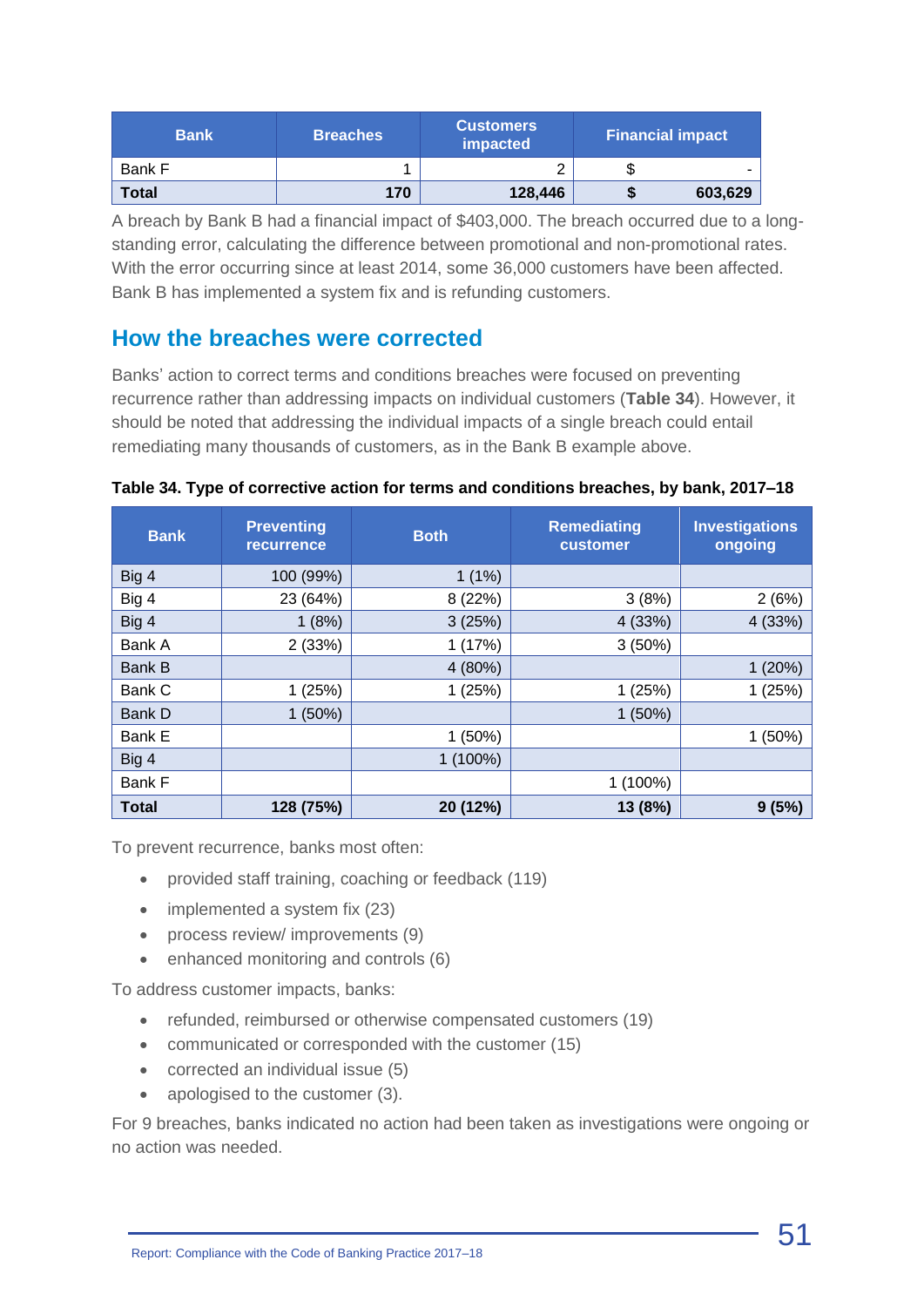## <span id="page-51-0"></span>**Compliance with laws**

With clause 4 of the Code, banks commit to comply with all relevant laws. The CCMC's compliance monitoring functions and powers, however, only extend to clause 4 where a breach of this clause is also a breach of another provision of the Code.

The CCMC has acknowledged that banks may nevertheless wish to record breaches of clause 4 where they are the primary Code breach, without a link to a corresponding breach of other clauses. The ACS accommodates this approach and consequently some banks – but not all – do report compliance with laws breaches.

### **Breach trends**

Banks reported 594 compliance with laws breaches, a 6% decrease from 632 in 2016–17. Bank A (**Table 35**) accounted for the most compliance with laws breaches in 2016–17. Following an increase to 403 breaches, Bank A also made up 68% of total compliance with laws breaches in 2017–18.

| <b>Bank</b>   | 2016-17        | $2017 - 18$ | <b>Change 2017-18</b> |
|---------------|----------------|-------------|-----------------------|
| Bank A        | 342            | 403         | 18%                   |
| Bank B        | 54             | 86          | 59%                   |
| Big 4         | 78             | 36          | $-54%$                |
| Bank C        | 19             | 21          | 11%                   |
| Bank D        | 23             | 10          | $-57%$                |
| Bank E        | 15             | 9           | $-40%$                |
| Bank F        | $\overline{4}$ | 8           | 100%                  |
| <b>Bank G</b> | 19             | 8           | $-58%$                |
| Bank H        | 24             | 7           | $-71%$                |
| Big 4         | 33             | 6           | $-82%$                |
| Big 4         | 20             |             | $-100%$               |
| Bank I        | 1              |             | $-100%$               |
| <b>Total</b>  | 632            | 594         | $-6%$                 |

**Table 35. Compliance with laws breaches, by bank, 2016–17 and 2017–18**

Four banks reported no compliance with laws breaches. Due to the broad nature of clause 4, breaches are likely. Therefore, where larger banks report no clause 4 breaches, the CCMC expects that this reflects a decision not to report, rather than an absence of breaches.

Following the CCMC's reporting instructions (see p. 5), banks provided further information about the nature, cause, impact and correction of 538 compliance with laws breaches – 91% of the total reported. The rest of this chapter refers only to this subset of 538 breaches.

## **The nature of the breaches**

Compliance with laws breaches were most commonly the result of:

• failure to verify a customer's identity (164 breaches, 30%)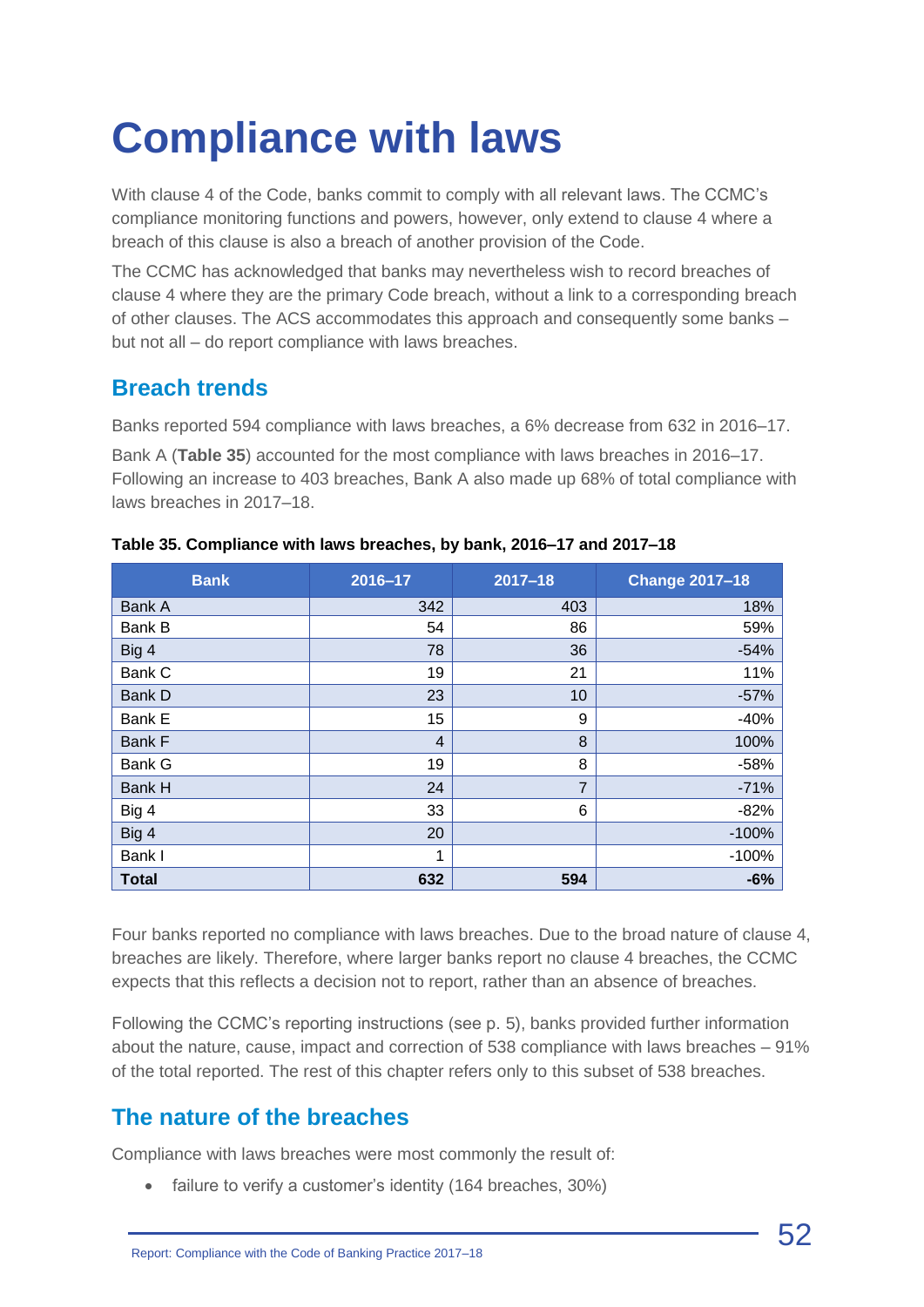- advertised information being incorrect (124 breaches, 23%)
- operational errors (87 breaches,16%)
- not providing financial advice in a customer's best interest (84 breaches, 16%).

Clause 4 requires banks to comply with all relevant laws relating to banking services, without specifying these laws. Banks identified the specific law breached for only 56 breaches. The CCMC will request banks stipulate the relevant law when reporting compliance with laws breaches in future.

**Table 36** provides details of the legislation cited and most common types of issues related to that legislation, and the percentage of breaches the issue accounted for.

| <b>Legislation</b>                                                   | <b>Breaches</b> | <b>Percentage of</b><br>breaches caused<br>by issue |
|----------------------------------------------------------------------|-----------------|-----------------------------------------------------|
| <b>Corporations Act 2001 (Cth)</b>                                   | 23              |                                                     |
| Failure to provide financial advice in the customer<br>best interest |                 | 92%                                                 |
| <b>Foreign Account Tax Compliance Act (US)</b>                       | 9               |                                                     |
| Monitoring failures                                                  |                 | 56%                                                 |
| <b>AUSTRAC administered legislation</b>                              | 8               |                                                     |
| Failure to report matters to the relevant statutory<br>authority     |                 | 50%                                                 |
| <b>E-payments Code</b>                                               | 8               |                                                     |
| Operational errors                                                   |                 | 38%                                                 |
| <b>National Consumer Credit Protection Act 2009 (Cth)</b>            | 4               |                                                     |
| Bank did not lend responsibly                                        |                 | 50%                                                 |
| <b>Banking Act 1959 (Cth)</b>                                        | $\overline{2}$  |                                                     |
| Monitoring failures                                                  |                 | 50%                                                 |

#### **Table 36. Specified legislation and the most common type of issue for each, 2017–18**

#### **How the breaches were identified**

Most compliance with laws breaches (352 or 65%) were identified partly through quality assurance and call monitoring. Staff members identified 159 breaches (30%), while 107 breaches (20%) were identified through internal audit or internal reviews. Customer complaints or queries contributed to identification of 35 breaches (7%).

### **The impact of the breaches**

Compliance with laws breaches had a substantial impact, likely due to the broad nature of clause 4. Some 733,148 customers were impacted by compliance with laws breaches in 2017–18, while the total financial impact was more than \$9.4 million (**Table 37**).

Combined, breaches by Bank F impacted the largest number of customers – 416,002, or 57% of the total. A single breach affected 416,00 customers, between October 2016 and October 2017, when customers did not receive email notification when their statements were made available in internet banking.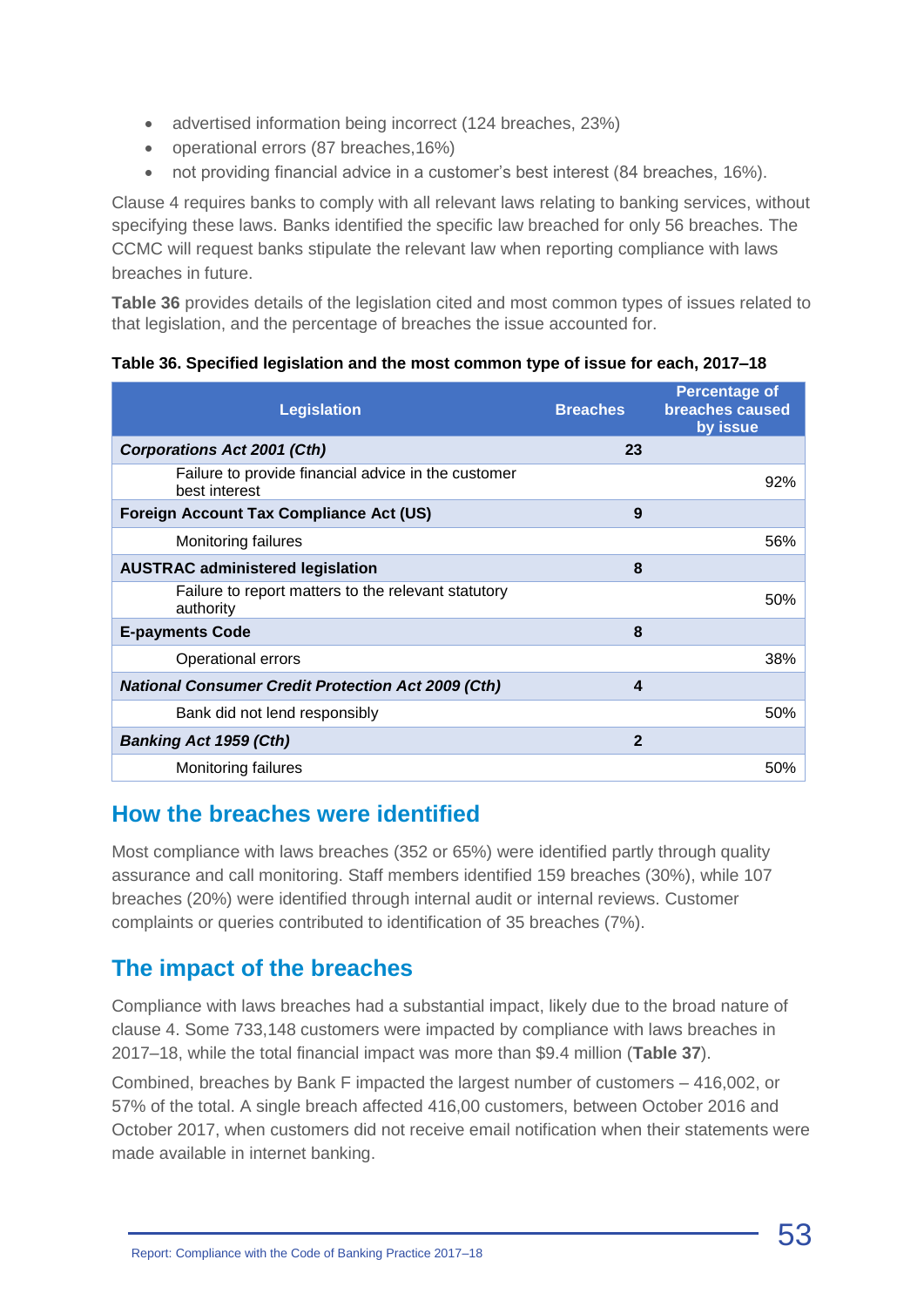A major bank accounted for the largest share of the financial impact – \$5,275,291 or 56% of the total. Some \$3,240,000 of this impact resulted from one breach concerning a subsidiary's provision of ongoing advice services. Another \$1,750,000 was attributable to incorrect terms and conditions concerning a product's minimum deposit information. The terms and conditions have been updated and a remediation program has begun.

Bank D was responsible for \$3,180,463 in financial impact – around a third of the total. One breach had a \$3 million impact when transactions that had already been processed in March 2017 were wrongly processed for a second time in August 2017. Bank D responded by reversing the payments and instituting further checks on transactions.

| <b>Bank</b>   | <b>Breaches</b> | <b>Customers impacted</b> | <b>Financial impact</b> |
|---------------|-----------------|---------------------------|-------------------------|
| Bank A        | 388             | 187,653                   | \$<br>498,936           |
| Bank B        | 86              | 5,992                     | 318,172<br>\$           |
| Big 4         | 36              | 38,897                    | 5,275,291<br>\$         |
| Bank C        | 8               | 740                       | 158,000<br>\$           |
| Bank D        | 8               | 80,851                    | 3,180,463<br>\$         |
| Big 4         | 5               | 3,009                     | \$<br>3,250             |
| <b>Bank E</b> | $\overline{4}$  | 4                         | \$                      |
| Bank F        | 2               | 416,002                   | \$                      |
| <b>Bank G</b> |                 | 0                         | \$                      |
| <b>Total</b>  | 538             | 733,148                   | 9,434,113               |

**Table 37. Impact of compliance with laws breaches, by bank, 2017–18**

#### **How the breaches were corrected**

The main actions taken by banks to remedy compliance with laws breaches were:

- providing staff training, coaching or feedback (316)
- correcting an individual issue (253)
- enhancing monitoring and controls (131)
- reviewing process and/or made improvements (79)
- refunding, reimbursing or otherwise compensating customers (38)
- communicating or corresponding with the customer (20)
- correcting or updating details (20)
- referring the matter to a regulator (7).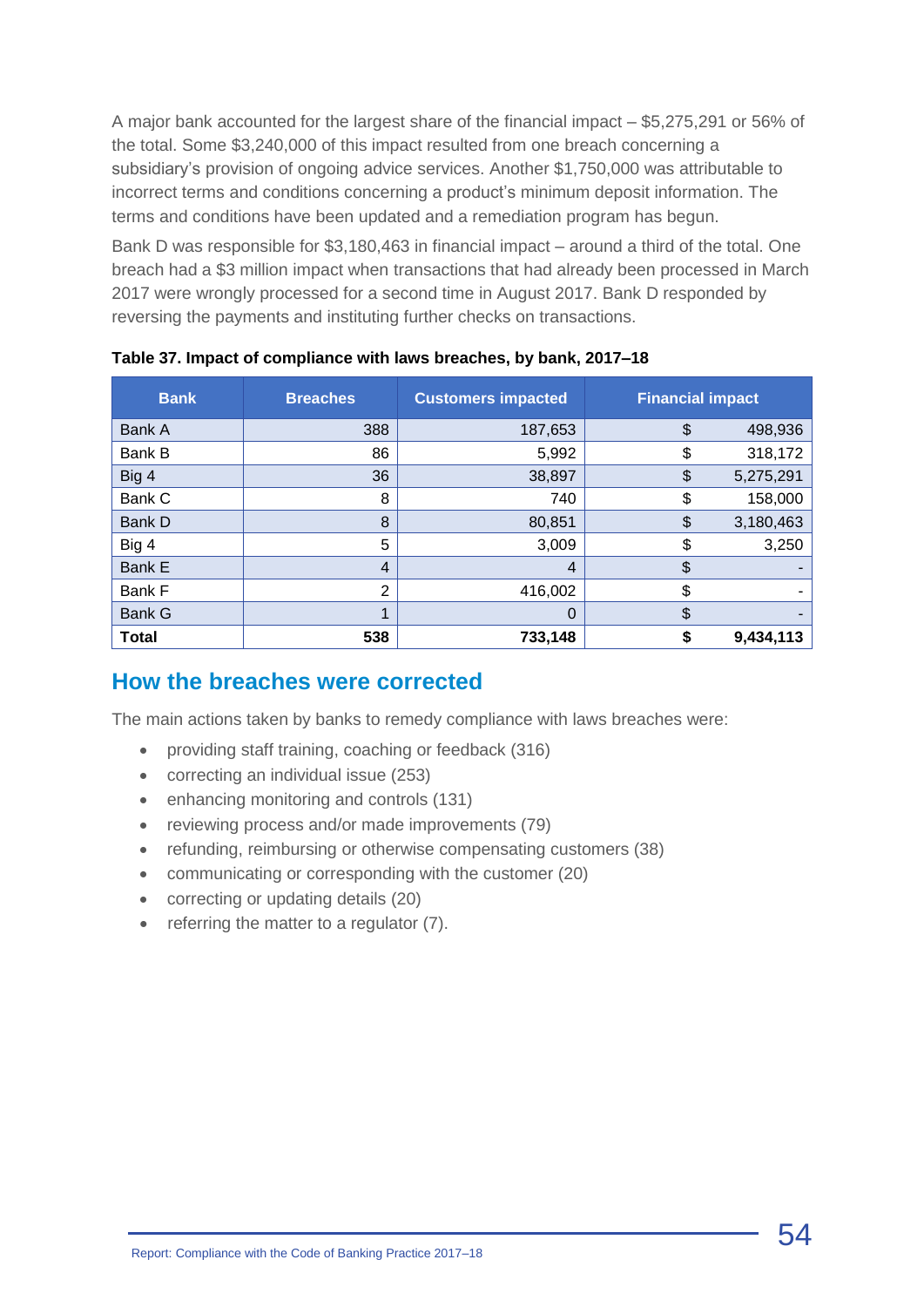# <span id="page-54-0"></span>**Privacy and confidentiality**

The Code's privacy and confidentiality requirements are set out in clause 24.

### **Breach trends**

Banks reported 4,464 privacy and confidentiality breaches in 2017–18, a 63% increase from 2,743 in 2016–17. As with previous years, one outlier major bank reported the majority of privacy and confidentiality breaches (2,767 or 62% of the total) and saw such breaches increase by 62% to 2017–18. However, the major bank alone does not account alone for the upwards trend: all but four banks reported an increase in privacy and confidentiality breaches from 2016–17 to 2017–18.

| <b>Bank</b>   | 2016-17 | $2017 - 18$ | <b>Change 2017-18</b> |
|---------------|---------|-------------|-----------------------|
| Big 4         | 1,706   | 2,767       | 62%                   |
| Big 4         | 101     | 428         | 324%                  |
| Big 4         | 148     | 264         | 78%                   |
| Big 4         | 178     | 240         | 35%                   |
| Bank A        | 229     | 233         | 2%                    |
| Bank B        | 72      | 229         | 218%                  |
| <b>Bank C</b> | 93      | 131         | 41%                   |
| Bank D        | 146     | 96          | $-34%$                |
| <b>Bank E</b> | 10      | 23          | 130%                  |
| Bank F        | 12      | 20          | 67%                   |
| <b>Bank G</b> | 29      | 18          | $-38%$                |
| Bank H        | 18      | 15          | $-17%$                |
| Bank I        | 1       |             | $-100%$               |
| <b>Total</b>  | 2,743   | 4,464       | 63%                   |

#### **Table 38. Privacy and confidentiality breaches, by bank, 2016–17 to 2017–18**

Seven banks provided a specific reason for the rise in privacy and confidentiality breaches. The outlier bank and five others (two major banks, Bank B, Bank C, and Bank E) stated the rise was due to improved monitoring of privacy and confidentiality breaches, such as through new monitoring initiatives and staff awareness. The remaining major bank stated that the increase resulted from reclassification.

Two banks reported decreases in privacy and confidentiality breaches. Bank D said that the decrease was achieved with greater staff training, while Bank G attributed the decrease to a change in how it classifies Code breaches.

Following the CCMC's reporting instructions (see p. 5), banks provided further information about the nature, cause, impact and correction of 2,876 privacy and confidentiality breaches – 64% of the total reported. The rest of this chapter refers only to this subset of 2,876 breaches.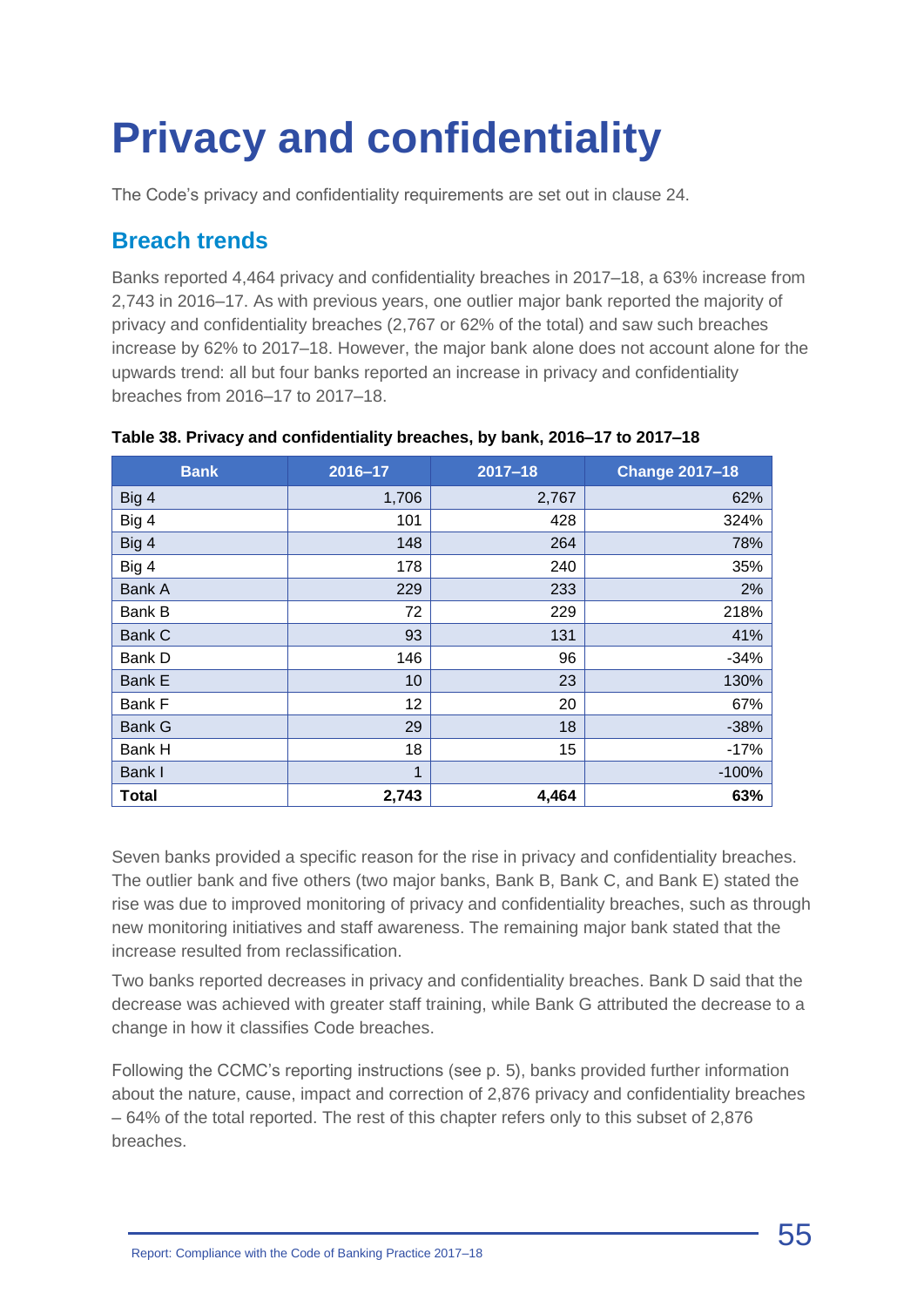## **The nature of the breaches**

Information provided or disclosed to an incorrect party and identification errors were the main breach types, accounting for 30% and 29% of breaches respectively. Tax File Number (TFN) issues also contributed 12% of breaches.

| <b>Issue type</b>                                                                 | <b>Breaches</b> | <b>Percentage of</b><br>breaches |
|-----------------------------------------------------------------------------------|-----------------|----------------------------------|
| Information provided or disclosed to incorrect<br>party                           | 874             | 30%                              |
| Identification errors                                                             | 833             | 29%                              |
| <b>TFN</b> issues                                                                 | 345             | 12%                              |
| Privacy policy scripting not read or not disclosed                                | 181             | 6%                               |
| Documentation or contracts sent electronically<br>without being encrypted/secured | 177             | 6%                               |
| Credit bureau or reference check issues                                           | 142             | 5%                               |
| Document or information security issues                                           | 39              | 1%                               |
| Unauthorised access of account                                                    | 28              | 1%                               |
| Other                                                                             | 257             | 9%                               |
| <b>Total</b>                                                                      | 2,876           |                                  |

**Table 39. Types of privacy and confidentiality breaches, 2017–18**

#### **What caused the breaches**

An overwhelming majority of privacy and confidentiality breaches (2,840 or 99%) included human error as a cause. A system error, failure or issue accounted in part for 43 breaches, while misconduct and fraud accounted in part for 22 breaches.

#### **How the breaches were identified**

A significant majority of 2,245 (78%) of privacy and confidentiality breaches were identified through quality assurance and call monitoring. Customers and staff members also contributed, with customer complaints and queries and staff member reporting contributing to the identification of 569 (20%) and 371 (13%) breaches respectively.

#### **The impact of the breaches**

Some 465,166 customers were impacted by privacy and confidentiality breaches in 2017– 18, however, the financial impact of these breaches was comparatively low at \$678,656 (**Table 40**).

One set of breaches by a major bank accounted for 420,056 of the customers affected – 90% of the total. The breaches occurred when customer and personal information was mistakenly published on a bank knowledge sharing system or intranet. Once identified, the offending files were taken down, and the bank conducted an investigation that included staff feedback and testing of the relevant controls.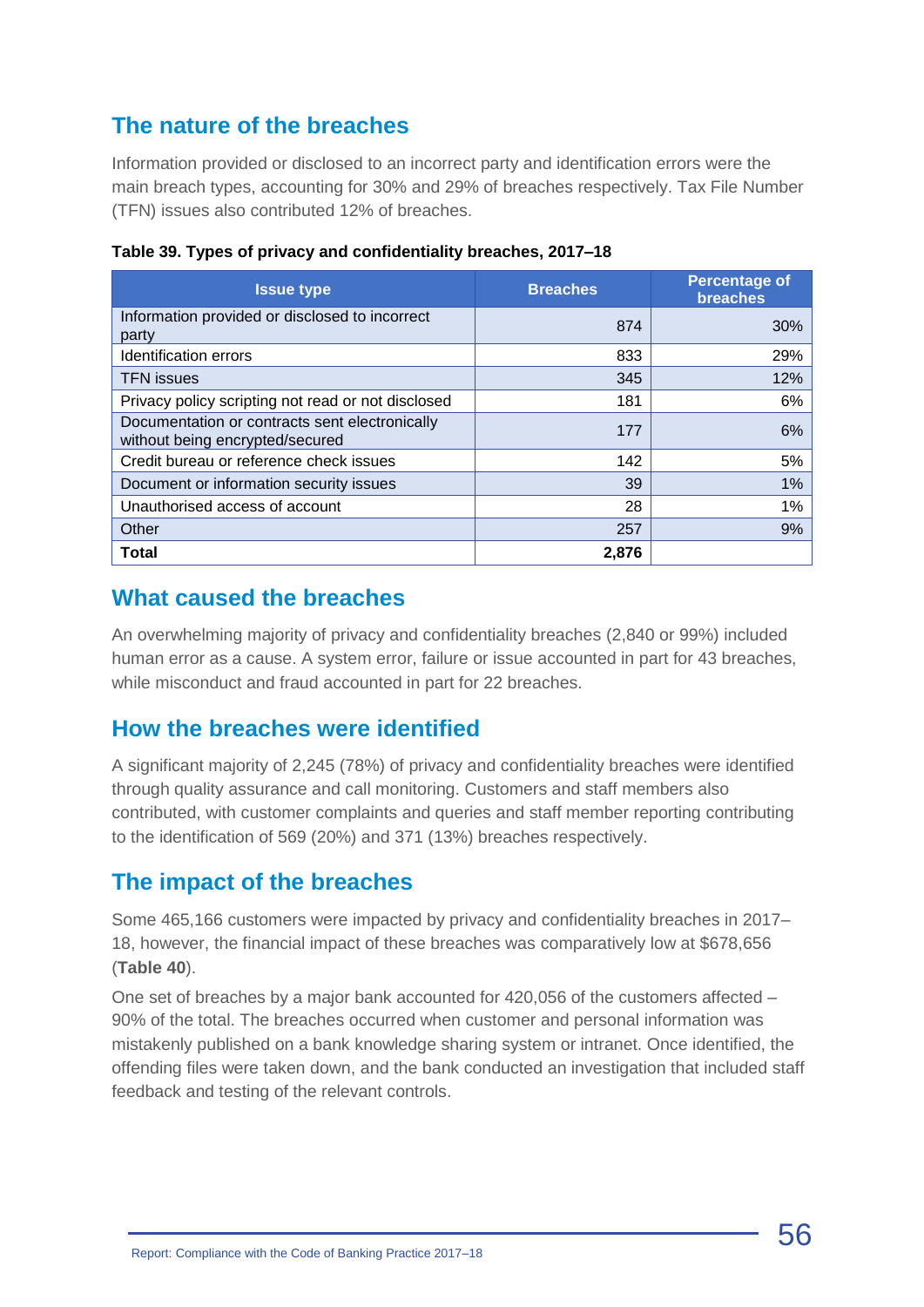Three-quarters of the financial impact of privacy and confidentiality breaches (\$508,066) relates to one breach by Bank F. A personal term deposit was manually linked to the incorrect bank account, causing one customer's closing balance to be deposited into another customer's account. When the bank identified the breach, it placed a hold on the relevant account and recovered the funds. Bank F also updated its manual account operating procedure.

| <b>Bank</b>   | <b>Breaches</b> | <b>Customers impacted</b> |               | <b>Financial impact</b> |
|---------------|-----------------|---------------------------|---------------|-------------------------|
| Big 4         | 2,100           | 16,653                    | \$            | 23,000                  |
| Bank A        | 211             | 1,712                     | \$            | 11,893                  |
| Big 4         | 209             | 1,246                     | \$            | 5,074                   |
| Big 4         | 110             | 18,280                    | \$            | 83,127                  |
| <b>Bank B</b> | 87              | 2,148                     | $\frac{1}{2}$ |                         |
| Big 4         | 76              | 420,086                   | \$            | 44,977                  |
| Bank C        | 20              | 263                       | $\frac{1}{2}$ |                         |
| Bank D        | 18              | 41                        | \$            | 1,221                   |
| Bank E        | 17              | 2,271                     | \$            |                         |
| Bank F        | 14              | 384                       | \$            | 508,066                 |
| <b>Bank G</b> | 11              | 2,076                     | \$            | 1,297                   |
| Bank H        | 3               | 6                         | \$            |                         |
| <b>Total</b>  | 2,876           | 465,166                   | \$            | 678,656                 |

|  | Table 40. Impact of privacy and confidentiality breaches, by bank, 2017–18 |  |  |
|--|----------------------------------------------------------------------------|--|--|
|  |                                                                            |  |  |

#### **How the breaches were corrected**

Banks reported a range of steps to correct the breaches (**Table 41**). Most commonly, this included steps to prevent recurrence of the breach.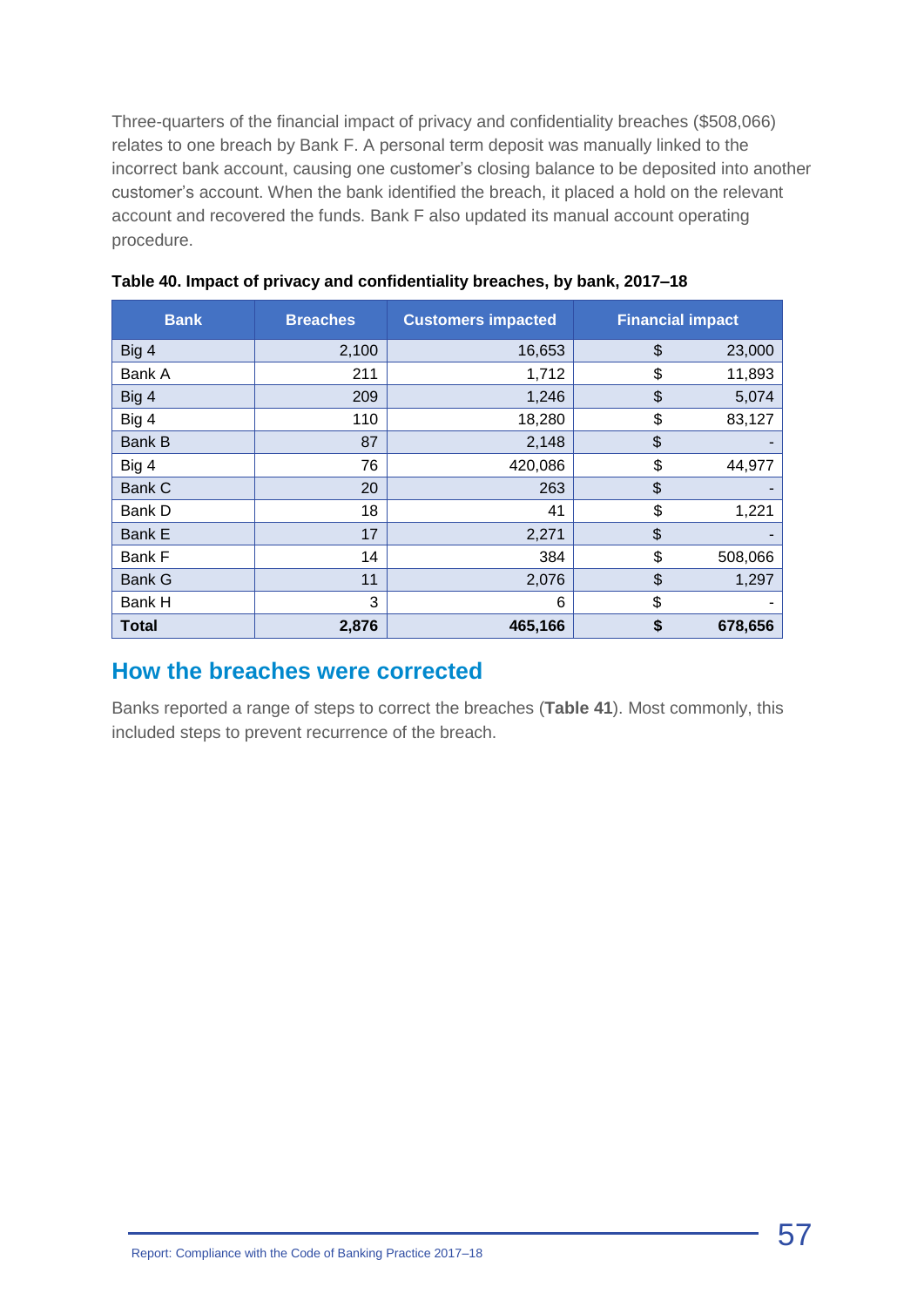|         | Table 41. Types of corrective action for privacy and confidentiality breaches, by bank, |  |  |
|---------|-----------------------------------------------------------------------------------------|--|--|
| 2017–18 |                                                                                         |  |  |

| <b>Bank</b>   | <b>Preventing</b><br><b>recurrence</b> | <b>Both</b> | <b>Remediating</b><br>customer | <b>Investigations</b><br>ongoing |
|---------------|----------------------------------------|-------------|--------------------------------|----------------------------------|
| Big 4         | 1,341 (64%)                            | 741 (35%)   | 13 (1%)                        | 5(0%)                            |
| Big 4         | 68 (89%)                               | 5(7%)       | 2(3%)                          | 1(1%)                            |
| Bank A        | 38 (18%)                               | 127 (60%)   | 43 (20%)                       | 3(1%)                            |
| Big 4         | 18 (9%)                                | 188 (90%)   | 3(1%)                          |                                  |
| Big 4         | 13 (12%)                               | 82 (75%)    | 13 (12%)                       | 2(2%)                            |
| Bank B        | 12 (14%)                               |             | 75 (86%)                       |                                  |
| <b>Bank C</b> | 9(45%)                                 | 3(15%)      | 1(5%)                          | 7(35%)                           |
| Bank D        | 2(14%)                                 | 12 (86%)    |                                |                                  |
| <b>Bank E</b> | 2(18%)                                 | 9(82%)      |                                |                                  |
| Bank F        | 1(6%)                                  | 16 (89%)    | 1(6%)                          |                                  |
| Bank G        | 1(6%)                                  | 9(53%)      | 6(35%)                         | 1(6%)                            |
| Bank H        |                                        | $3(100\%)$  |                                |                                  |
| Total         | 1,505 (52%)                            | 1,195 (42%) | 157 (5%)                       | 19 (1%)                          |

To prevent recurrence, banks most commonly:

- provided staff training, coaching or feedback (2,643)
- held performance management discussions with staff (1,239)
- reviewed or improved processes (82)
- enhanced monitoring and controls (35)
- implemented a system fix (5).

To address customer impacts, banks:

- corrected an individual issue (794)
- apologised to the customer (554)
- corrected or updated details (204)
- requested that information be destroyed, deleted or returned (185)
- communicated or corresponded with the customer (100)
- refunded, reimbursed or otherwise compensated customers (13).

For 19 breaches, bank responses indicated corrective actions were still being considered.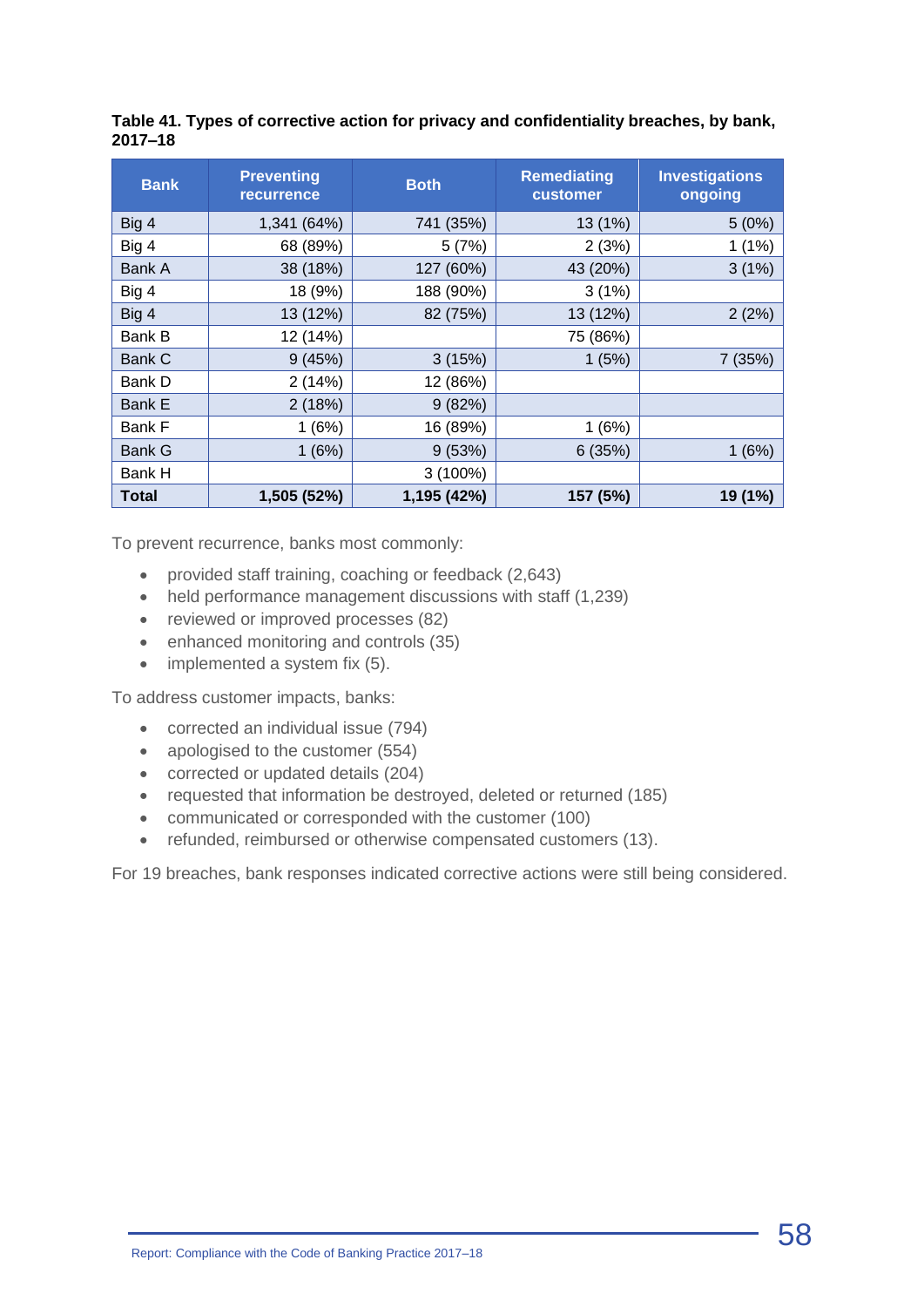## <span id="page-58-0"></span>**Direct debits**

Under clause 21 of the Code, banks must take and promptly process a customer's instruction to cancel a direct debit request. Banks are not permitted to direct or suggest that the customer should first ask the relevant merchant or service provider to cancel the direct debit, although banks can suggest that the customer also contact the merchant or service provider. Banks must also take and promptly process any complaint that a direct debit was unauthorised or otherwise irregular.

Banks' compliance with the direct debit obligations is an area of ongoing focus for the CCMC.

## **Breach trends**

Banks reported 172 direct debits breaches, an 85% increase from 93 in 2016–17 (**Table 42**). The increase can be largely attributed to one major bank, whose breaches increased 229% from 38 to 125 between 2016–17 and 2017–18. This bank attributes the increase to breach identification improvements. In the past year, the bank established a centralised first line risk team that is accountable for monitoring and providing quality assurance concerning events and breaches in the bank's incident and breach register. Face-to-face training built staff skill in identifying and correctly reporting breaches. A monthly quality assurance process tracks the team's quality, efficiency and adherence to set processes.

| <b>Bank</b>  | 2016-17 | $2017 - 18$    | <b>Change 2017-18</b> |
|--------------|---------|----------------|-----------------------|
| Big 4        | 38      | 125            | 229%                  |
| Big 4        | 18      | 22             | 22%                   |
| Bank A       | 14      | 16             | 14%                   |
| Bank B       |         | 3              |                       |
| Bank C       | 1       | $\overline{2}$ | 100%                  |
| Bank D       | 1       | $\overline{2}$ | 100%                  |
| Big 4        | 19      | $\overline{2}$ | $-89%$                |
| Big 4        | 1       |                | $-100%$               |
| Bank E       | 1       |                | $-100%$               |
| <b>Total</b> | 93      | 172            | 85%                   |

#### **Table 42. Direct debit breaches, by bank, 2016–17 to 2017–18**

Following the CCMC's reporting instructions (see p. 5), banks provided further information about the nature, cause, impact and correction of 50 direct debits breaches – 29% of the total reported. The rest of this chapter refers only to this subset of 50 breaches.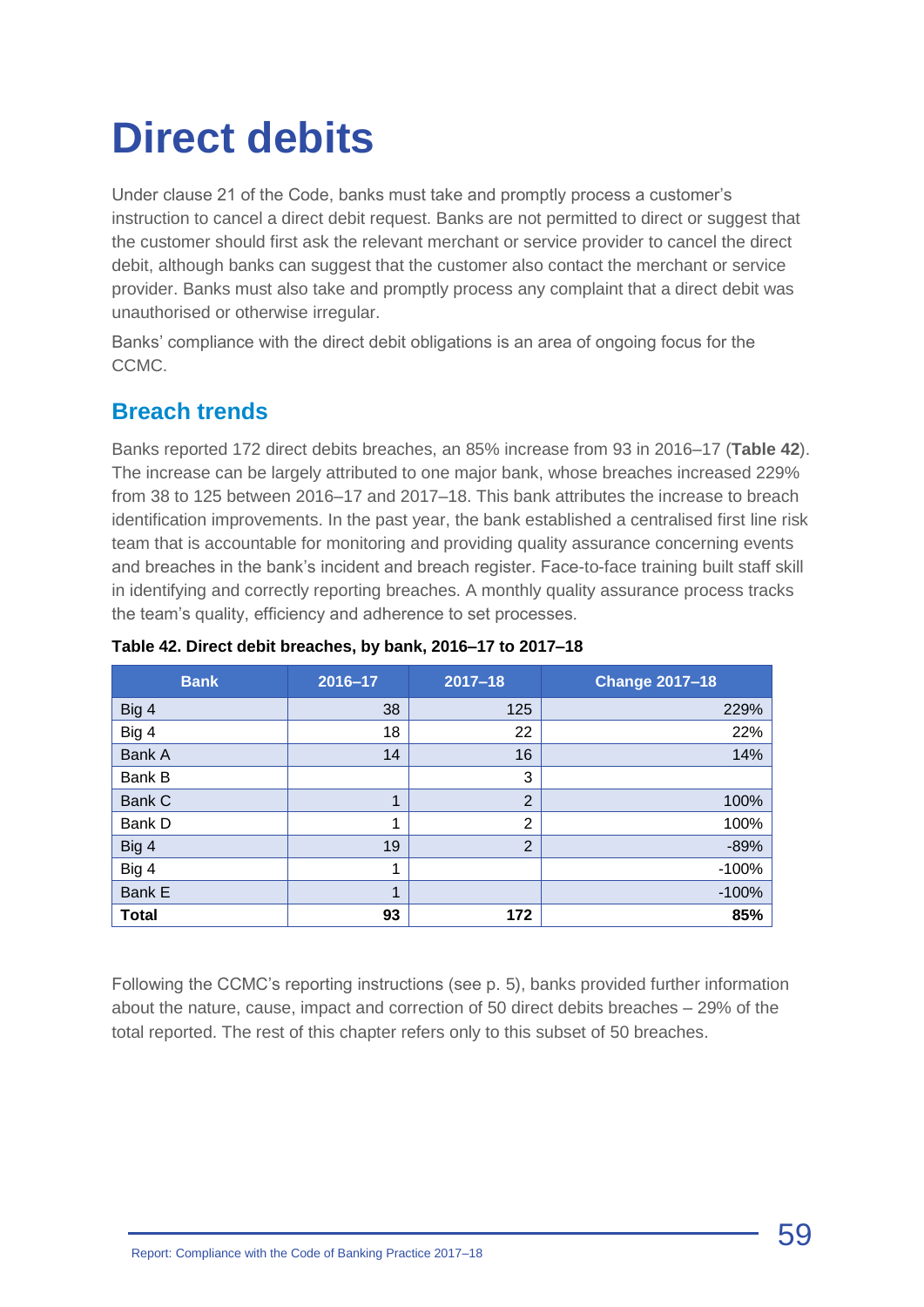#### **The nature, cause and impact of the breaches**

Most direct debit breaches (80%) concerned a bank's failure to cancel a direct debit at a customer's request. In four cases the bank provided the customer with incorrect direct debit cancellation information. Six direct debit requests may not have been a breach the Code. In these cases, there were direct debit processing issues or a request to cancel recurring card payment was processed incorrectly. The Code obligations do not cover recurring card payments.

Two direct debit breaches were caused by deficient training or processes. The remaining 96% were caused by human error.

The 50 direct debits breaches affected 52 customers and had a total financial impact of \$12,235. The CCMC would expect to see a one for one ratio between breaches and number of customers impacted, unless the issue was considered systemic.

#### **How the breaches were identified and corrected**

Most direct debit breaches (82%) continue to be identified as a result of customer complaints (this accounted for 77% of breaches in 2016–17). However, we note from one bank's response above regarding the increase in breaches, that many of the total number (172) may have been identified through quality assurance monitoring of frontline staff.

Generally, banks are thorough when correcting direct debits breaches, usually taking multiple actions to prevent recurrence and address customer impacts. For each breach, banks took one or more of the following actions:

- provided staff with further training, coaching or feedback (47)
- corrected the issue, typically by cancelling the direct debit (35)
- provided the customer with a refund or goodwill payment (27)
- apologised to the customer (27)
- enhanced monitoring or controls (3).

CCMC is conducting ongoing monitoring of the Code's direct debit obligations and will issue an update report in early 2019.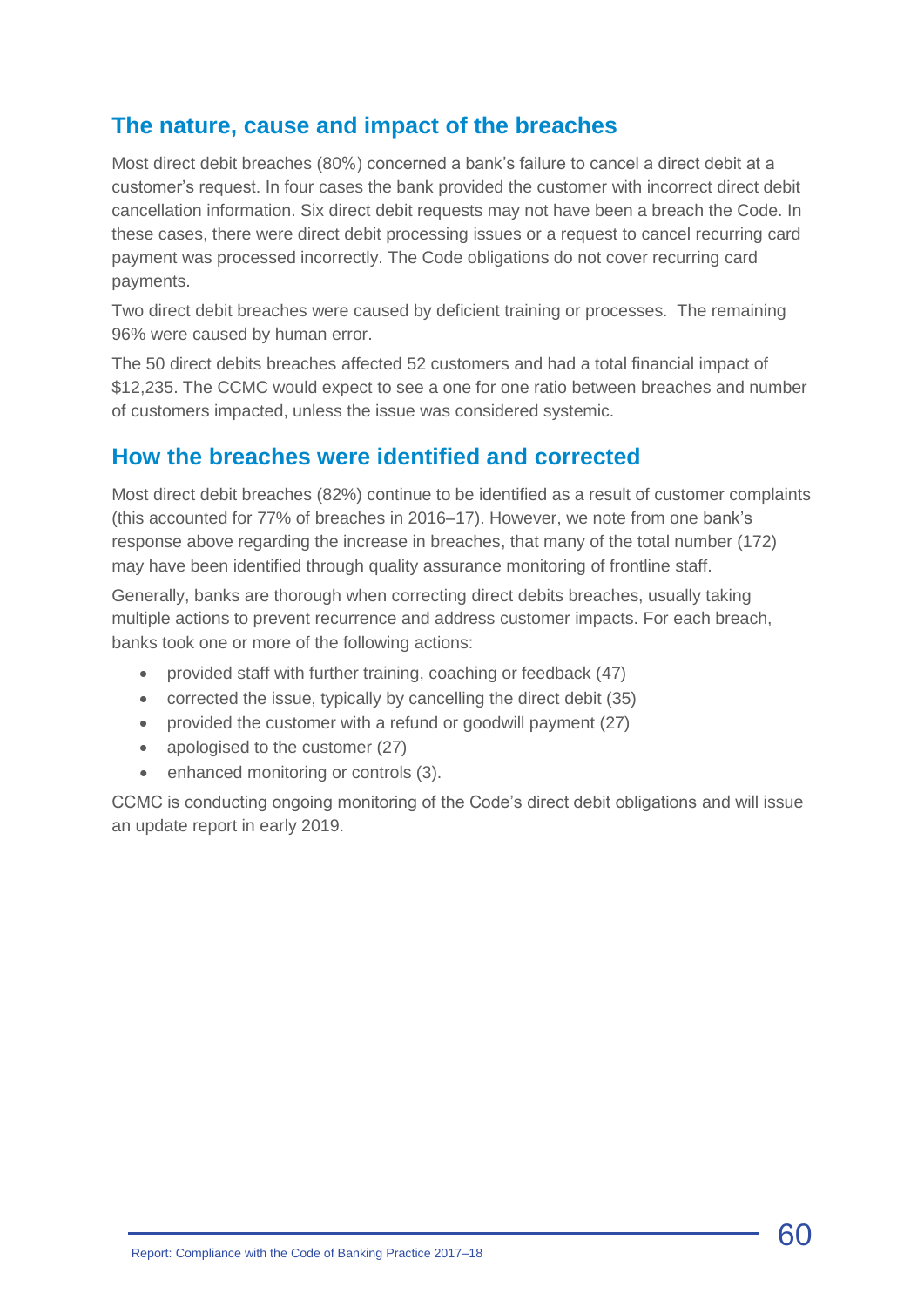## <span id="page-60-0"></span>**Other Code obligations**

Banks reported 327 breaches of other Code obligations (**Table 43**).

#### **Table 43. Breaches of other obligations, 2016–17 to 2017–18**

| <b>Code obligation</b>                                          | 2016-17        | $2017 - 18$    | <b>Change</b><br>$2017 - 18$ |
|-----------------------------------------------------------------|----------------|----------------|------------------------------|
| Pre-contractual and new account information                     | 10             | 124            | 1,140%                       |
| Availability of copies of the Code                              | $\overline{2}$ | 35             | 1,650%                       |
| Electronic communications                                       | 76             | 30             | $-61%$                       |
| Operation of accounts                                           | 13             | 23             | 77%                          |
| Statement of account                                            | 22             | 21             | $-5%$                        |
| Chargebacks                                                     | 28             | 17             | $-39%$                       |
| Closure of accounts in credit                                   | 25             | 15             | $-40%$                       |
| Cost of credit                                                  | 13             | 12             | $-8%$                        |
| Changes to terms and conditions                                 | 12             | $\overline{7}$ | $-42%$                       |
| Information relating to foreign exchange services               | 12             | 6              | $-50%$                       |
| Joint accounts and subsidiary cards                             | $\overline{4}$ | 6              | 50%                          |
| Availability of information about dispute resolution<br>process | $\overline{2}$ | 6              | 200%                         |
| Copies of documents                                             | 20             | 5              | $-75%$                       |
| Account suitability                                             | 4              | 5              | 25%                          |
| Bank cheques and inter-bank transfers                           | 3              | 5              | 67%                          |
| Joint debtors                                                   | 5              | 3              | $-40%$                       |
| Payment and instruments                                         | 14             | $\overline{2}$ | $-86%$                       |
| Branch closure protocol                                         | $\overline{2}$ | $\overline{2}$ | 0%                           |
| Customers with special needs                                    | 8              | $\mathbf{1}$   | $-88%$                       |
| Account combination                                             | $\overline{2}$ | 1              | $-50%$                       |
| <b>External Dispute Resolution</b>                              | $\Omega$       | $\mathbf{1}$   |                              |
| Promotion of the Code                                           | 13             | 0              | $-100%$                      |
| Retention of your rights                                        | $\mathbf 0$    | $\mathbf 0$    |                              |
| Review of the Code                                              | 0              | 0              |                              |
| Customers in remote Indigenous communities                      | $\mathbf 0$    | 0              |                              |
| Monitoring and sanctions                                        | 0              | 0              |                              |
| Family law proceedings                                          | $\pmb{0}$      | $\mathbf{0}$   |                              |
| <b>Total</b>                                                    | 290            | 327            | 13%                          |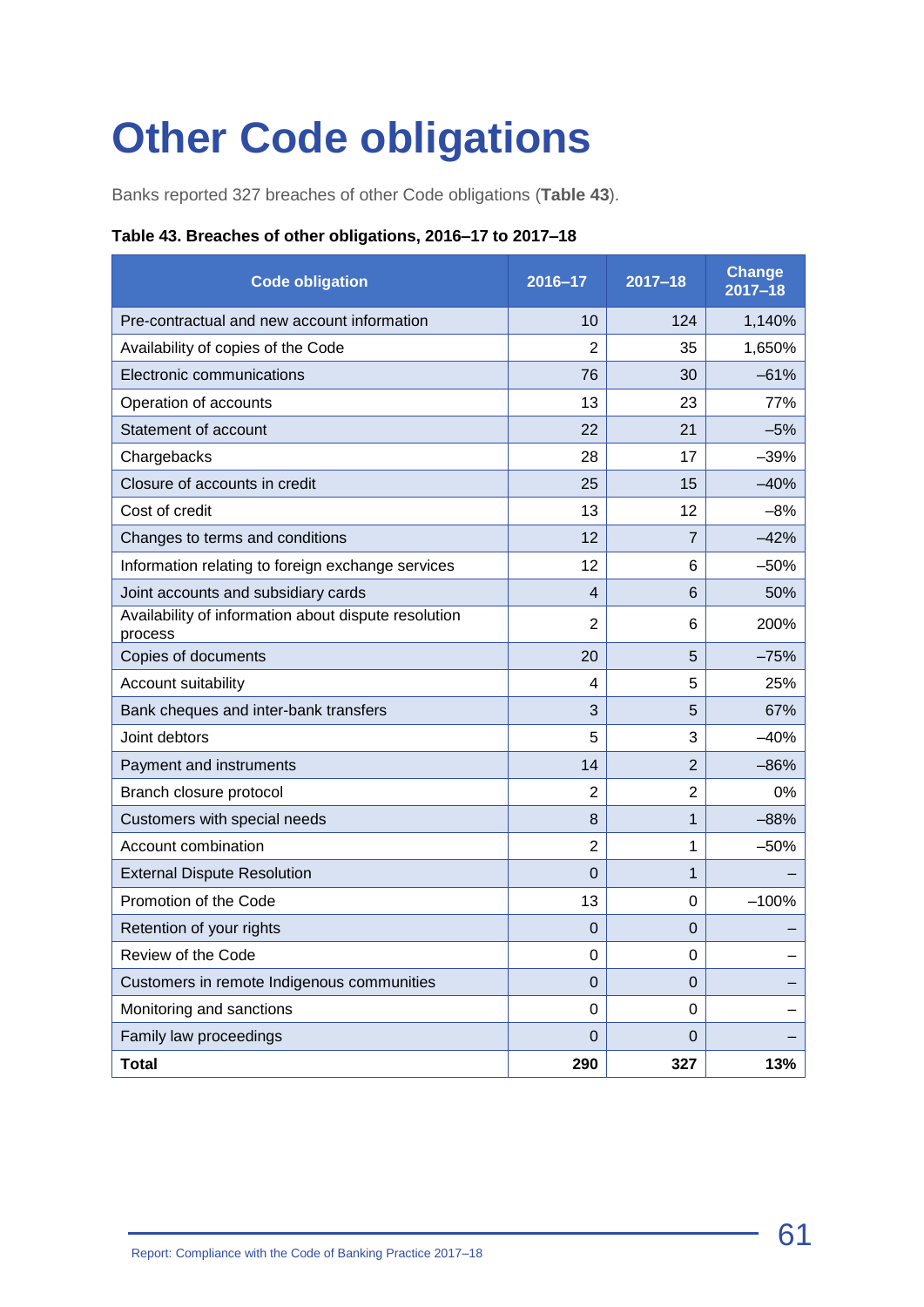A major bank reported 92% of the precontractual and new account information breaches. Most (100) of these breaches occurred where fees incurred during the loan process were not detailed. The bank attributed the increase to an improved, more granular, approach to identifying Code breaches.

Another major bank reported 97% of the breaches concerning availability of copies of the Code. In these cases, copies of the Code were not on display in branches. Understandably the bank is unable to determine any customer or financial impact.

Banks provided details of 271 of these 327 breaches, following the CCMC's reporting instructions (see p. 5). Collectively the breaches impacted 566,518 customers and had a financial impact of \$598,420.

Examples of some of the breaches with a higher customer impact are provided in **Table 44**.

**Table 44. High-impact breaches of other Code obligations**

| <b>Code clause</b>                        | <b>Breaches</b> | <b>Description of incident/ corrective actions</b>                                                                                                                                                                                                                                          | Customers<br><b>impacted</b> | inancial<br>impact |
|-------------------------------------------|-----------------|---------------------------------------------------------------------------------------------------------------------------------------------------------------------------------------------------------------------------------------------------------------------------------------------|------------------------------|--------------------|
| <b>Customers with</b><br>special needs    | $\mathbf{1}$    | FOS systemic issue.<br>Failure to have adequate guidelines or training in<br>relation to the identification of possible financial<br>abuse of elders.<br>Roll out of revised policies and procedures.                                                                                       | $\overline{2}$               | \$139,000          |
| <b>Payment and</b><br><b>instruments</b>  | $\mathbf{1}$    | Loan was approved outside of the lenders<br>authority. Income assessment was incorrect due<br>to outstanding tax and statutory charges<br>declaration.<br>Lender responsible for error no longer employed<br>therefore no additional training could be<br>undertaken.                       | $\overline{2}$               | \$215,715          |
| <b>Changes to terms</b><br>and conditions | $\overline{1}$  | Failure to send a 'Notice of Change' to selected<br>credit card customers informing them of the<br>changes associated with a credit card relaunch.<br>Notice of change was re-issued with new<br>effective date of change.<br>Bank will honour the existing reward terms and<br>conditions. | 17,000                       | \$<br>17,482       |
| <b>Statement of</b><br>account            | 6               | Failure to provide statements as required.<br>Project established to fully investigate and<br>remediate all causes.<br>Reported to ASIC as a breach of obligations<br>under the Corporations Act 2001 (Cth).                                                                                | 478,000                      | \$                 |
| <b>Statement of</b><br>account            | 1               | Statements not issued - system issue.<br>Reversal of fees and interest incurred as a result<br>of the issue.<br>System fix.                                                                                                                                                                 | 15,435                       | \$147,207          |
| <b>Branch closure</b><br>protocol         | $\overline{1}$  | Incorrect information about branch closure<br>provided to customers.<br>New controls and procedures introduced                                                                                                                                                                              | 7,800                        | \$                 |